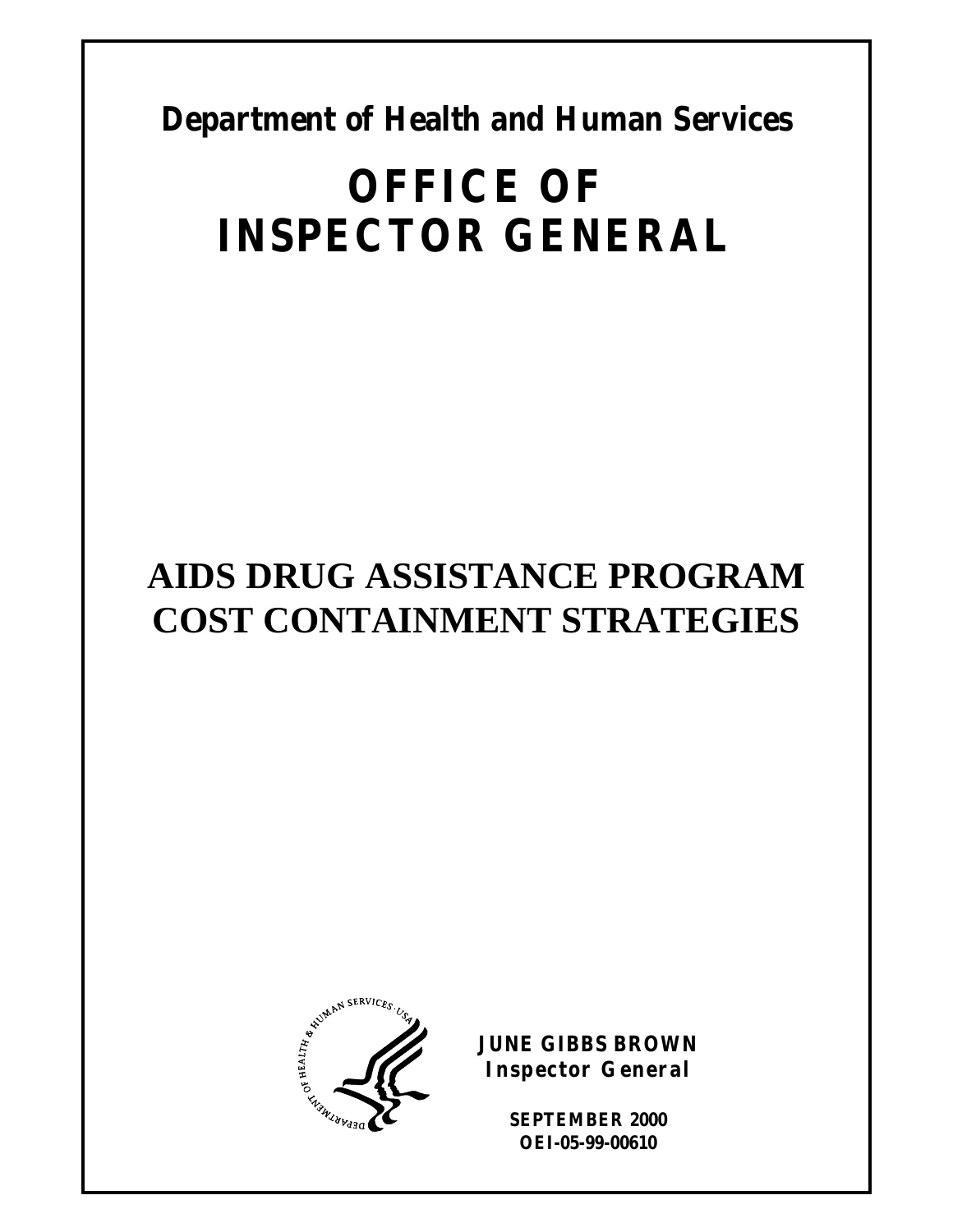### **OFFICE OF INSPECTOR GENERAL**

The mission of the Office of Inspector General (OIG), as mandated by Public Law 95-452, is to protect the integrity of the Department of Health and Human Services programs as well as the health and welfare of beneficiaries served by them. This statutory mission is carried out through a nationwide program of audits, investigations, inspections, sanctions, and fraud alerts. The Inspector General informs the Secretary of program and management problems and recommends legislative, regulatory, and operational approaches to correct them.

#### **Office of Evaluation and Inspections**

The Office of Evaluation and Inspections (OEI) is one of several components of the Office of Inspector General. It conducts short-term management and program evaluations (called inspections) that focus on issues of concern to the Department, the Congress, and the public. The inspection reports provide findings and recommendations on the efficiency, vulnerability, and effectiveness of departmental programs.

OEI's Region V prepared this report under the direction of William Moran, Regional Inspector General and Natalie Coen, Deputy Regional Inspector General. Principal OEI staff included:

Chip Schonenberger, *Intern* 

### **REGION HEADQUARTERS**

Ann Maxwell, *Project Leader* Elise Stein, *Director, Public Health and*  Madeline Carpinelli, *Program Analyst* **Human Services Staff** *Human Services Staff* 

To obtain copies of this report, please call the Chicago Regional Office at 312-353-9867. Reports are also available on the World Wide Web at our home page address:

http://www.hhs.gov/oei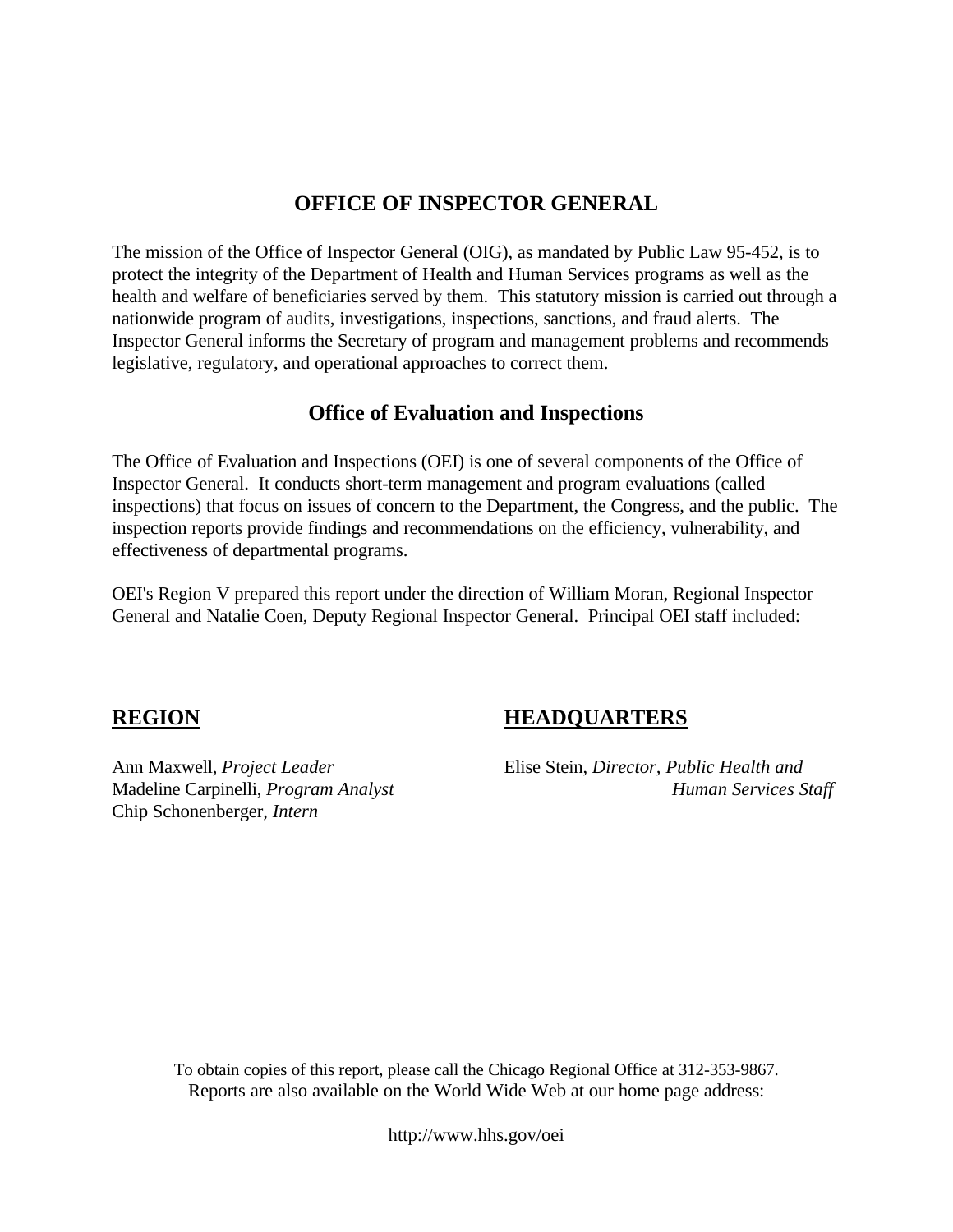## **EXECUTIVE SUMMARY**

### **PURPOSE**

Compare the prices that State AIDS Drug Assistance Programs are paying for drugs to the Federal ceiling prices listed in the Federal Supply Schedule.

### **BACKGROUND**

The Ryan White Comprehensive AIDS Resource Emergency (CARE) Act requires that a portion of Title II State grants are allocated to establish AIDS Drug Assistance Programs (ADAPs). The ADAPs provide medications to low-income individuals living with HIV/AIDS who have limited or no coverage from private insurance or Medicaid. Overall, Federal contributions have risen dramatically from the original appropriation of \$52 million in fiscal year (FY) 1996 to \$528 million in the FY 2000 budget.

The ADAPs are facing fiscal challenges from increasing demand due to growing numbers of low-income people living with HIV and the increased cost of drug treatments due to a changing standard of care. The Public Health Service treatment guidelines recommend combination antiretroviral therapies that typically range between \$10,000 and \$12,000 a year per client. In this environment, cost containment has emerged as a key means to address the issue of client access.

One of the principle methods ADAPs have to contain drug costs is the 340B Drug Pricing Program. This program provides drug price ceilings to ADAPs that purchase their drugs through a central purchaser as well as certain other federally funded entities. This program also provides a rebate option for ADAPs who do not have a central purchaser.

The Drug Pricing Program was enacted by Section 602 of the Veterans Health Care Act of 1992. Section 603 of the same law mandated minimum drug discounts for four large Federal agencies, known as the Big 4. Section 603 prices, known as the Federal ceiling prices, are available to the specified agencies through the Federal Supply Schedule. The ceiling price calculations stipulated in Section 602 and 603 are not equivalent.

### **FINDINGS**

#### **ADAP ceiling prices are, on average, 16 percent higher than the Federal ceiling prices**

The ceiling prices limiting drug expenditures for ADAPs are, on average, 16 percent higher than the Federal ceiling prices limiting drug costs for the Big 4. As a result,

ADAP Cost Containment Strategies 1 OEI-05-99-00610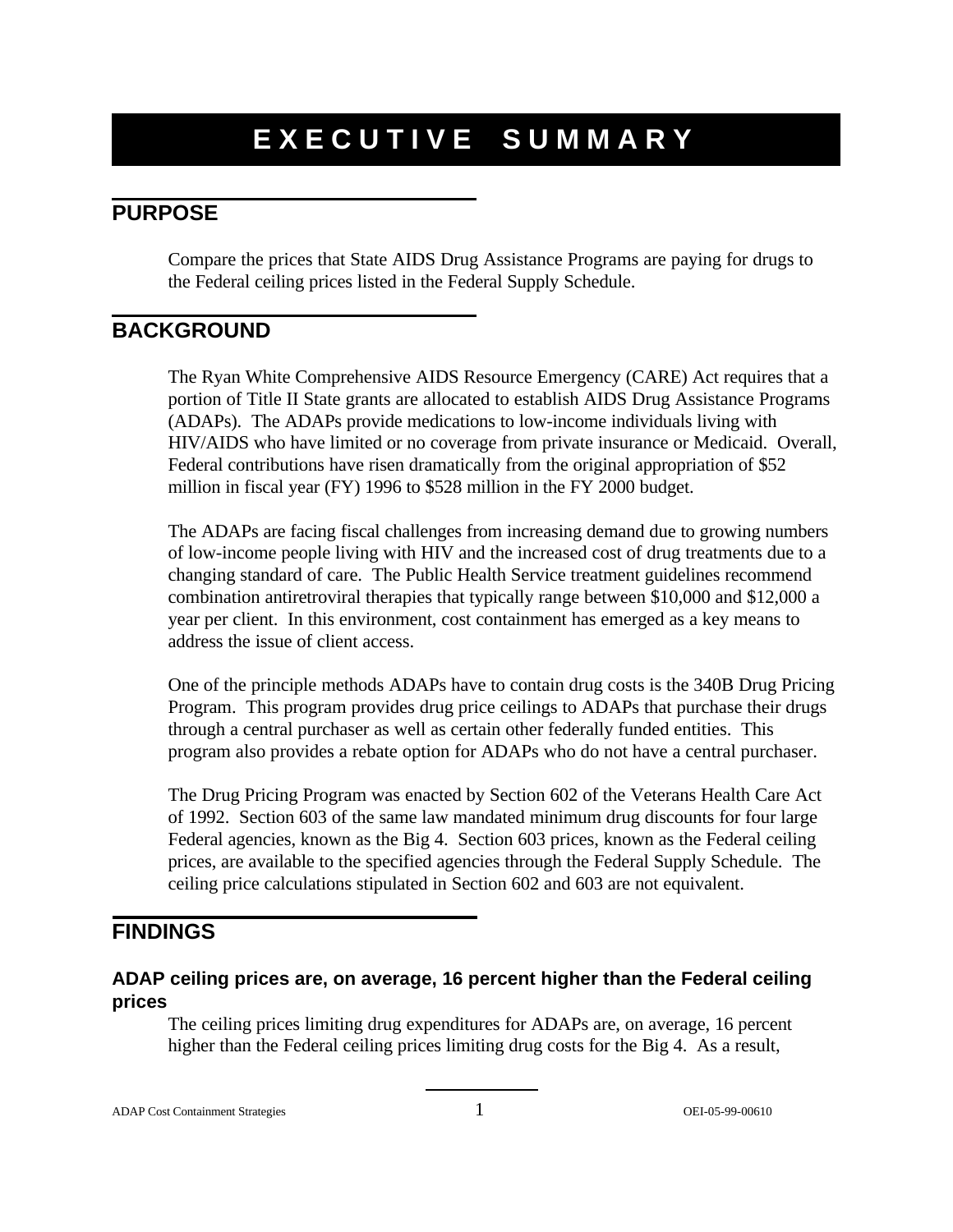ADAPs will pay an average of 29 cents more per pill and 32 dollars more per bottle than the Big 4 agencies pay for the same drug.

#### **ADAPs could have saved nearly \$58 million in 1999 if allowed to purchase the 10 drugs at Federal ceiling prices**

Comparing the actual per drug expenditures of the ADAPs to what they would have paid if they had access to Federal ceiling prices results in \$57.5 million in Federal savings for ADAPs in 1999. Considering expenditures from all sources of funding, ADAPs could have saved \$72 million given access to Federal ceiling prices. The \$57.5 million in Federal savings could have been used to purchase additional life-saving pharmaceuticals to meet the therapeutic needs of several thousand more individuals living with HIV/AIDS.

When broken out by the type of Drug Pricing Program participation, direct purchase States (22 ADAPs) would save \$14.4 million given access to Federal ceiling prices, and rebate States (22 ADAPs) would save \$39 million. For the five States not participating in the Drug Pricing Program, the savings equal \$4 million, bringing the total to \$57.5 million in Federal savings.

#### **RECOMMENDATIONS**

#### **The Health Resources and Services Administration (HRSA) should seek legislation to change the 340B ceiling price calculation to the Federal ceiling price calculation**

As indicated in our findings, making this calculation change would result in \$57.5 million in annual Federal savings for ADAPs. Also, although it was not in the scope of our study to provide a precise estimate regarding the savings available to all 340B Drug Pricing Program eligible entities, a 16 percent reduction in the ceiling price for pharmaceuticals could save these entities \$240 million in Federal funds.

While this represents significant programmatic savings, 340B drug expenditures in total only represent one percent of the domestic pharmaceutical market. The Big 4 agencies, already covered under Section 603, represent just another one and a half percent of the market. Given the limited scope of the proposed changes, it seems likely that any pharmaceutical industry loss due to lower Federal prices to 340B eligible entities could be regained in additional sales volume. At the time this study was conducted, 11 ADAPs had waiting lists while the demand for combination therapies of two or three drugs continues to accelerate. A potential benefit for the manufacturers is a simplified, uniform Federal pricing system to track and report, with price-changing data submissions and recalculations required only once a year.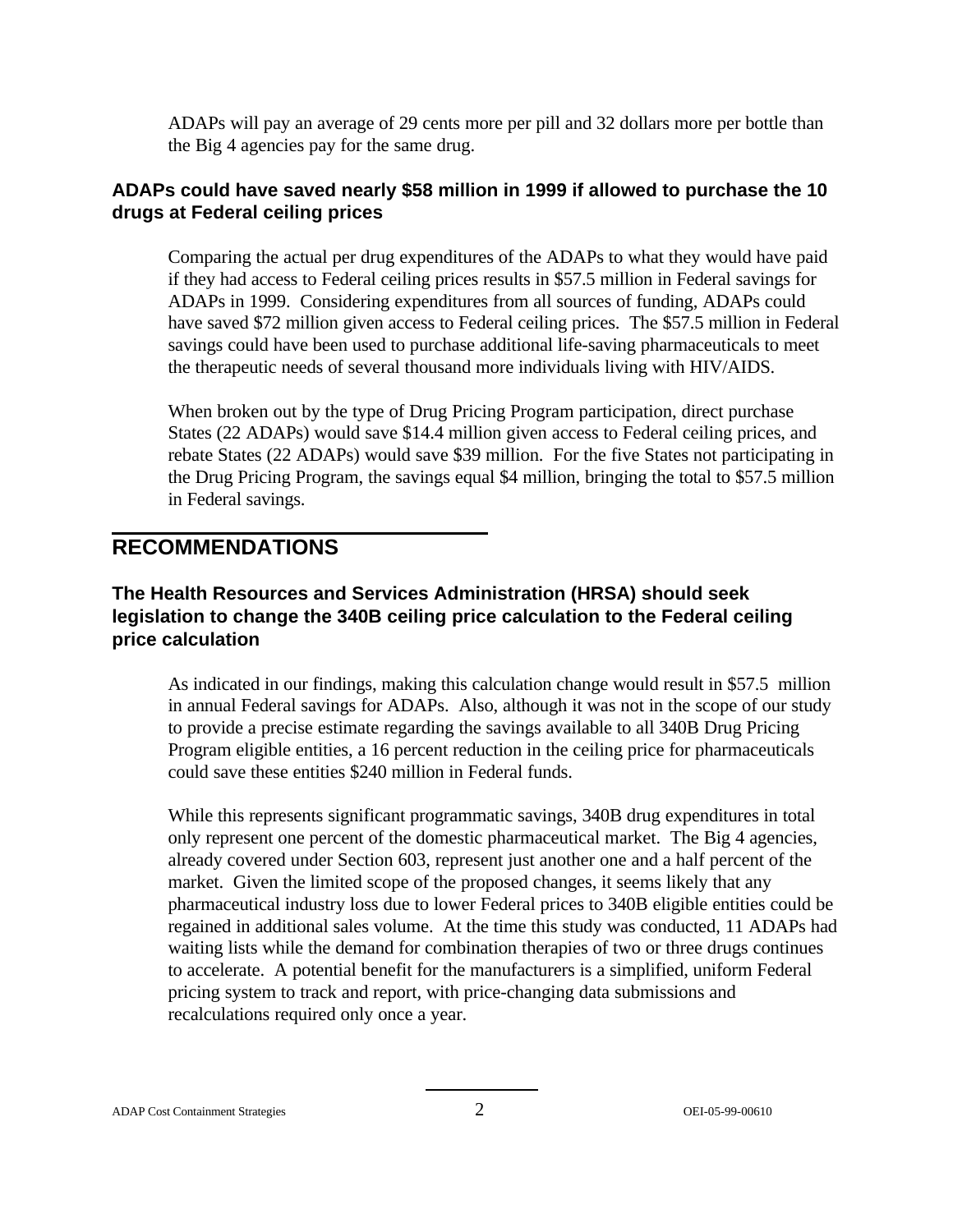Even though the Big 4 and ADAPs would access the same Federal ceiling prices for outpatient covered drugs, we recommend that the programs stay discrete. The prime vendor could negotiate contracts below the 603 ceiling prices for the 340B entities similar to the way the VA negotiates multi-year contracts for users of the Federal Supply Schedule.

#### **To allow ADAPs to negotiate the lowest prices possible, HRSA should seek legislation to exempt all sales to 340B covered entities from the calculation of Non-Federal Average Manufacturers Price**

We recommend that HRSA seek to add exclusionary language to the statutes codifying the 340B Drug Pricing Program (42 USC 256B) stating that any price negotiated below the 340B statutory ceiling price would be excluded from the calculation of the non-Federal Average Manufacturer Price. Currently, sales *at* the 340B ceiling price are excluded from this calculation, but sales *below* the ceiling are considered commercial sales by the VA and are included. Defining sales below the ceiling prices as commercial sales lowers average commercial prices. This also lowers the Big 4, Federal ceiling prices since they are a percentage of average commercial prices. The linkage between these two pricing schedules creates a disincentive for manufacturers to offer below 340B ceiling prices since these have the potential to reduce Federal ceiling prices. The Prime Vendor cannot successfully negotiate prices lower than the 340B ceiling, currently, or lower than the Federal ceiling, potentially, until this is changed.

#### **HRSA should continue to work with rebate and non-participating ADAPs to devise ways to grant them access to up-front drug discounts**

Currently, ADAPs that utilize a multiple contract pharmacy model for the purchase and distribution of pharmaceuticals are not eligible to access the 340B Drug Pricing Program ceiling prices. The ADAPs using this model would also not be able to take advantage of any savings gained by obtaining Federal ceiling prices. In light of this, we recommend that HRSA continue to work with rebate and non-participating ADAPs to devise ways to grant them access to direct purchase pricing discounts.

### **AGENCY COMMENTS**

The HRSA concurred with the report's findings and recommendations. They also offered suggestions for clarifying the report and making other technical changes. We appreciate their suggestions and, where appropriate, we changed the report to reflect their comments. The complete text of HRSA comments can be found in Appendix C. Further, staff from the office of the Assistant Secretary of Planning and Evaluation (ASPE) expressed concerns regarding our first recommendation.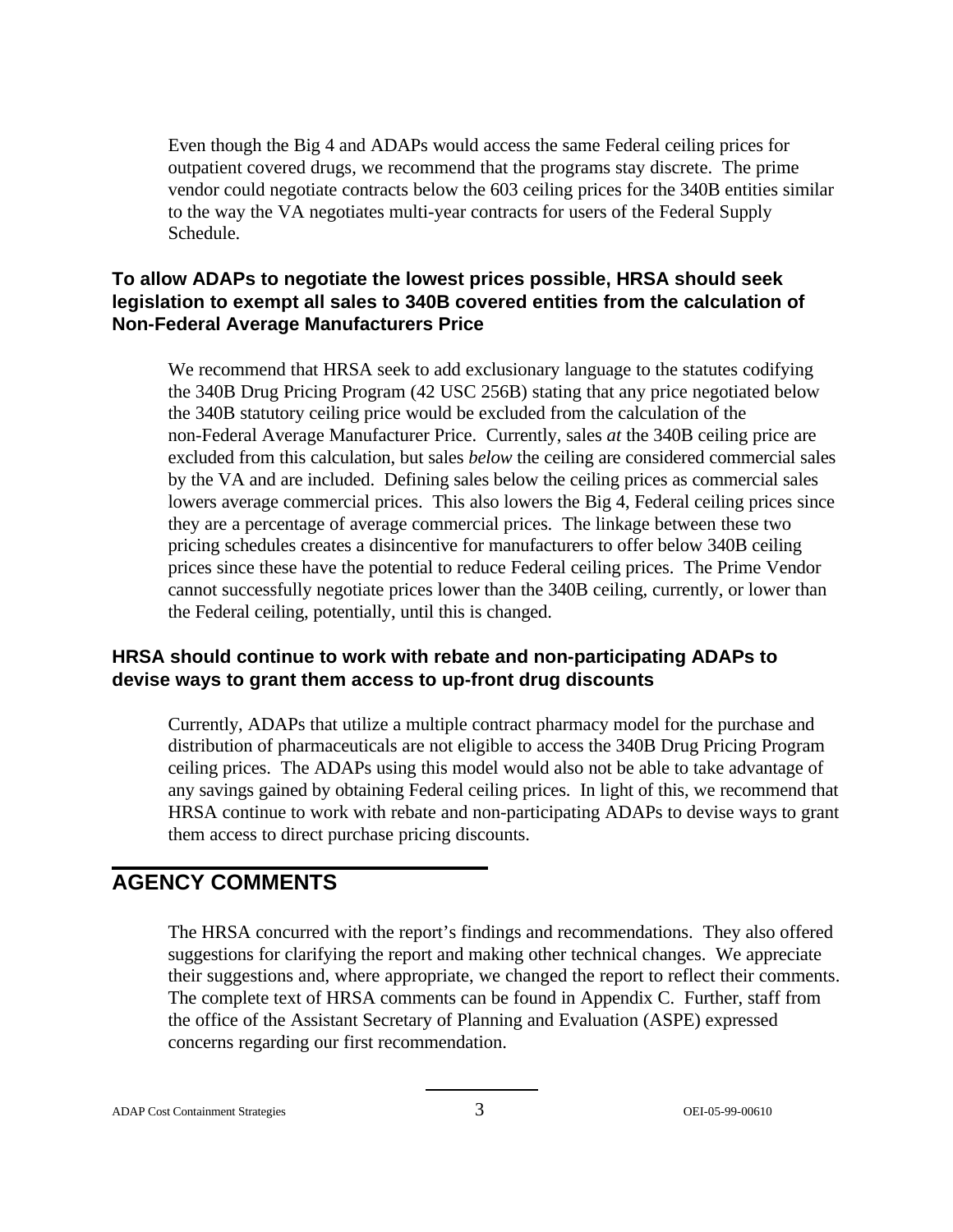The concern raised by ASPE staff has to do with the larger policy implications of our first recommendation. In particular, they are concerned that allowing 340B entities to utilize the Section 603 Federal ceiling price might affect the ability of the VA and the Big 4 to maintain the low prices they currently obtain. We understand their concern about the negotiations. In fact, it was our concern with this very issue that lead us to recommend that 340B pricing be linked to the statutorily defined Federal ceiling price as opposed to the negotiated Federal Supply Schedule (FSS) contract prices the VA and the Big 4 actually pay for drugs. The Federal ceiling price acts only as an upper ceiling to the FSS prices. In reality, the VA uses its considerable volume to negotiate prices below the Federal ceiling. Allowing 340B entities to utilize the same ceiling calculation as the VA and the Big 4 merely provides them with an equitable starting point. Discussions with the VA confirmed that this is a realistic recommendation in consideration of larger policy implications.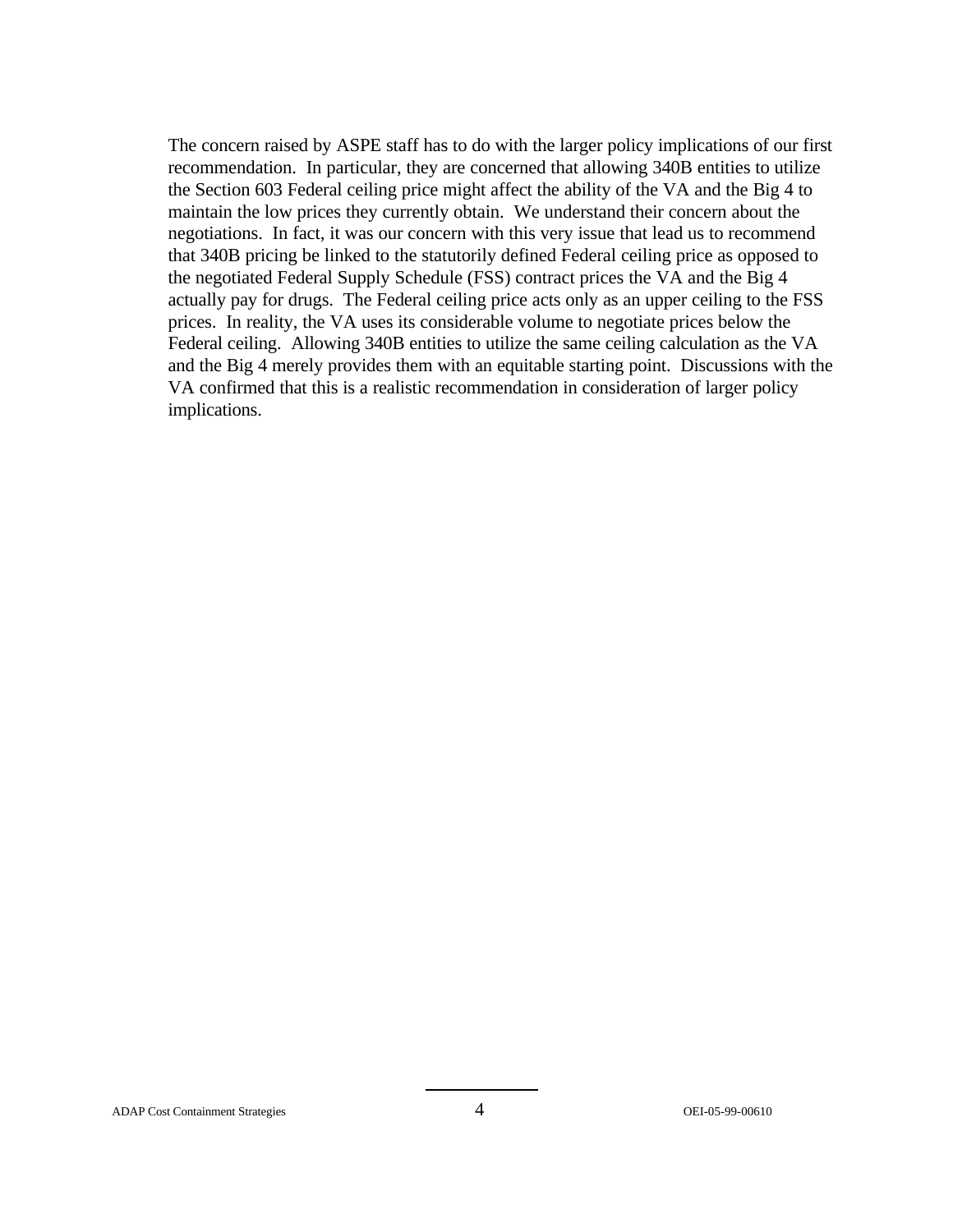## **TABLE OF CONTENTS**

| <b>PAGE</b>                                                                                                                                          |
|------------------------------------------------------------------------------------------------------------------------------------------------------|
|                                                                                                                                                      |
|                                                                                                                                                      |
| <b>FINDINGS</b><br>ADAP Ceiling Prices Higher Than Federal Ceiling Prices  16<br>Access to Federal Ceiling Prices Would Save ADAPs \$57.5 Million 17 |
| Direct Purchase ADAPs Save \$14 Million; Rebate ADAPs Save \$39 Million 18                                                                           |
|                                                                                                                                                      |
|                                                                                                                                                      |
| <b>APPENDICES</b><br>A: Projected Savings if ADAPs Purchased Drugs at Federal Ceiling Prices  31                                                     |
|                                                                                                                                                      |
|                                                                                                                                                      |
|                                                                                                                                                      |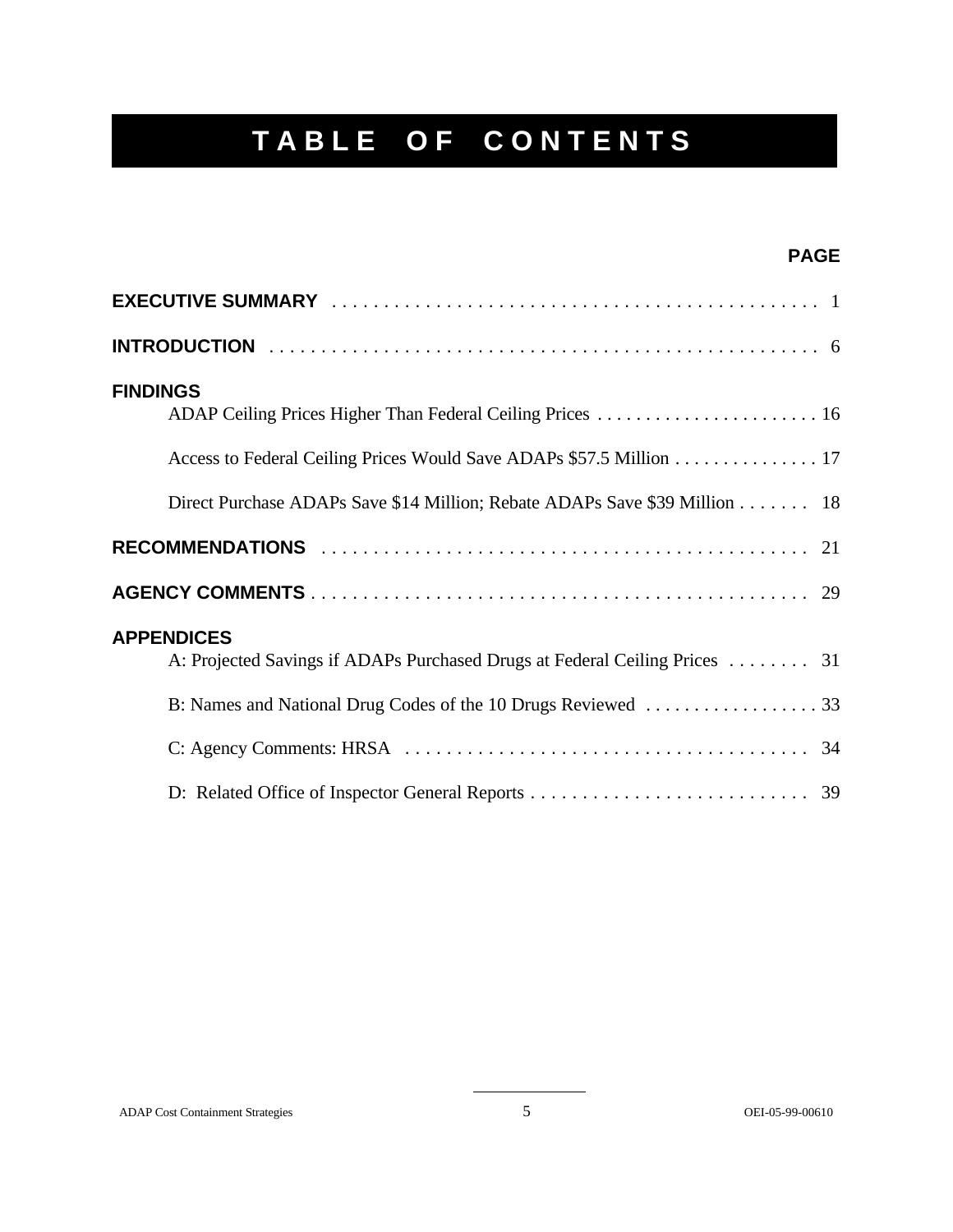## **INTRODUCTION**

#### **PURPOSE**

Compare the prices that State AIDS Drug Assistance Programs are paying for drugs to the Federal ceiling prices listed in the Federal Supply Schedule.

#### **BACKGROUND**

#### **Ryan White CARE Act**

In 1990, Congress passed the Ryan White Comprehensive AIDS Resource Emergency (CARE) Act in response to the AIDS epidemic and its impact on individuals, families, communities, cities and States. The Ryan White programs provide health care and support services to persons with HIV/AIDS who would otherwise have no access to health care. The Health Resources and Services Administration (HRSA) directs Ryan White resources to various local entities through the Act's four titles and Part F.

Ryan White programs constitute slightly over \$1.6 billion of the approximately \$8.2 billion in Federal HIV/AIDS appropriations for fiscal year (FY) 2000. The CARE Act is the largest source of Federal funding specifically directed to provide primary care for persons living with HIV/AIDS. The Ryan White CARE Act was re-authorized in 1996 through September 30, 2000. It is currently being considered for its second re-authorization.

#### **AIDS Drug Assistance Programs**

Under Title II of the CARE Act, Ryan White provides formula grants to States to improve the quality, availability and organization of health care services to persons with HIV/AIDS. Section 2616(a) requires allocation of a portion of those funds to establish AIDS Drug Assistance Programs (ADAPs). The ADAPs provide medications to lowincome individuals living with HIV/AIDS who have limited or no coverage from private insurance or Medicaid. State ADAPs estimate that they served 64,460 clients in any given month of FY 1999 and approximately 108,600 clients in total.

Federal support for ADAPs has grown significantly. In the FY 2000 budget, Congress earmarked \$528 million for ADAP. This is an increase of 15 percent over the \$461 million for FY 1999. Overall, Federal contributions have risen dramatically from the original appropriation of \$52 million in FY 1996. In 1992, the year the Veterans Health Care Act was passed to limit drug costs, only 47 States had adopted a pharmaceutical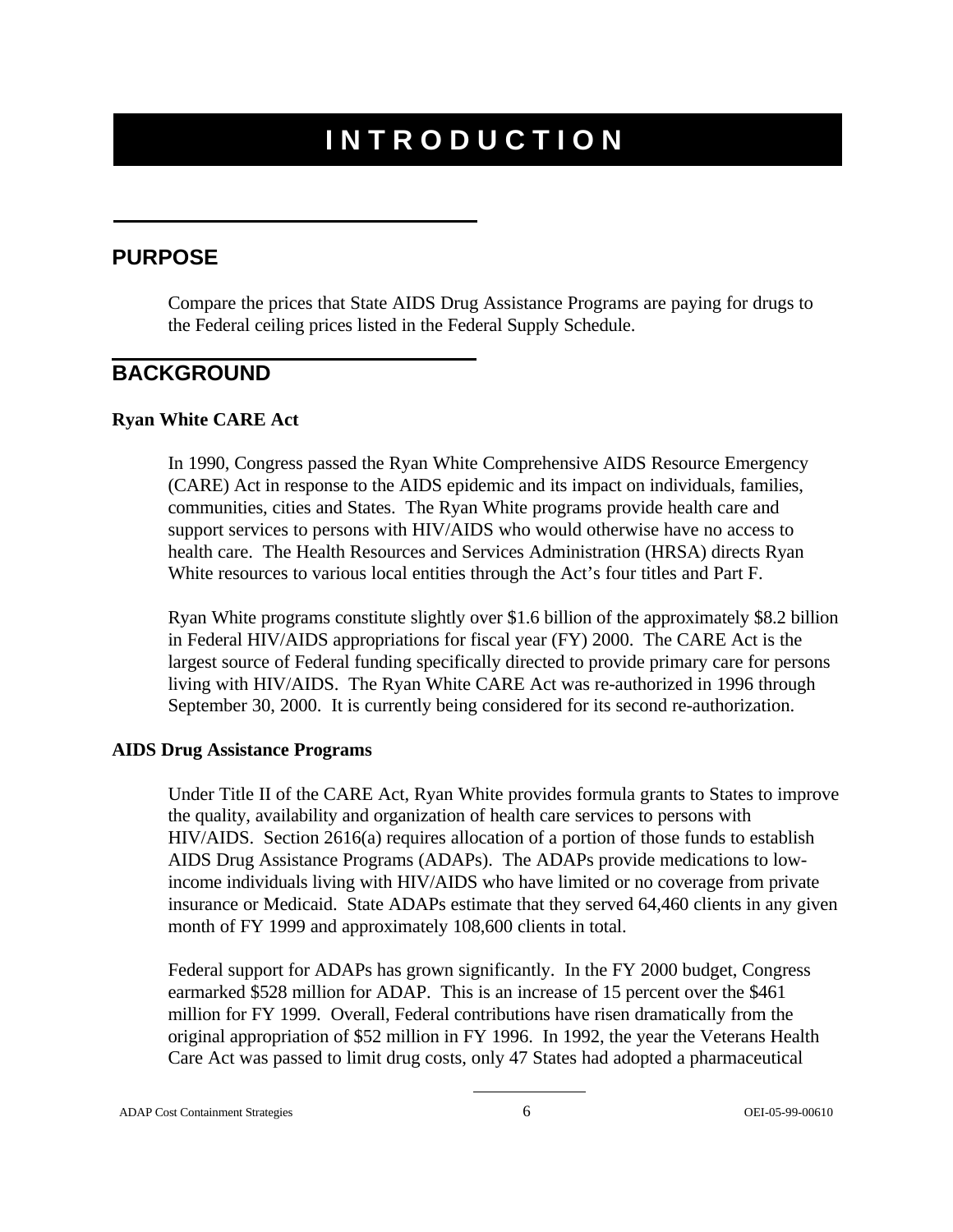option. Prior to 1996, when the ADAP provision was created, grantees elected whether or not to have a pharmaceutical option. Pharmaceutical expenditures for the 47 States that chose the option totaled \$32 million. In addition to the Congressionally allocated Title II base award, ADAPs often receive contributions from State general revenue funds and Ryan White Title I grants to Eligible Metropolitan Areas.

Title II ADAPs operate within a Federal-State partnership which allows each State maximum flexibility to create a system that fits the needs of their HIV/AIDS population. State ADAPs decide on the administrative structure, the criteria for program eligibility, the drug formulary and the drug purchasing and distribution system. This has led to wide variations between States in the number of patients served, the particular drugs available and the prices paid for those drugs.

#### **ADAP Cost Containment**

The ADAPs are facing fiscal challenges from: 1) increasing demand due to growing numbers of low-income people living with HIV and, 2) increasing costs of drug treatments due to a changing standard of care. The Public Health Service (PHS) guidelines recommend combination antiretroviral therapies that typically range between \$10,000 and \$12,000 a year per client. In this environment, cost containment has emerged as a key means to address the issue of client access.

In 1997 appropriations language (H.R. 104-863 to accompany H.R. 3610), Congress stated that they expect "that all States receiving AIDS drug assistance funding will employ cost-savings strategies to maximize assistance to HIV patients." The HRSA maintains similar expectations. The HRSA's Notice of Grant Awards states:

If your organization purchases or reimburses for outpatient drugs, an assessment must be made to determine whether the organization's drug acquisition practices meet Federal requirements regarding cost-effectiveness and reasonableness (See 42 CFR Part 50, Subpart E, and OMB Circulars A-122 and A-87 regarding cost principles). If your organization is eligible to be a covered entity under Section 340B of the Public Health Service Act and the assessment shows that participating in the 340B Drug Pricing Program and its Prime Vendor Program is the most economical and reasonable manner of purchasing or reimbursing for covered outpatient drugs (as defined in section 340B), failure to participate may result in a negative audit finding, cost disallowance or grant funding offset.

This concern with cost effective spending is part of a larger public debate on the cost of

ADAP Cost Containment Strategies 7 OEI-05-99-00610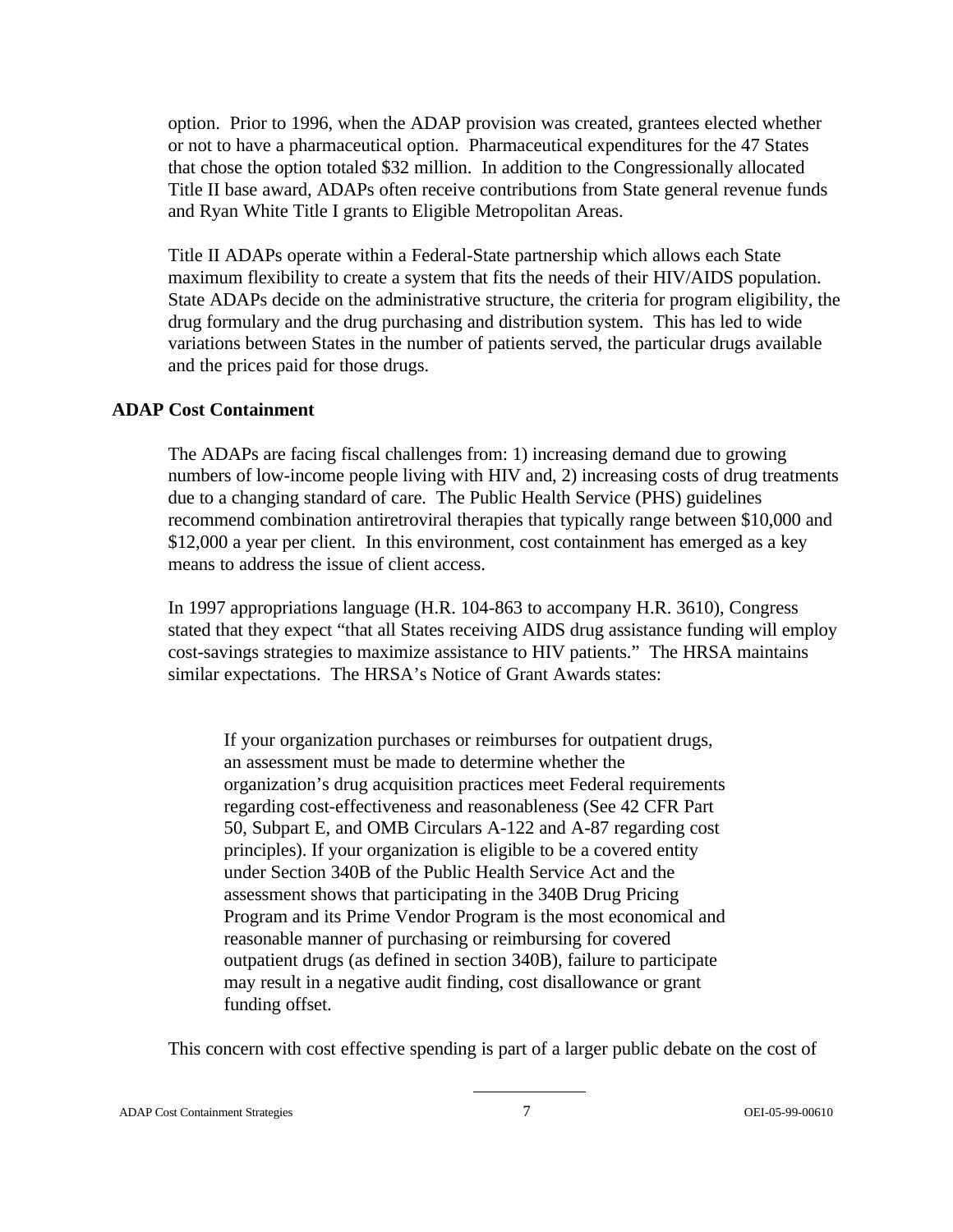drug prices. Many elected officials are calling into question the appropriateness of current government acquisition and reimbursement prices. For example, according to the National Conference of State Legislatures, 23 States are considering legislation that strives to limit the cost of drugs purchased in their State. Seven of these legislative proposals take into consideration the drug prices on the Federal Supply Schedule (FSS) in establishing their price ceilings.

#### **Drug Discounting Legislation**

In 1990, Congress identified a problem with increasing drug prices and enacted the Omnibus Budget Reconciliation Act (OBRA 1990). This law attempted to limit drug costs for the Medicaid program, establishing the Medicaid Drug Rebate Program. This program requires manufacturers to give Medicaid a rebate that is the greater of 15.1 percent of the Average Manufacturer's Price (AMP) or AMP minus the manufacturer's "Best Price" (BMP) , whichever is lowest. The AMP is the average unit price paid by wholesalers to manufacturers. The BMP is the lowest price at which the manufacturer sells the drug to any purchaser.

As originally enacted, the calculation of the BMP included sales to Federal health care programs. As a result, drug manufacturers were reluctant to sell drugs to Federal health care programs at the very advantageous prices they had in the past because it could increase the rebates they had to pay to Medicaid, which represents a significant portion of the US pharmaceutical market. For this reason, the implementation of OBRA 1990 resulted in overall price increases for drugs purchased by Federal health care programs as well as inflation in the commercial market.

In order to remove the disincentive for manufacturers to give Federal programs the best possible price, the Veterans Health Care Act of 1992 (VHCA) was enacted. The VHCA also attempted to establish price controls to limit the cost of drugs to Federal purchasers and certain grantees of Federal agencies. In particular, Section 601 of VHCA corrected the pricing problems created by OBRA 1990 by excluding sales to Federal agencies from the calculation of the BMP. Section 602 of the Act enacted section 340B of the Public Health Services Act which provides drug price ceilings to certain grantees of the Public Health Service, including ADAPs. Section 603 of VHCA mandated minimum drug discounts for the Department of Veterans Affairs (VA), Department of Defense (DOD), Public Health Service, including the Indian Health Service, and later the Coast Guard. These agencies are commonly known as the Big 4. It additionally required that the four agencies be offered access to covered drugs and their statutorily discounted prices through the Federal Supply Schedule.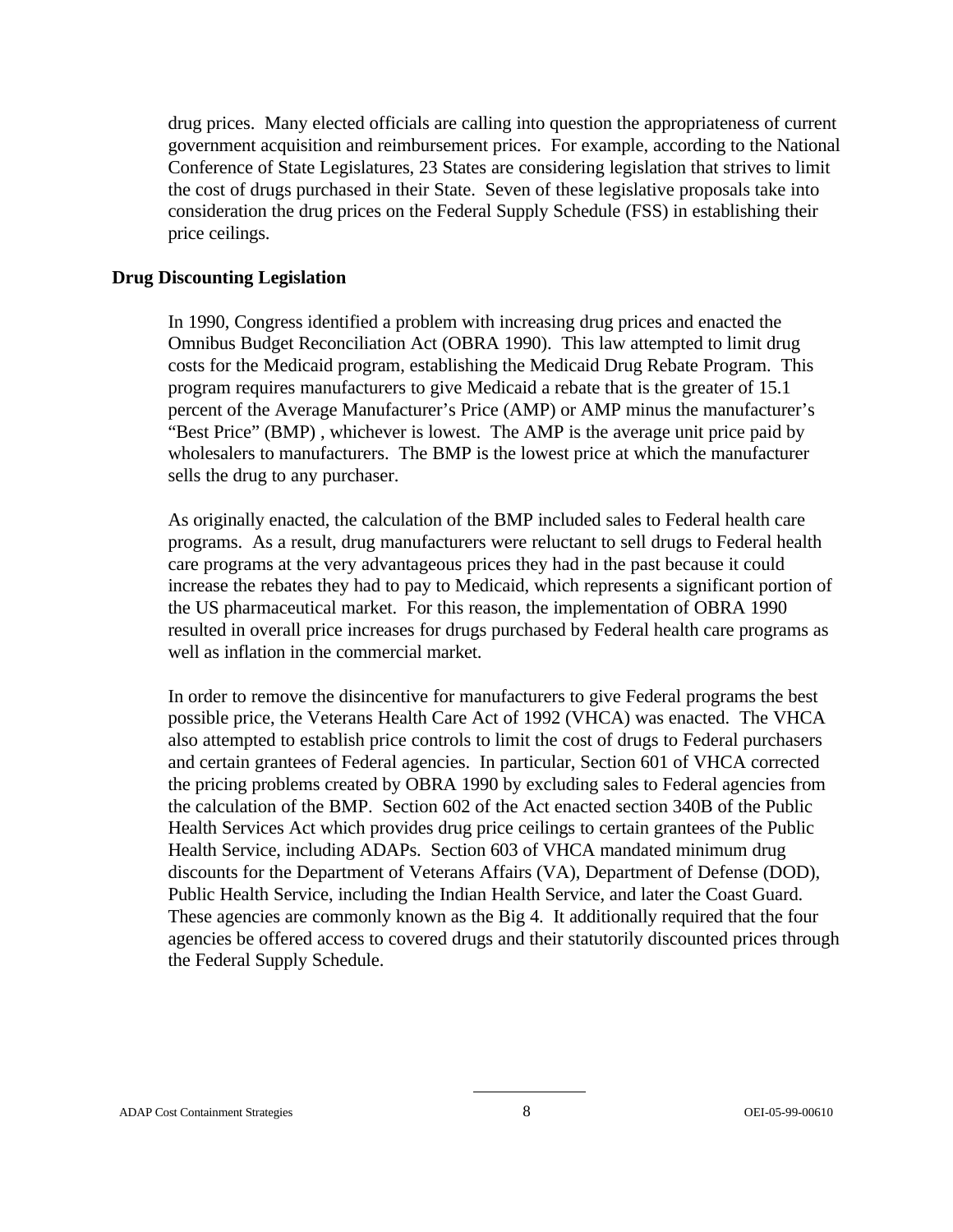#### **Section 602: 340B Drug Pricing Program**

Section 602 of VHCA enacted Section 340B of the Public Health Services Act. This statute requires manufacturers, as a condition for the receipt of Medicaid matching funds, to sign a pharmaceutical pricing agreement with the Secretary of Health and Human Services agreeing to charge a price for covered drugs not to exceed the amount determined by statutory formula. This formula is roughly the AMP decreased by the Medicaid unit rebate amount. The Health Care Financing Administration (HCFA) recalculates the ceiling price, using the specified statutory formula, on a quarterly basis for the 340B Drug Pricing Program.

The ADAPs are included in Section 602's list of 'covered entities', making them eligible for 340B pricing discounts. Although the 340B program discounts are statutorily defined, participation remains voluntary. Those wishing to participate must comply with the following statutory requirements to access 340B discounts:

- 1.) Not request a discount for a drug subject to a Medicaid rebate;
- 2.) Not resell or otherwise transfer a discounted drug to a person who is not a patient of the entity;
- 3.) Maintain records of purchases and permit the Secretary and manufacturers to audit entity records pertaining to the drugs in question, in accordance with procedures established by the Secretary, to assure compliance with the first two requirements;
- 4.) Repay the manufacturer the amount of 340B discounts received for any violations of the first two requirements, if the manufacturer seeks restitution.

#### **ADAPs Participation in the 340B Drug Pricing Program**

The CARE Act allows States significant flexibility in the design of their ADAP program. Generally, States' purchasing/distributing systems divide them into two categories: direct purchase and rebate States. However, State ADAPs operate in dynamic environments, so the description of each program that follows is a snapshot taken at a fixed point in time.

A direct purchase State purchases the drugs centrally through a State pharmacy, purchasing agent or public agency/hospital. At the time this study was conducted, twentythree ADAPs participated in the  $340B$  direct purchasing option<sup>1</sup>. A rebate State contracts with a pharmacy network/pharmacy benefits management company for the purchase of drugs and then reimburses them. At the time this study was conducted, twenty-four ADAPs received standardized rebates on drugs purchased from pharmacies through the 340B rebate option. Five ADAPs obtained voluntary manufacturer rebates to help contain drug costs, but elected not to participate in the 340B program.

<sup>1</sup> As of August 2000, only 22 ADAPs participate in the direct purchase option.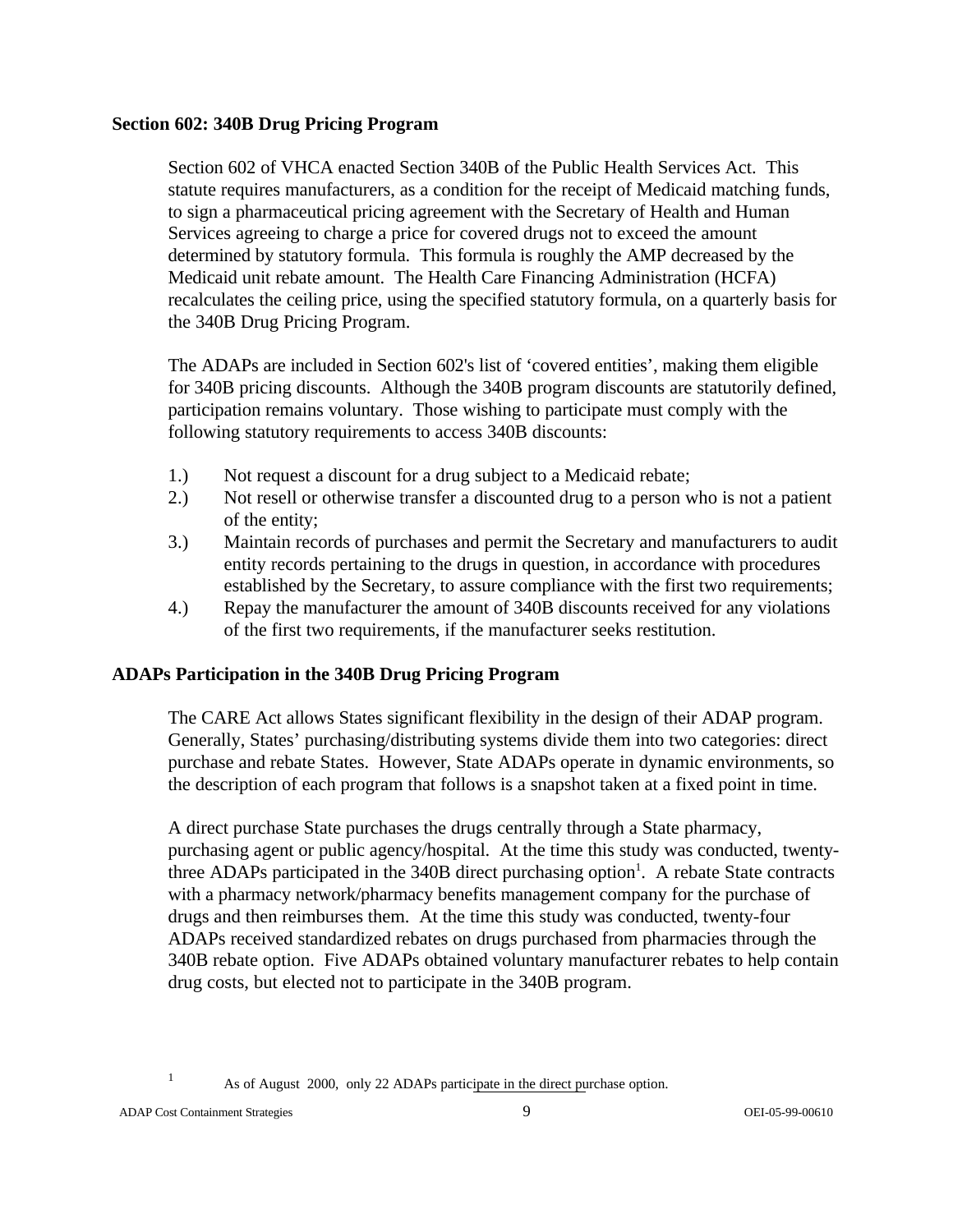The remaining two ADAPs (Washington, DC and Guam) had instituted other purchasing mechanisms.

Section 340B contains no explicit language as to whether the required reduction in price should be obtained by a point-of-purchase (direct purchase) or through manufacturer rebates. When initially enacted, section 340B was only an option for the direct purchase States with a centralized purchasing agent. However, many ADAPs were initially established to operate under a pharmacy reimbursement model similar to Medicaid, without a centralized purchaser. This structure prevented those States' participation in the discount program. The HRSA issued a notice in the Federal Register on June 29, 1998 recognizing a rebate option for State ADAPs under 340B. States selecting this option would now receive the full statutory Medicaid rebate, lessening the burden on them to negotiate with individual manufacturer's for voluntary rebates.

It is generally believed that participation in the 340B direct purchasing option is currently the best option for ADAPs to maximize savings on pharmaceutical purchases. The ceiling price for the 340B direct purchasing option is approximately the AMP minus the Medicaid unit rebate amount. The ADAPs that utilize the 340B rebate option also obtain the Medicaid unit rebate amount from manufacturers, but only after reimbursing retail pharmacies at the average wholesale price (AWP), which tends to be higher than the AMP. Further, several Office of Inspector General (OIG) evaluations have indicated that government prices based on AWP are considerably more than prices available to commercial purchasers.

For those ADAPs not participating in the 340B program, one reason often cited is that the implementing guidelines that limit an entity to one contract pharmacy are too restrictive, limiting client access to needed drugs. Other ADAPs believe their drug purchasing and distribution arrangements provide them with lower costs than can be obtained by the 340B program, once all administrative costs are taken into consideration.

The HRSA published a proposal in the Federal Register on October 22, 1998 that would have made participation in the 340B program a grant requirement for eligible entities. After receiving negative feedback, HRSA decided that although it will not be a grant requirement, it is a program expectation.

#### **Prime Vendor Provision**

Another 340B provision (340 (a)(8)) mandates the Secretary to establish a Prime Vendor Program for covered entities. The prime vendor would assist covered entities not only in accessing the 340B manufacturer drug price reductions, but also in negotiating competitive pricing for wholesaler drug distribution. In September 1999, HRSA announced its contract with Bergen Brunswig Drug Company (BBDC) making it the first prime vendor for the 340B Drug Pricing Program.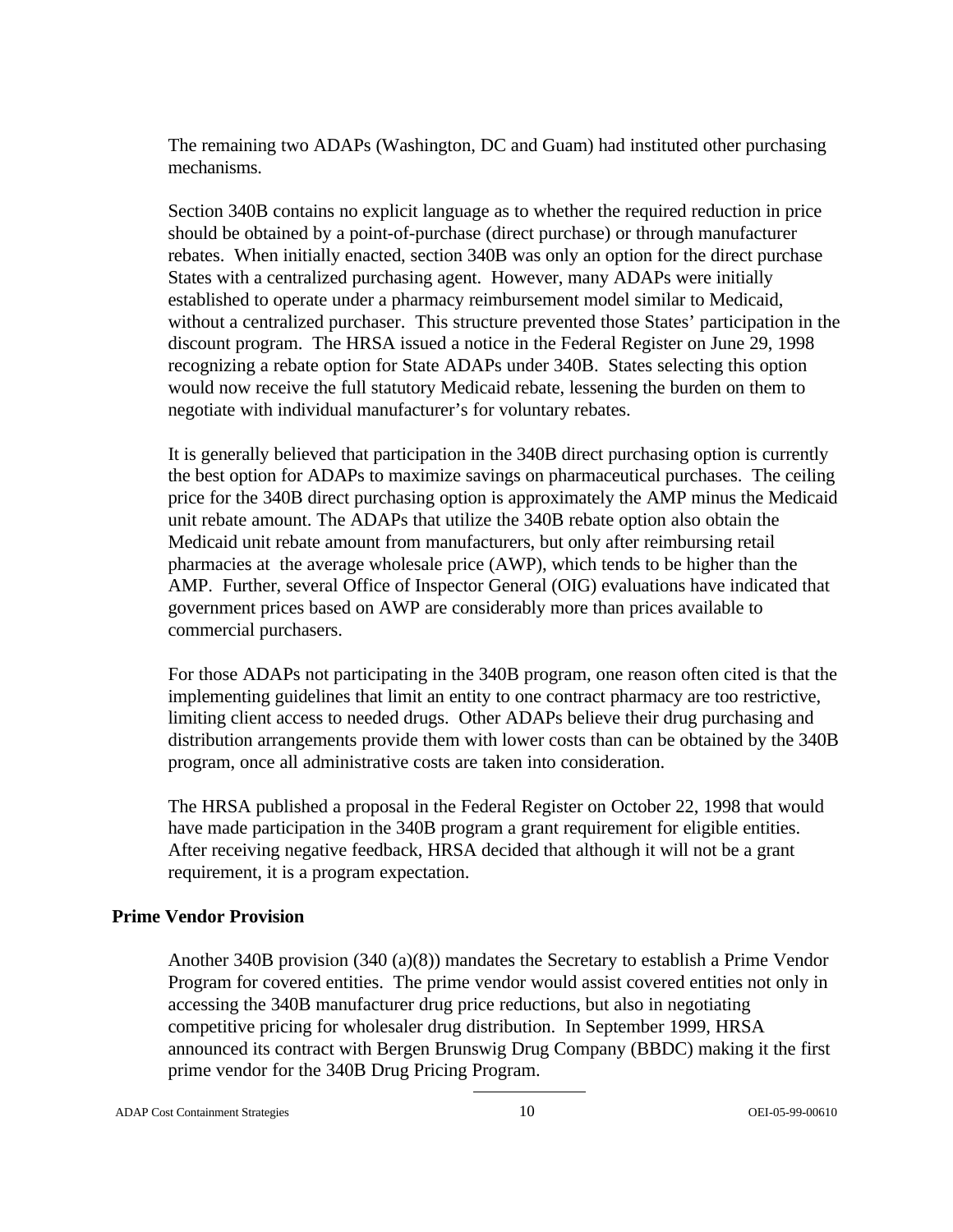As prime vendor, BBDC will negotiate lower prices with about 600 pharmaceutical companies based on the large nationwide buying power of the 12,000 entities eligible to participate. Under the contract, BBDC will consolidate drug sales and delivery, resulting in lower distribution costs, reduced turn around time for delivery of drugs and decreased inventory costs.

The new Prime Vendor Program will offer ADAPs participating in the 340B direct purchasing option another cost containment strategy. Participation is voluntary, but the benefits to participants will be greatest if all eligible entities register to be prime vendor customers. Those ADAPs utilizing the rebate option and those not participating in the 340B Drug Pricing Program are not eligible to participate in the Prime Vendor Program for the same reasons they are not eligible for up-front pricing discounts. Intended as the primary vehicle for future drug discounting, HRSA anticipates the Prime Vendor Program to provide the best available pricing for its eligible entities.

#### **Section 603: Federal Ceiling Prices and the Federal Supply Schedule**

As previously stated, Section 603 of VHCA mandated minimum drug discounts for four Federal agencies known as the Big 4. Specifically, the law states that prices to the Big 4 may not exceed 76 percent of the non-Federal average manufacturer price (non-FAMP). These statutorily discounted prices are typically referred to as the Federal ceiling prices. The law additionally requires that the four agencies be offered access to covered drugs and their Federal ceiling prices through the Federal Supply Schedule.

The FSS provides a schedule of contracts and prices for covered and non-covered drugs that allow agencies to purchase various quantities of pharmaceuticals while still obtaining the discounts associated with bulk purchasing. General Services Administration Administrative Order 4800.2E lists who has access to the FSS. While it includes the Public Health Service, it excludes Federal grantees such as ADAPs.

The VA manages several Federal Supply Schedules dealing with health care commodities for the entire Federal Government, including Schedule 65 I B for pharmaceuticals. In this capacity, it negotiates contracts using a non-competitive FSS negotiation procedure. The FSS contracted prices of covered drugs for the Big 4 may not exceed the statutory Federal ceiling prices stipulated in Section 603 of VHCA. To assure that the statue is being executed properly, the VA annually recalculates all Federal ceiling prices based on manufacturers' annual reports of non-FAMP for each covered drug. However, the contract prices for other entities allowed to use the FSS are usually negotiated based on 'most favored customer price' disclosures and may exceed the statutory ceiling. These negotiated prices are called the FSS Other Government Agency contract prices. These prices are frequently what non-Big 4 agencies authorized to use the FSS pay for drugs.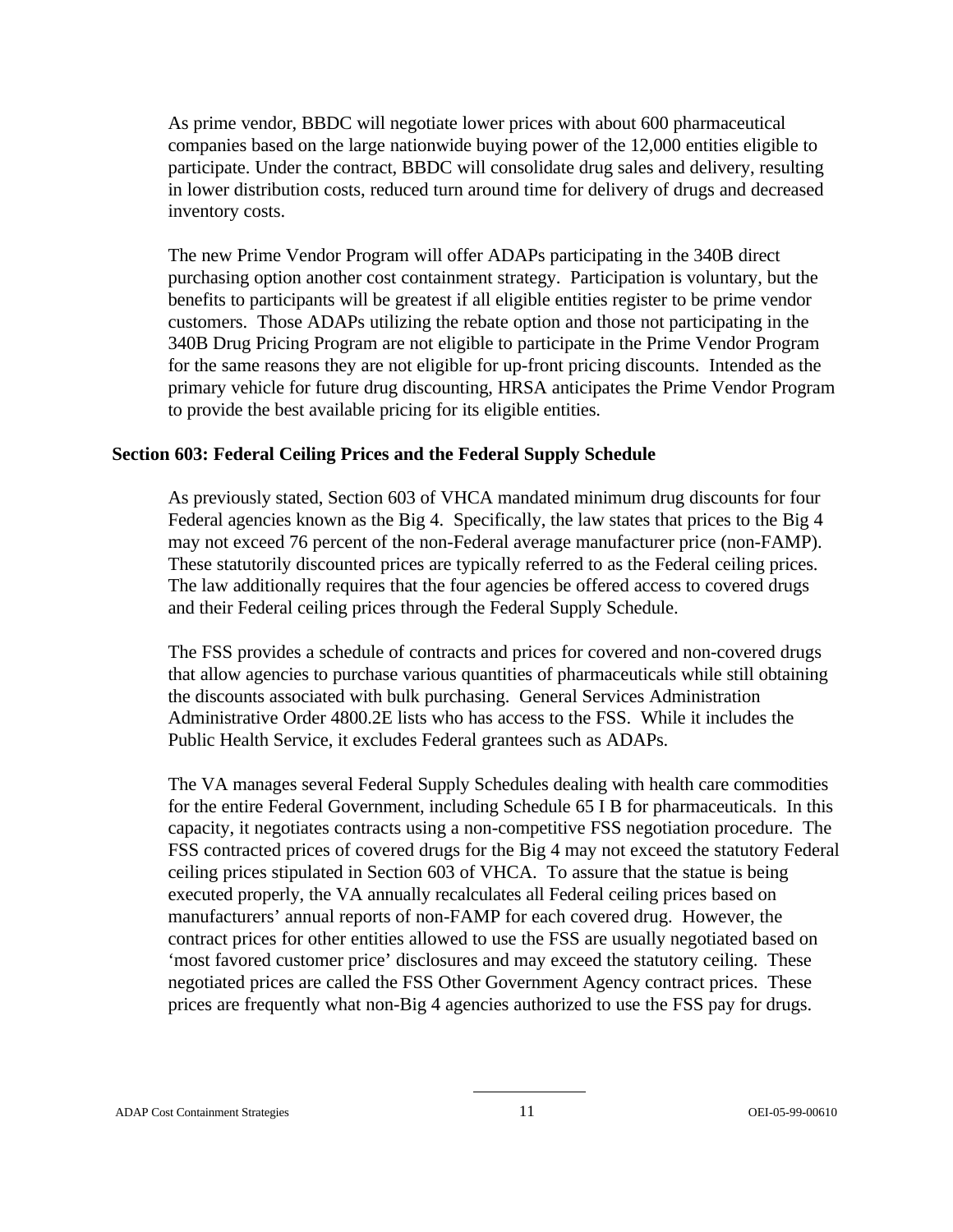Of course, if a manufacturer wishes, it may maintain a single price list offering Big 4 or better prices to all FSS ordering activities. Many manufacturers do this to avoid having two price lists.

#### **Non-Federal Average Manufacturer Price**

Section 603 of VHCA created a Big 4 Federal ceiling formula based on the non-FAMP. Non-FAMP is defined as "the weighted average price of a single form and dosage unit of the drug that is paid by wholesalers in the United States to the manufacturer, taking into account any cash discounts or similar price reductions during that period, but not taking into account (A) any prices paid by the Federal Government, or (B) any prices found by the Secretary to be merely nominal in amount." In other words, non-FAMP is the manufacturers weighted average of commercial, non-Federal sales per unit.

The VA has determined that sales through a wholesaler *at* the 340B ceiling price should be excluded from the calculation of non-FAMP since they are statutorily defined prices. However, the VA considers any sales to 340B entities *below* the ceiling price as commercial sales, and includes these sales in the calculation of non-FAMP. This interpretation of non-FAMP by the VA has hindered 340B entities' ability to successfully negotiate drug prices that are below the ceiling. Manufacturers do not want to sell at below 340B ceiling prices because those sales, unlike sales at the ceiling price which are exempt, will be reported as part of the non-FAMP. The inclusion of extremely low prices in the non-FAMP lowers the non-FAMP and subsequently the Federal ceiling prices that are calculated from it. In this way, sales to 340B entities below the ceiling prices negatively impacts the price manufacturers must give the Big 4. This creates a disincentive to provide the lowest possible prices to 340B entities.

#### **Related Work by the Office of Inspector General**

The Office of Inspector General has released two reports regarding ADAP cost containment policies in the past few years. The first report*, Audit of State AIDS Drug Assistance Programs' Use of Drug Price Discounts* (A-01-97-01501), focused on whether HRSA ensured that ADAPs effectively utilized available discount drug pricing programs. They concluded that participation in the 340B direct purchase option by all ADAPs could save the program a considerable amount of money and allow them to provide needed drugs to a larger number of individuals living with HIV/AIDS*.* The second report*, Audit of the Utilization of the Public Health Service 340B Drug Pricing Program* (A-01-98-01500), reviewed whether all eligible PHS funded entities effectively utilized the 340B Drug Pricing Program. They found that 66 percent of the eligible HRSA grantees in 1998 did not participate in the program.

The OIG has also conducted a variety of studies concerning Medicare payments for prescription drugs. Most notably, *Comparing Drug Reimbursement: Medicare and*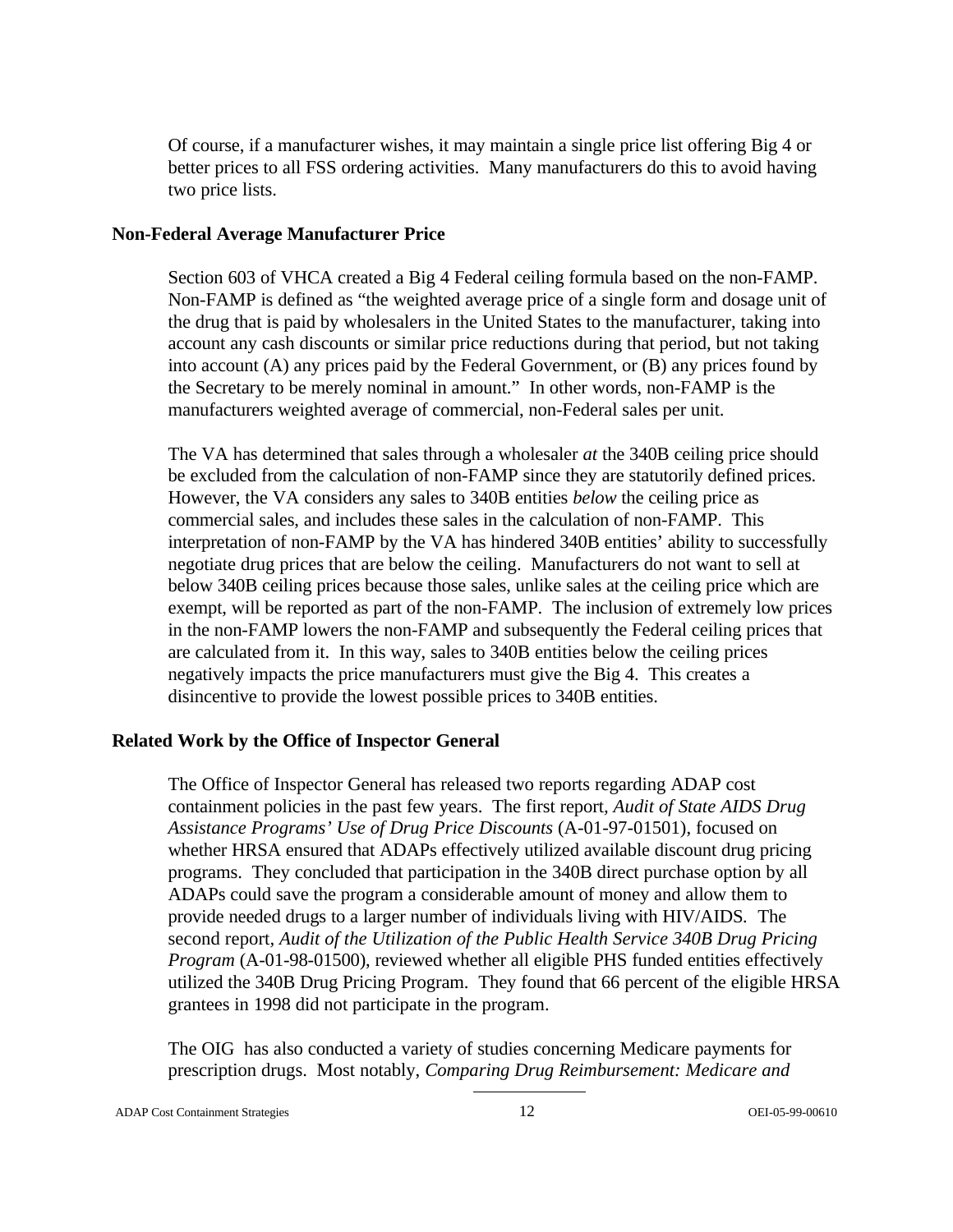*Department of Veterans Affairs* (OEI-03-97-00293) compared Medicare drug allowances and the prices available to the VA. This report found that Medicare could save \$1 billion in 1998 if the allowed amounts for the 34 drugs studied were equal to the prices obtained by the VA.

### **SCOPE AND METHODOLOGY**

This inspection is a review of the 340B ceiling prices and the prices actually paid by AIDS Drug Assistance Programs for 10 commonly prescribed antiretroviral drugs. Specifically, we compared these prices to the Federal ceiling prices listed in the Federal Supply Schedule.

All of the price comparisons made are for the first three quarters of 1999 since this was the most current data HRSA and many ADAPs had on specific antiretroviral expenditures and rebates at the time data collection was conducted. All savings estimates based on this information have been annualized and only reflect the Federal share of ADAP funding. In FY 1999, Federal funding averaged 80 percent of total ADAP funding. The remaining 20 percent comes from the State general revenue funds and other sources.

Out of the expansive ADAP formularies, we focused on antiretroviral drugs because they constitute the most prescribed and effective drug therapies for treating HIV/AIDS. According to the ADAP Monitoring Project 1999 Annual Report, antiretroviral expenditures comprised 88 percent of overall ADAP spending in June 1998. We selected 10 brand name, single source drugs of the possible 16 Food and Drug Administration approved antiretroviral drugs. The 10 drugs we reviewed and their National Drug Codes are listed in Appendix B.

We based the comparison of prices on the drug acquisition cost. For the purposes of this study, we define drug acquisition cost as the basic cost of the drug to the ADAP. This includes all discounts, rebates or any other benefits. It also includes any additional fees charged by wholesalers or other contracted middle-men. For example, the Texas ADAP contracts with a prime vendor to purchase drugs. The prime vendor supplies the ADAP with all the drugs on its formulary for 340B ceiling prices plus a one percent distribution fee.

Our definition of acquisition cost does not incorporate the overall program costs of delivering pharmaceuticals to eligible clients. This narrow definition of drug cost was necessary to control for the differences in administrative and drug distribution systems between the ADAPs and the agencies that access the FSS Federal ceiling prices. Further, specific administrative data was unavailable since ADAPs typically do not break-out overhead costs, such as storage and distribution, per drug.

Unfortunately, this narrow definition of drug cost does not entirely control for the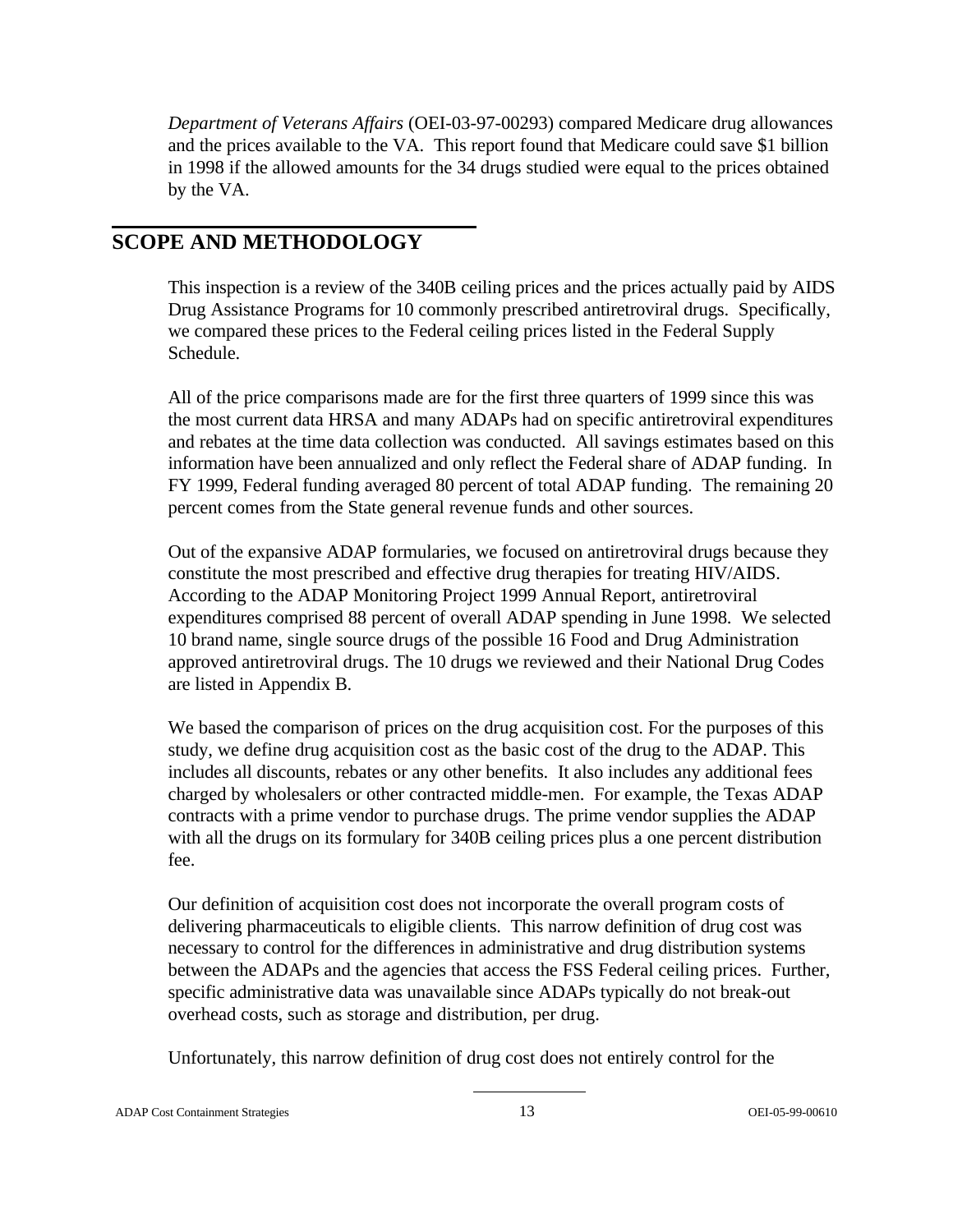difference between the rebate ADAPs and the Big 4 agencies that access the Federal ceiling prices. The Big 4 agencies, like the direct purchase ADAPs, buy needed pharmaceuticals directly from a manufacturer or wholesaler. This is their acquisition cost. Rebate States, on the other hand, typically reimburse pharmacies for drugs dispensed to ADAP clients at retail drug prices minus a small pharmacy discount. These higher retail prices, to some extent, reflect the pharmacies' role in storing and disbursing the drugs on behalf of the rebate ADAPs. In order to account for the hidden storage and distribution fees incorporated into these prices, a separate analysis was conducted. In this analysis, we subtracted out an industry average for these costs from rebate ADAPs reimbursement expenditures in order to make them more comparable to the Federal ceiling acquisition prices.

To conduct our analysis, we reviewed the ADAP Monthly Report for the first three quarters of FY 1999. This report tracks the unit price, the unit rebate amount, the volume prescribed and the dispensing fees for a limited set of pharmaceuticals. We also reviewed the FY 1998 AIDS Pharmaceutical Assistance Annual Administrative Report, the State ADAP Profiles, and the ADAP portion of Title II applications for FY 1999.

We also gathered information regarding pharmaceutical pricing from HCFA and the VA. The HCFA supplied us with the 340B ceiling prices and the Medicaid unit rebate amount information. The VA provided us with data on the FSS Federal ceiling and the FSS contract prices.

To gather data on actual State ADAP expenditures, we sent a survey to each of the 52 operational ADAPs. Surveys were distributed via facsimile in February 2000 and the survey data was collected between February and April 2000. We received 49 surveys back for a response rate of 94 percent. New Hampshire, Wyoming and Maine were unable to provide us with the information we requested.

The survey requested States to record their ADAP expenditures for the first three quarters of 1999. For each of the 10 drugs, ADAPs listed the unit price, quantity for a 30 day supply, total quantity for the quarter, and dispensing, transaction and administrative fees where applicable. States utilizing the 340B rebate option or States obtaining other manufacturer rebates also reported the unit rebate amount, total rebate amount and the number of units that received a rebate. The survey also asked States to describe their ADAP's structure for purchasing and distributing drugs in order to get a contextual understanding of drug purchasing expenses.

We conducted extensive follow-up on the survey. On March 1, 2000, we hosted a national teleconference arranged by the National Alliance of State and Territorial AIDS Directors for ADAP Directors. The purpose of the teleconference was to discuss the complexities of individual programs and to reach agreement on how to uniformly report data. We spoke individually with State programs where necessary for clarification.

#### ADAP Cost Containment Strategies 14 OEI-05-99-00610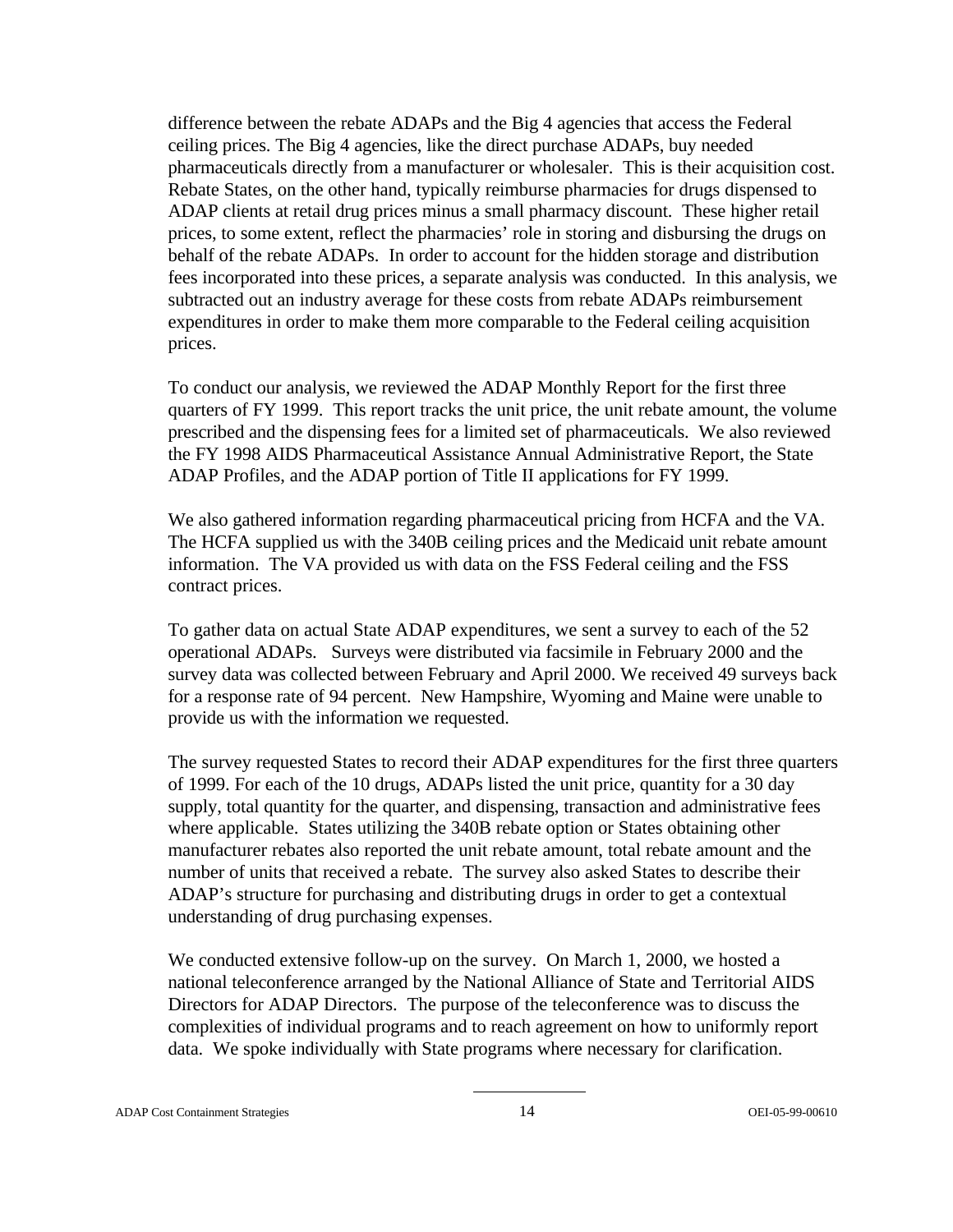We have taken precautions not to disclose any information that would allow the reader to trace back to the manufacturers price since this is proprietary information. Towards this end, all estimates have been rounded. We conducted our review in accordance with the *Quality Standards for Inspections* issued by the President's Council on Integrity and Efficiency.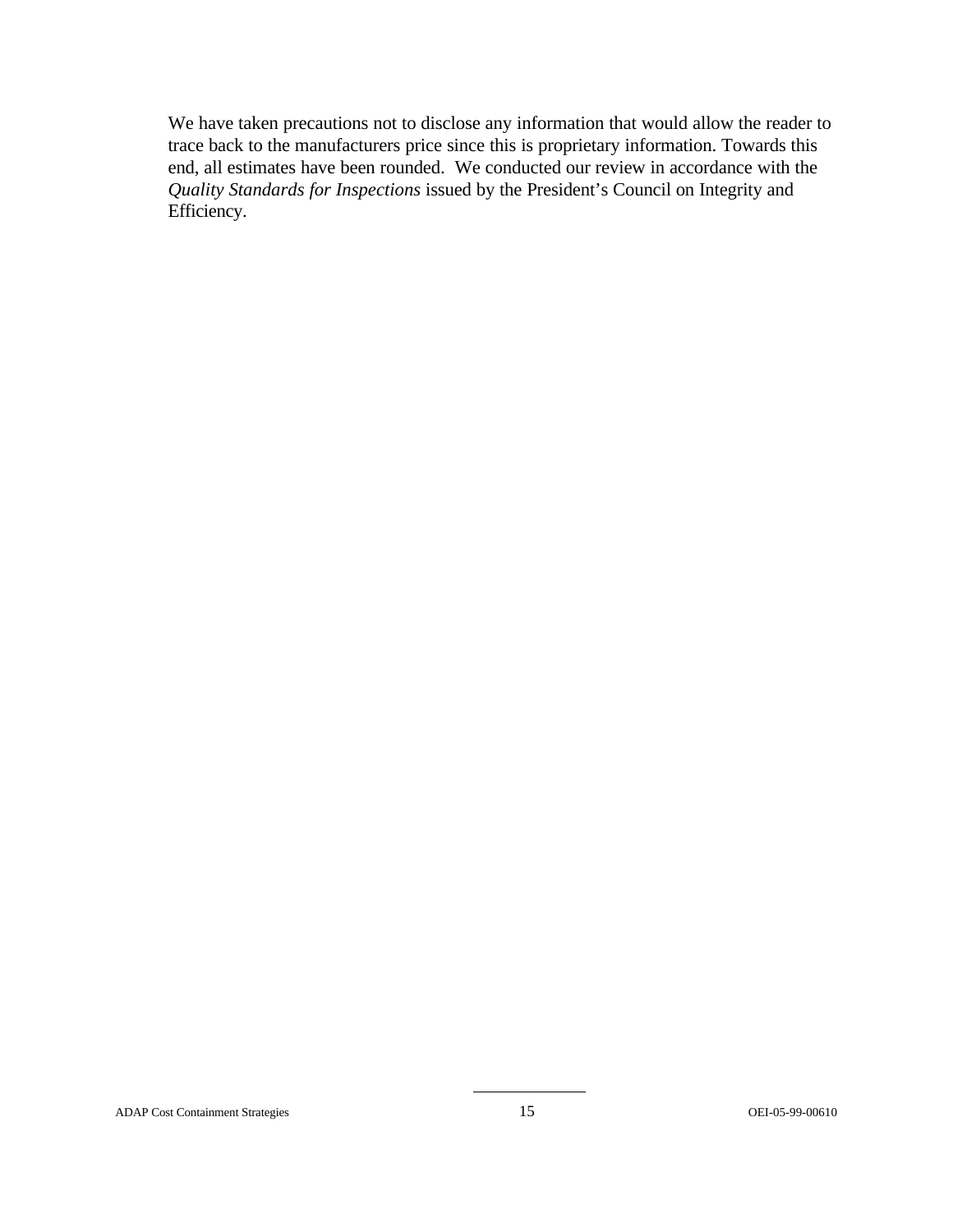## **FINDINGS**

## **ADAP ceiling prices are on average 16 percent higher than Federal ceiling prices**

The ceiling prices limiting drug expenditures for ADAPs are, on average, 16 percent higher than the Federal ceiling prices limiting drug costs for the Big 4. For the 10 sample drugs the ceiling prices available to ADAPs during the first three quarters of 1999 are at least 12 percent more than the Federal ceiling prices and range up to 21 percent more. As a result, ADAPs that take advantage of the ceiling prices offered by the 340B drug pricing program will pay anywhere from 9 cents to 70 cents more per pill than the Big 4 pays for the same drug. On average, ADAPs will pay 29 cents more per pill and 32 dollars more per bottle than the Big 4 agencies pay for the same drug.

The formulas for both 340B and Federal ceiling calculations are stipulated in the Veterans Health Care Act of 1992. The intention of this legislation was to place limits on the prices of drugs procured by Federal purchasers. Yet the ceiling price calculations stipulated for each program are different resulting in prices that are consistently higher for entities covered under Section 602. Section 602 of VHCA lays out a statutory calculation for the ceiling prices available to ADAPs that is roughly equivalent to AMP, disregarding Federal sales, minus the Medicaid unit rebate amount. This rebate ranges from 11 to 15 percent. The statutory formula laid out in Section 603 stipulates that Big 4 are required to receive a minimum 24 percent discount off the non-Federal Average Manufacturer Price which is the AMP disregarding Federal sales. Thus, ADAPs are receiving 11 to 15 percent off a non-FAMP equivalent while the Big 4 are guaranteed 24 percent off non-FAMP.

While Section 602 and 603 ceiling prices determine the highest amount that covered entities can pay for pharmaceuticals, there is nothing in the law prohibiting the negotiation of prices lower than the stipulated ceiling prices. In fact, Section 602 (10) reads, "Nothing in this statute shall prohibit a manufacturer from charging a price for a drug that is lower than the maximum price." However, only 4 of the 22 ADAPs in the direct pricing program indicated that they had been able to negotiate below 340B ceiling prices. The VA is typically able to contract below their ceiling price for approximately one-third of the covered pharmaceuticals. Even with this potential, ADAPs are at a disadvantage given that they start their negotiations from a higher ceiling, do not individually command enough volume to demand large concessions and manufacturers' have a disincentive to negotiate below ceiling prices with ADAPs since these prices will be included in non-FAMP.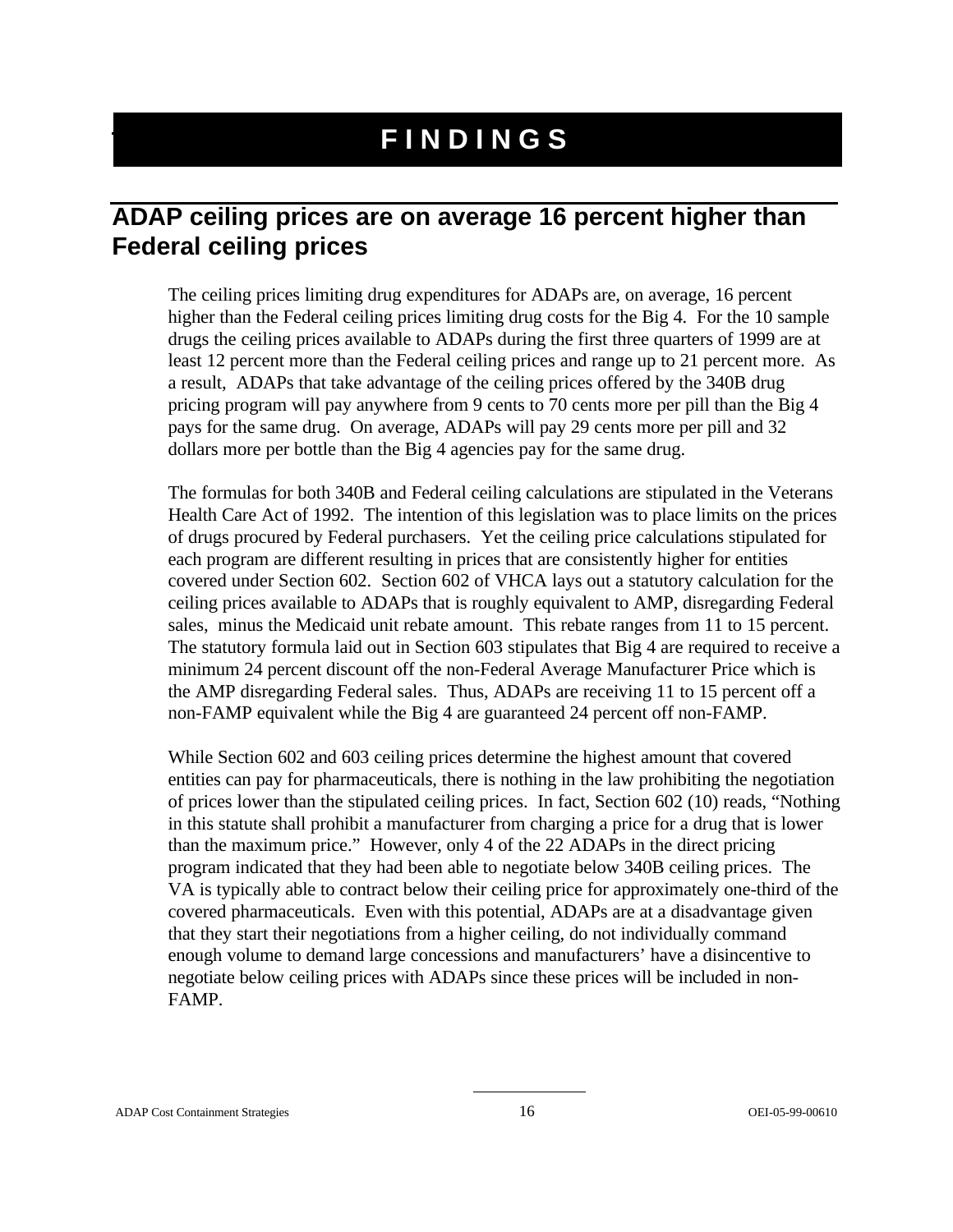## **ADAPs could have saved nearly \$58 million in 1999 if allowed to purchase the 10 drugs at Federal ceiling prices**

Comparing the actual per drug expenditures of the ADAPs to what they would have paid if they had access to Federal ceiling prices, results in \$57.5 million in Federal savings for ADAPs in 1999. This savings represents 22 percent of the \$266 million paid for these drugs with Federal funding in 1999. Considering expenditures from all sources of funding, State, local and Federal, ADAPs could have saved \$72 million if given access to Federal ceiling prices.

A general estimate of ADAP savings for all drugs can be obtained from analyzing the FY 1998 AIDS Pharmaceutical Assistance Annual Administrative Report. In this annual document, ADAPs reported drug expenditures of \$538 million on 576 pharmaceuticals. The Federal portion of that spending would be approximately \$432 million. If ADAPs were able to obtain the 16 percent average amount of savings indicated by our analysis, the estimated savings would be \$69 million. Again, we would expect this savings estimate to have increased since FY 1998 given that prescription drug costs are the fastest growing segment of health care costs. Since 1993, they have risen at a 12 percent annual rate. The ADAP increases in drug expenditures are consistent with this national trend. The March 1999 National ADAP Monitoring Project indicates that national per client ADAP expenditures increased by 12 percent between 1997 and 1998. A 12 percent increase in costs would place the estimated FY 1999 savings for all drugs at \$77.3 million.

#### **The majority of savings derives from 3 of the 10 pharmaceuticals**

The ADAPs could have saved \$36.8 million, representing over half of the total savings estimate, if they were able to purchase just 3 of the 10 drugs at the Federal ceiling prices. Purchasing Viracept at Federal ceiling prices would have saved \$14 million. The ADAPs could have saved another \$13 million by purchasing Combivir at Federal ceiling prices and \$9.6 million on D4T purchases. The median savings for all 10 drugs is \$4 million.

For Combivir and Viracept, the large potential savings reflect the fact that these are expensive, heavily prescribed pharmaceuticals. Any reduction in cost will have significant program savings. According to the data we received for the first three quarters of 1999, approximately 139,000 bottles of Combivir were procured by the ADAPs. This represents the third largest volume of any of the 10 drugs. Viracept had the fourth highest volume at 136,000 bottles. Viracept and Combivir are also among the most expensive of the drugs we reviewed.

While D4T was the most heavily prescribed drug of the 10 we analyzed with 175,000 bottles, it is also the pharmaceutical with the largest difference between the 340B price

#### ADAP Cost Containment Strategies 17 OEI-05-99-00610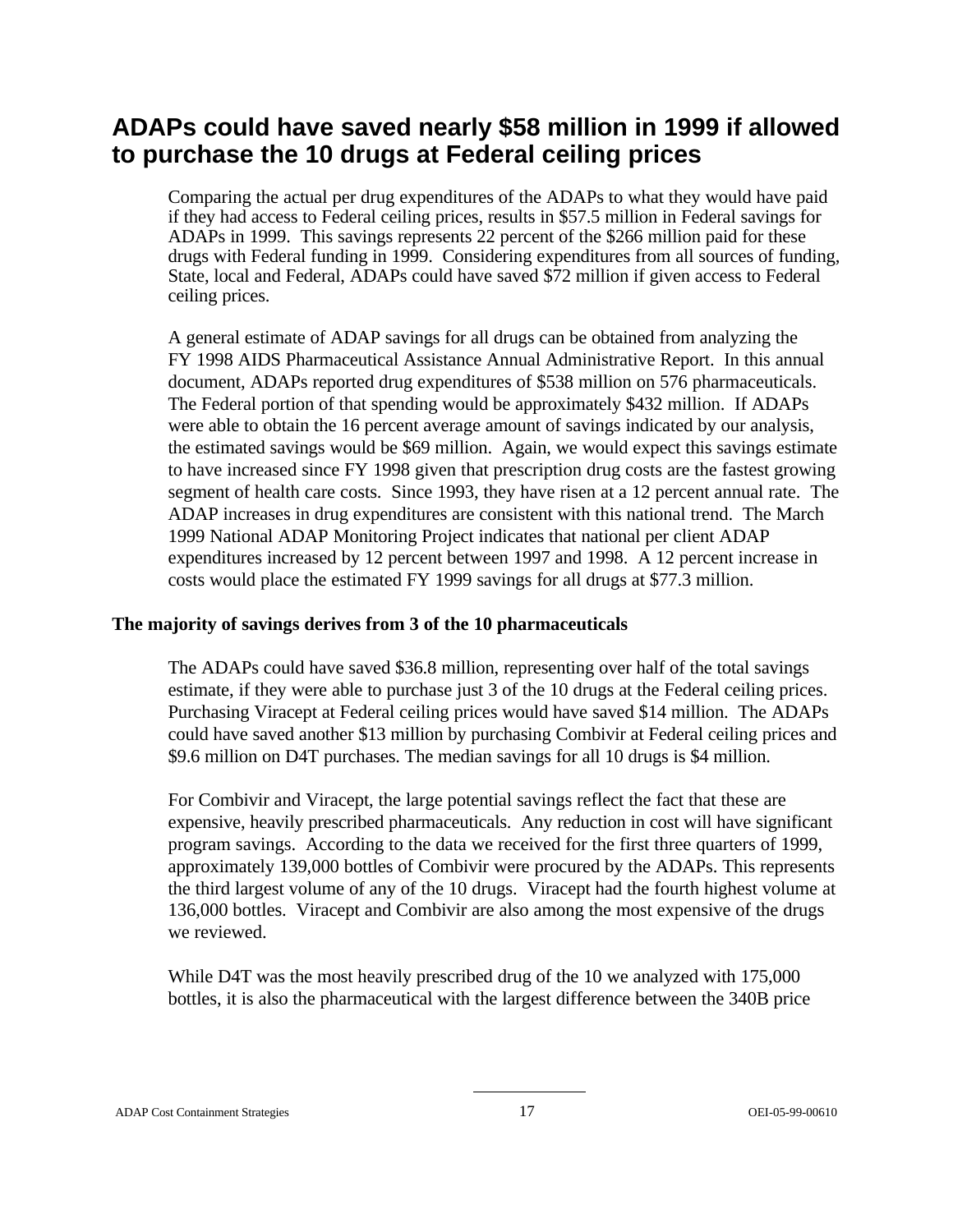and the Federal ceiling price. The 340B ceiling price for D4T is 21 percent higher than the FSS Federal ceiling price.

#### **ADAPs could have served thousands more people living with HIV/AIDS**

The \$57.5 million savings could have purchased additional pharmaceuticals to meet the pharmaceutical needs and improve the lives of several thousand more individuals living with HIV/AIDS. Using the estimate of \$12,000 a year for combination antiretroviral therapy, the savings could have purchased an complete regimen for almost 5,000 additional clients in 1999.

Focusing solely on the three drugs with the most savings, Viracept, Combivir and D4T, also results in a substantial increase in patient access to life-saving therapeutics. The \$57.5 million in savings could have purchased an additional 414,000 bottles of D4T at Federal ceiling prices. This translates into a prescription of a bottle per month for 34,500 patients. Alternately, the \$57.5 million in savings could have purchased 176,000 additional bottles of Combivir for 14,700 patients' annual needs or 166,400 bottles of Viracept for 14,000 patients.

Demand already exists for the greater capacity that these savings would create. According to the Kaiser Family Foundation's ADAP Monitoring Report, as of July 1999, there are 11 ADAPs with waiting lists of eligible clients. Other ADAPs have capped the amount of expenditures per patient or created an enrollment cap in order to deal with the inequity between demand and available resources.

Demand for HIV/AIDS pharmaceuticals continues to increase. The standard of care for persons living with HIV/AIDS is increasingly reliant on drug therapy. The National Institutes of Health/PHS *Guidelines for the Use of Antiretroviral Agents in HIV Infected Adults and Adolescents* calls for the use of combination antiretroviral therapy comprised of at least three drugs. Additionally, the numbers of HIV-infected, low-income, traditionally underserved, population are climbing. This in combination with the fact that approximately 75 percent of the HIV population has no private health insurance will continue to place increasing demands on the ADAPs to provide more pharmaceuticals.

## **Given access to Federal ceiling prices, ADAPs enrolled in the direct purchase option would save \$14 million. ADAPs utilizing the rebate option would save \$39 million**

All State ADAPs showed significant savings when the prices they paid for drugs were compared to the Federal ceiling prices. When broken out by the type of 340B participation, direct purchase States (22 ADAPs) would save \$14.4 million and rebate States (22 ADAPs) would save \$39 million. For the five non-participating States, the

ADAP Cost Containment Strategies 18 OEI-05-99-00610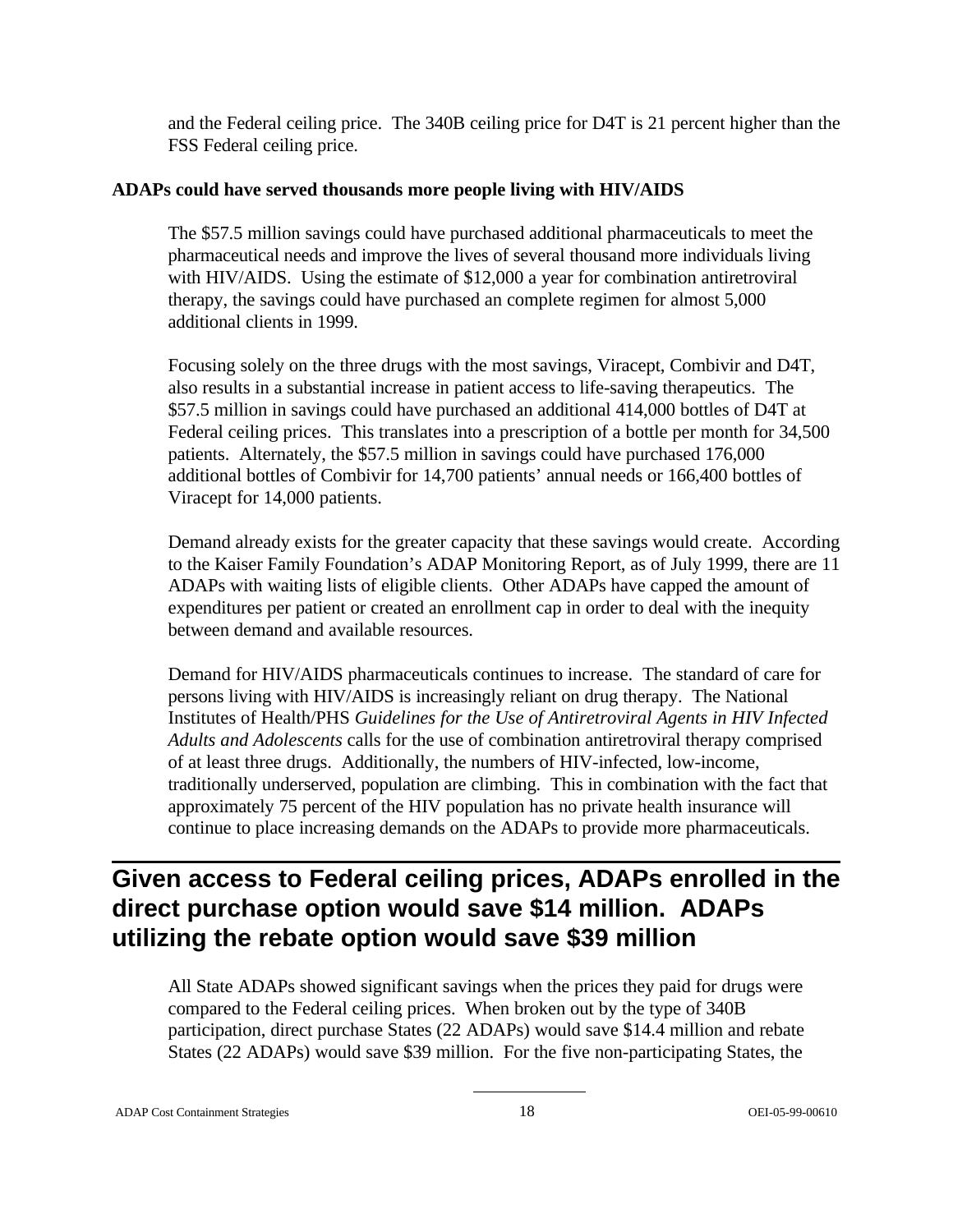savings equals \$4 million, bringing the total to \$57.5 million in Federal savings. Appendix A contains a break-out of program saving by State ADAP.

#### **Even though Direct purchase States access the 340B ceiling price, there are significant program savings when compared to the Federal ceiling prices**

Even though direct purchase States buy drugs at the best price available to ADAPs, they would be paying \$14.4 million less if granted access to the Federal ceiling prices. The three direct States that would produce the largest savings are Louisiana, Puerto Rico and Texas. These are three of the largest ADAP programs operating. The savings in these three States would total \$7.4 million. The range of savings for direct purchase States is \$23,000 in Delaware to \$3 million in Texas with median savings of \$436,000.

#### **Comparing rebate States drug expenditures to the Federal ceiling prices results in the most program savings for the drug assistance program**

Rebate States would have saved \$39 million if granted access to the Federal ceiling prices. The three rebate States producing the most savings are California, New Jersey and New York, with combined savings of \$29 million. Their savings represent 75 percent of the total \$39 million in savings from rebate States and could impact the nearly 40,000 clients enrolled in those States. The range of savings for rebate States was \$22,000 in Alaska to \$13.7 million in New York, with median savings of \$575,000.

The excessive amount rebate States pay for drugs is related to the reimbursement model they utilize. Rebate ADAPs reimburse pharmacies at the average wholesale price (AWP), or the suggested list price for retailers set by manufacturers, minus a pharmacy discount. Our data showed a range of pharmacy discounts of 10 to 16 percent. The average discount obtained was 12.2 percent. In addition to these pharmacy discounts, rebate ADAPs receive the Medicaid unit rebate amount from manufacturers on a quarterly basis. Direct purchase ADAPs also use the Medicaid URA to discount the cost of drugs, but it is subtracted from the lower AMP, the average manufacturers price, prior to the drug purchase.

For the 10 drugs we examined, we found AWP, the base drug price paid by rebate ADAPs, to be 25 percent higher than AMP. This finding parallels an analysis of pharmaceutical pricing by the National Association of Chain Drug Stores. They found that in 1999 only 75.7 percent of the cost of a prescription went to the manufacturer.

In order to reduce drug expenditures, rebate and nonparticipating ADAPs have instituted various additional cost containment measures. These efforts include obtaining pharmacy or additional manufacturer discounts, voluntary rebates and the subsidy of private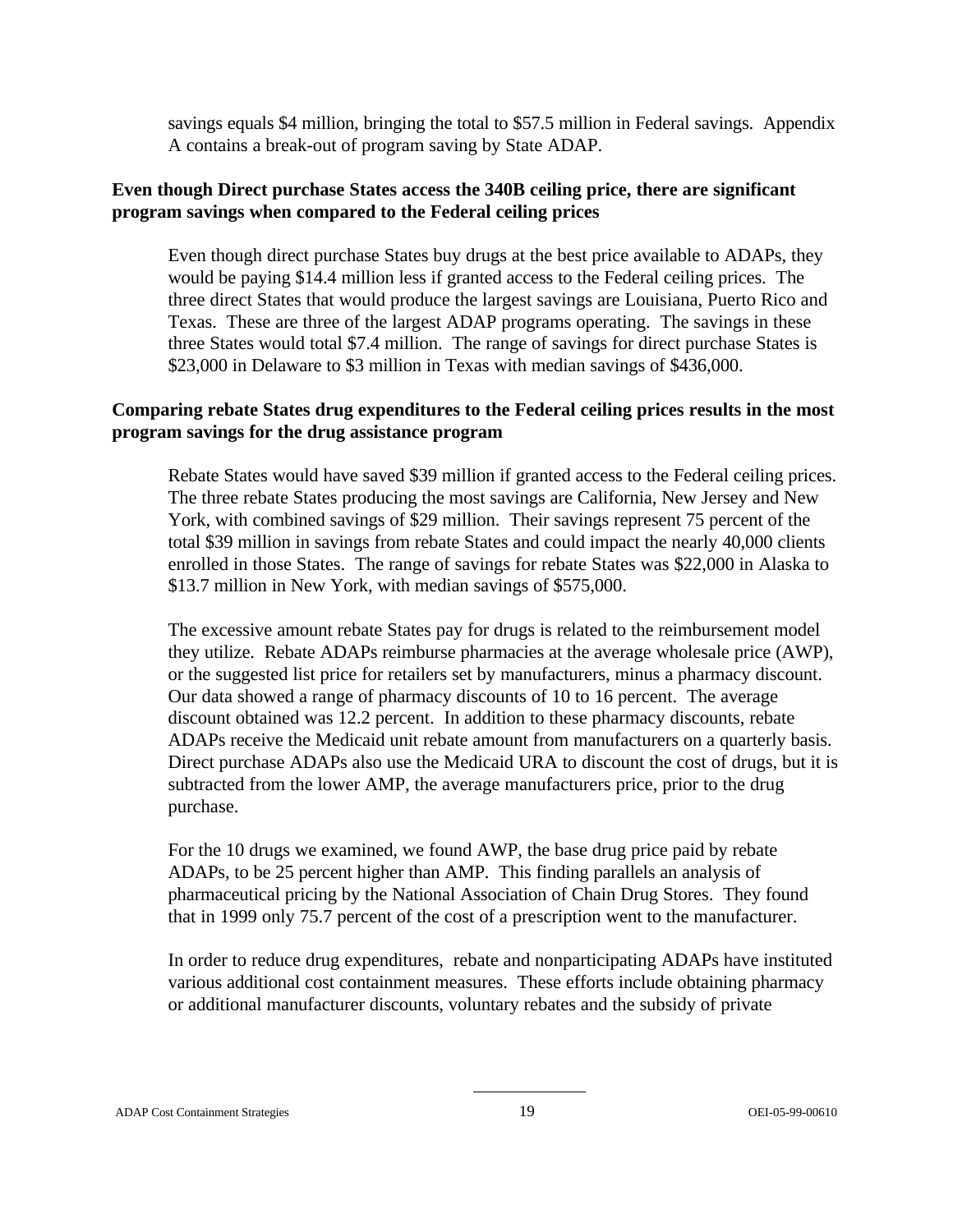insurance premiums or co-payments<sup>2</sup>. The \$39 million savings projection takes into account pharmacy discounts and all manufacturer rebates. It does not take into account savings obtained through the subsidy of private insurance since this cost containment measure would still be viable if ADAPs were granted access to Federal ceiling prices. Nine States<sup>3</sup> supplied us with information regarding savings achieved through the subsidy of private insurance. The savings gained from providing insurance in these nine States totaled \$4.3 million.

In order to analyze the impact of hidden distribution fees on our comparison, we performed a separate analysis of rebate ADAPs. This comparison took into consideration the fact that the prices rebate ADAPs pay may include storage and distribution costs whereas the Federal ceiling prices do not. Thus, we subtracted a standard distribution fee from the drug prices reported to us by the rebate States.

The National Association of Chain Drug Stores estimates 2.3 percent of the retail price of drugs goes to wholesalers for storage and distribution costs. On the other hand, Bergen Brunswig believed that recent trends in the commercial pharmaceutical industry have led to most wholesalers charging distribution fees of 1 percent or less. Finally, the VA has a negative distribution fee negotiated in exchange for maintaining their business. Prior to the negative fee, the VA was paying .03 percent per bottle in distribution fees. We selected the 2.3 percent estimate to provide rebate ADAPs with the most generous allotment for distribution fees. In this analysis, we found that rebate States would still save \$35 million if granted access to Federal ceiling prices. States not participating in the 340B program would still save \$3.4 million.

<sup>2</sup> Direct purchase ADAPs can also implement a health insurance component within their program.

<sup>3</sup> Of the nine ADAPs that reported insurance data, 6 were rebate ADAPs, 2 were non-participating ADAPs and one was a direct purchase ADAP.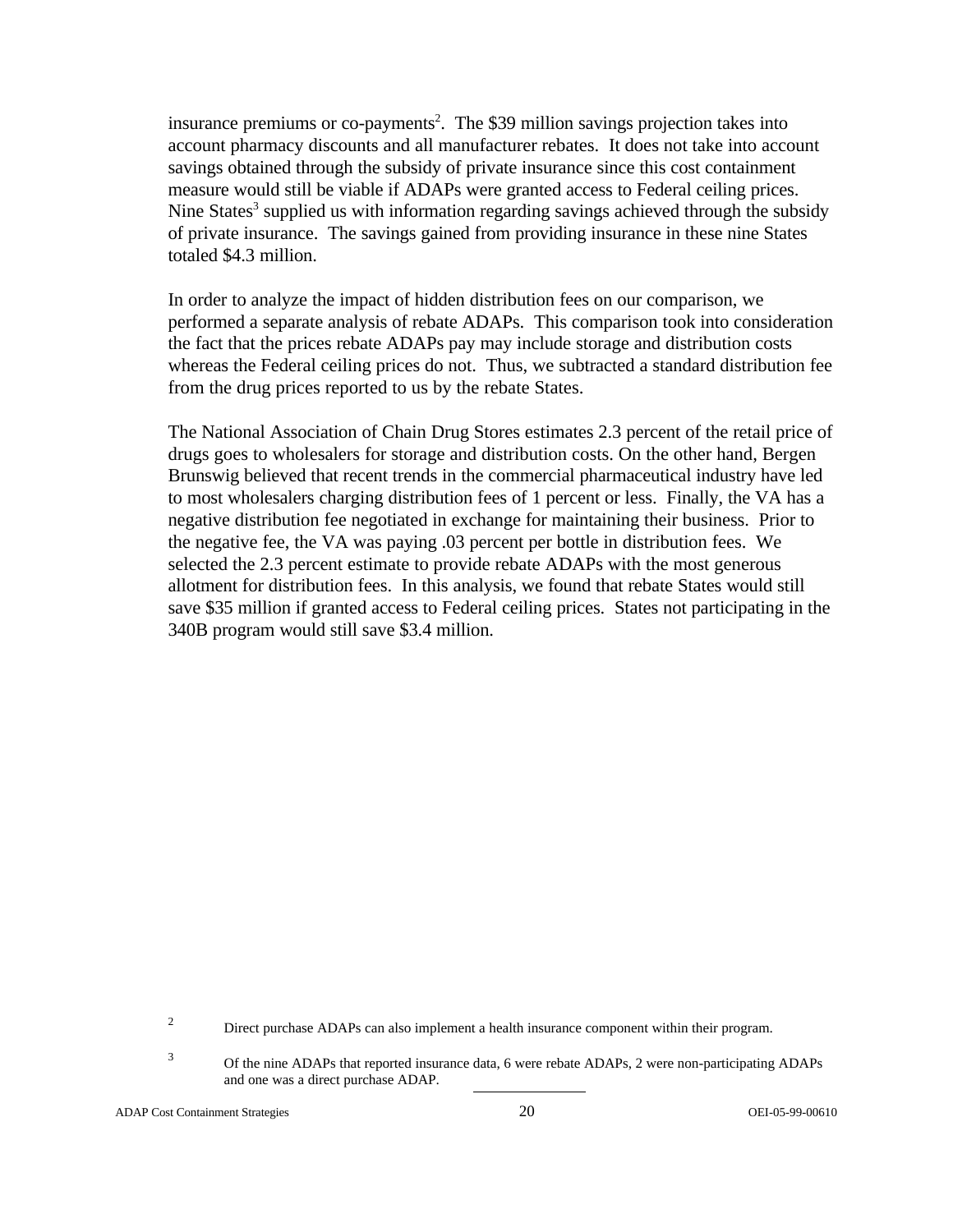## **RECOMMENDATIONS**

Two primary concerns regarding the cost effectiveness of ADAP expenditures are drug acquisition and drug distribution. In many ways these two issues are intertwined since the method of distribution can determine an acquisition model. In this inspection, we focused primarily on the base acquisition cost of the drugs in order to compare prices across government programs. While we recognize that this is a simplified picture and did take steps to estimate distribution expenditures, we strongly feel that lower acquisition costs would be advantageous to the program and its ability to provide life-saving drugs to low-income individuals living with HIV/AIDS. Once this option for low cost drugs is made available to ADAPs, the more complicated comparison of distribution systems can be made and the most economical, efficient and accessible means to distribute HIV/AIDS pharmaceuticals can begin to be addressed.

Fundamentally, any program savings translates into an enhanced ability to serve those in need. Access to Federal ceiling prices would result in overall program savings of \$72 million. This level of savings could provide a year's regimen of combination therapies to thousands of additional clients. In fact, demand already exists for the greater capacity that would be created with these savings. Facing an increasing rate of HIV infection among low-income individuals, several ADAPs have been forced to institute program limitations in the form of waiting lists, enrollment caps and per client expenditure limits in order to deal with the inequity between demand and available resources.

## **HRSA should seek legislation to change the 340B ceiling price calculation to the Federal ceiling price calculation**

We recommend that HRSA work towards legislatively changing the calculation of the 340B drug price ceiling in the public health statutes to the statutory formula mandated in Section 603 of the Veterans Health Care Act of 1992. Changing this ceiling calculation would create significant Federal savings of \$57.5 million for ADAPs. While our study focused on ADAP cost savings, ADAPs are only one of the entities that would be impacted by changing the 340B ceiling prices. However, there is no logical reason to carve out ADAPs from the rest of the 340B eligible entities since all of the entities are purchasing drugs with Federal dollars. Further, there is no reason why all federally appropriated funds covered by the law should not be spent in the most economical way in order to serve additional medically needy clients. Although it was not in the scope of our study to provide a precise estimate regarding the savings available to all 340B Drug Pricing Program eligible entities, a 16 percent reduction in the ceiling price could save these entities \$240 million in Federal funds.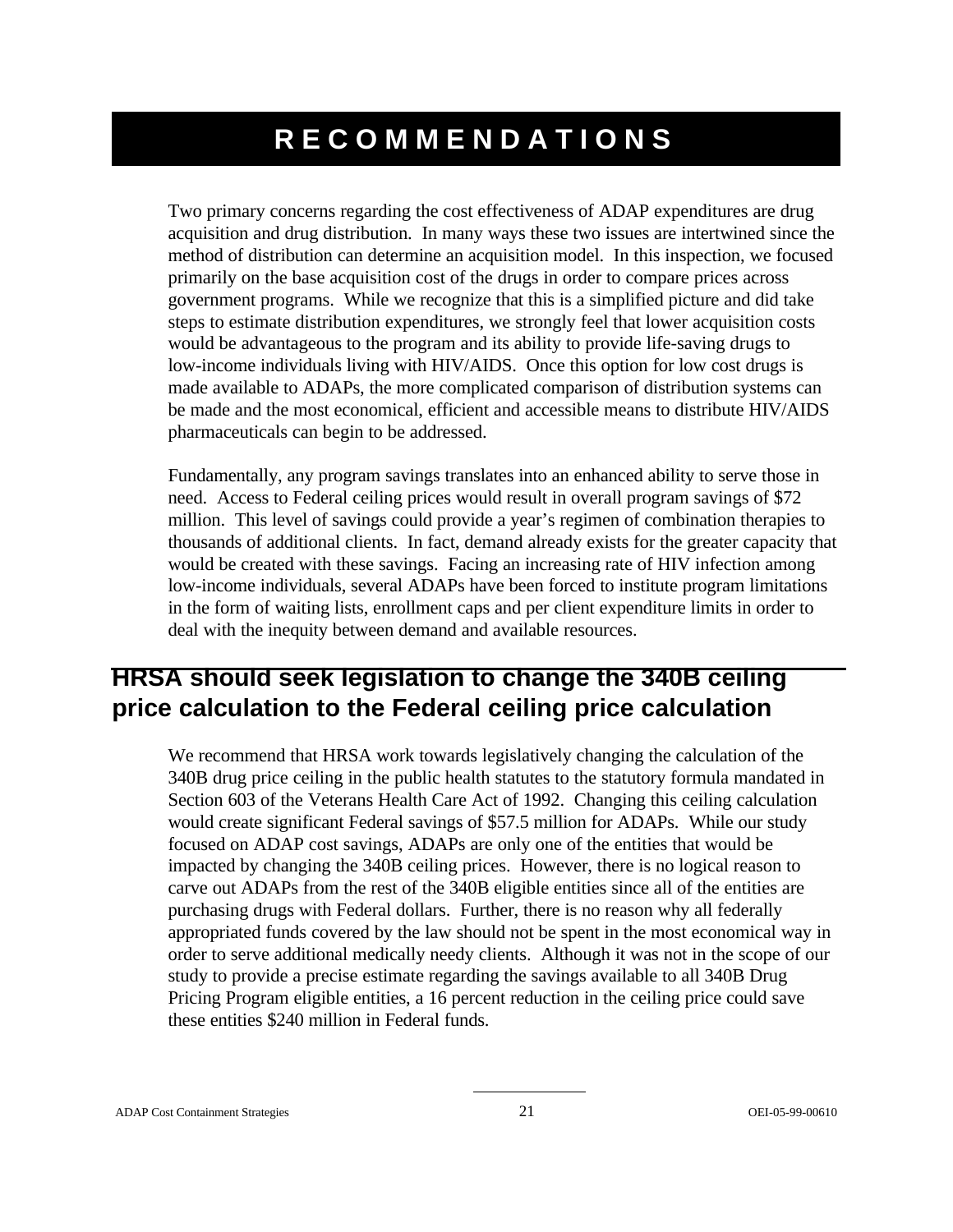Technically, there are three parts to the 603 pricing formula. The base calculation is AMP minus 24 percent. The second part of the calculation is an annual adjustment using the Consumer Price Index for urban consumers. This is intended to ensure that the ceiling prices do not increase more than the rate of inflation. The third part of the calculation is a dual calculation performed starting the second year of a multi-year contract. This calculation compares the inflation adjusted AMP minus 24 percent to the previous year's FSS contract prices adjusted for inflation. The lower of the two prices becomes the new Federal ceiling price. We recommend that only the first two aspects of the calculation be utilized to create a ceiling price for the 340B entities. Since the dual calculation entails using prices from the previous years' FSS contracts, it would create a link between the pricing of these two groups. We are concerned that this linkage could have a detrimental effect on the ability of the VA to negotiate the lowest possible prices for the FSS.

Changing the ceiling calculation would further the legislative intent of VHCA to limit the prices of drugs to government purchasers. Although VHCA successfully established ceiling prices to limit costs for a specified group of entities, it failed to produce a single discount ceiling for all Federal purchases made by these organizations. Section 603 covers direct Federal purchasers while Section 602 generally covers entities that make pharmaceutical purchases with Federal dollars. Despite the fact that both are expending Federal dollars, entities covered by 602 are provided with a smaller discount. We recommend that the current inequity within the law be rectified by standardizing the ceiling calculation for all entities covered under Sections 602 and 603 of VHCA. Section 603 ceiling prices already cover the Public Health Service and "any entity that receives funds under the Public Health Service Act."

Limiting pharmaceutical costs is even more critical today than when VHCA was passed in 1992. Medical advances have produced drugs that are often the therapy of choice for persons living with HIV/AIDS. These medications have the power to improve quality of life by inhibiting the progression of the disease and to prolong life. The PHS recently issued guidelines promoting the use of combination antiretroviral drug therapy for treating persons living with HIV as well as AIDS. As a result of this reliance on drug therapy, pharmaceutical purchases have been increasing at a dramatic rate.

Changing the calculation would be beneficial because the 340B prices would no longer be tied to the Medicaid rebate calculation. Currently, the Section 602 calculation is AMP minus the Medicaid URA. Medicaid is a reimbursement program whereas the 340B Drug Pricing Program is intended to provide an up-front discount off the purchase price<sup>4</sup> of pharmaceuticals. This difference in structure has lead to technical problems regarding

<sup>&</sup>lt;sup>4</sup> A 340B rebate option was designed to specifically accommodate those ADAPs with a reimbursement structure. Only ADAPs are eligible to participate in this option. At the time this study was conducted, 23 ADAPs participated in the rebate option.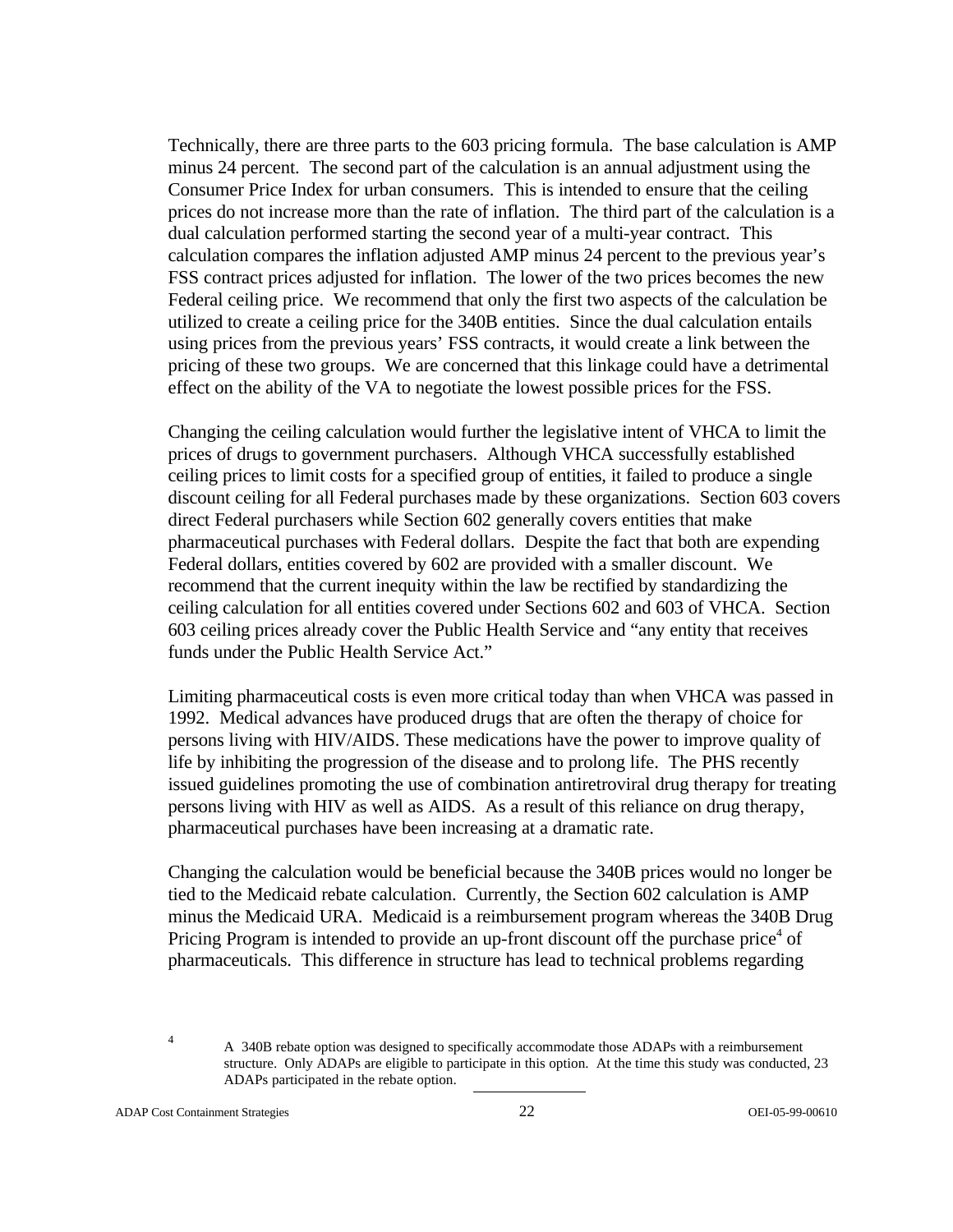calculating the ceiling prices. Medicaid allows changes to the Medicaid URA data to be implemented retroactively. Since the 340B provides an immediate discount at point of purchase, many of these retroactive changes are never reflected in the discount they are provided. Adjustments have proven difficult to identify and implement. On the other hand, Section 603 pricing, administered by the VA, is similar to the 340B program in that it is an up-front, time of purchase discount program. Further, the VA has reliable, easily validated data that is tracked as pricing changes occur.

Making this change will impact the manufacturers in several ways. Primarily, the change would allow all 340B covered entities to access outpatient covered drugs at the lower 603 Federal ceiling prices. Beyond the 52 ADAPs, there are close to 12,000 eligible 340B entities. However, it has been estimated that only 66 percent of them participate in the 340B Drug Pricing Program. In total, pharmaceutical expenditures by 340B entities in 1999 represented approximately 1 percent of the domestic pharmaceutical market. The Big 4 agencies, already covered under Section 603, represent just another one and a half percent of the market. By means of comparison, Medicaid comprised 10 percent of the market. A potential benefit for the manufacturers is a simplified, uniform Federal pricing system to track and report, with price-changing data submissions and recalculations required only once a year. Currently, manufacturers report quarterly data to HCFA and face quarterly recalculation of drug prices for the 340B drug pricing program.

Given the limited scope of the proposed changes, it seems likely that any loss due to lower Federal prices to these 12,000 entities could be regained in additional sales volume. At the time this study was conducted, five ADAPs had waiting lists while the demand for combination therapies of two or three drugs continues to accelerate. Further, the incremental costs of producing additional drugs is minimal. Most of the investment typically occurs during the research and development phases. However, in the case of these 10 drugs, even these expenses have been mitigated by the Federal subsidy of basic research and clinical trial testing. Given these facts, manufacturers should be able to produce more drugs without significantly eroding their profit margin and their ability to recoup their initial investments.

This recommended change could also mean some adaptations for the VA. The VA calculates the Federal ceiling price for the Big 4 annually based on manufacturer's reports. To maximize efficiency, it would be beneficial if the VA would enter into a data sharing agreement with HRSA to annually provide this ceiling price information to them. Although both the Big 4 and 340B eligible entities would have access to the same ceiling prices for outpatient covered drugs, the programs would stay discrete. The entities benefitting from 602 and 603 are very different in ownership and control, creating great differences in the administration of the two programs. Further, HRSA's prime vendor is perfectly situated to negotiate contracts at or below the 603 ceiling price for the 340B covered entities similar to the way the VA negotiates annual contracts for users of the FSS including the Big 4.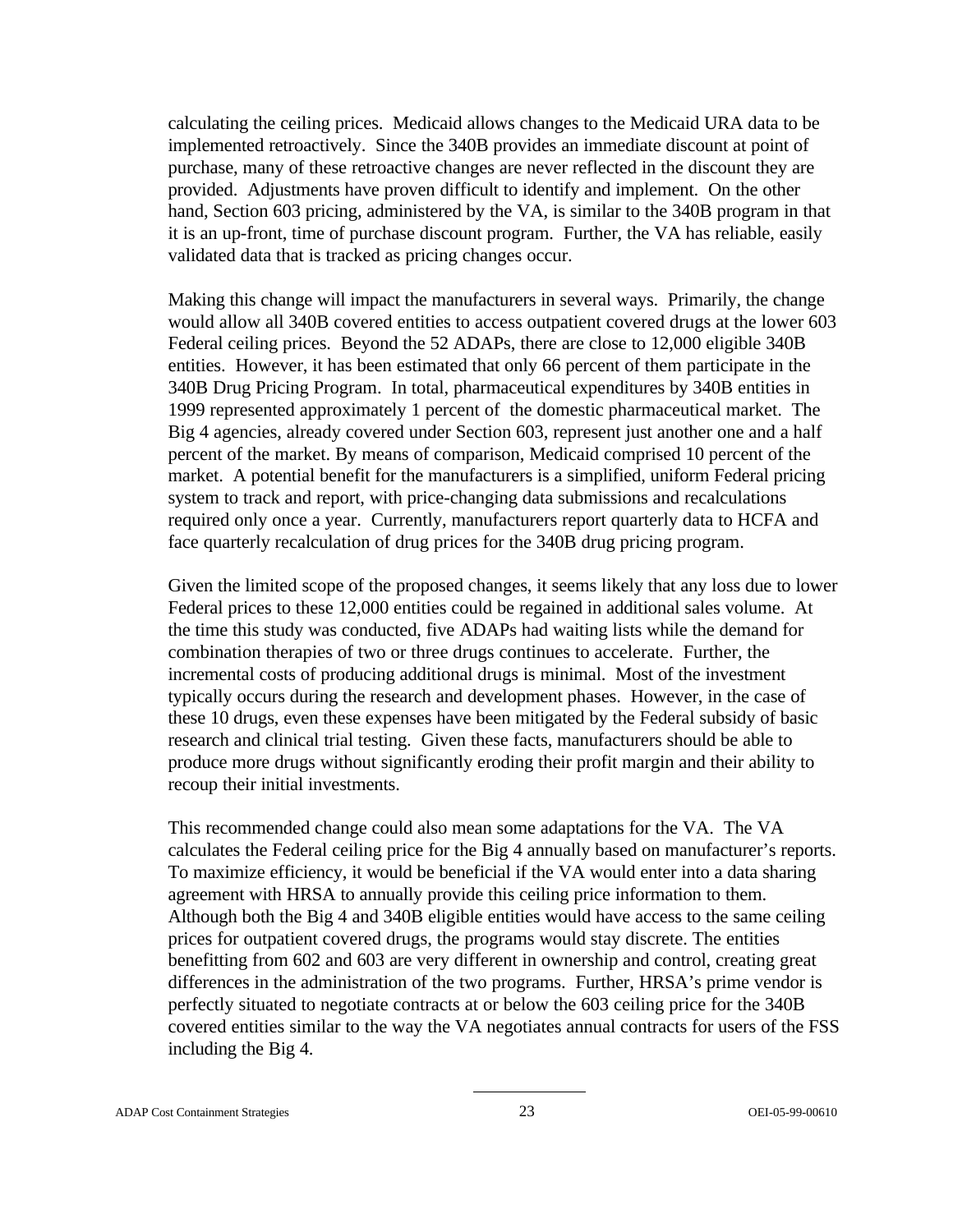While the legislative process to accomplish these changes is underway, HRSA should encourage the prime vendor to negotiate prices that resemble those the Big 4 currently receive. Maximum impact could be achieved by focusing on the drugs or the State ADAPs that we found to have the largest potential for program savings.

## **To allow ADAPs to negotiate the lowest prices possible, HRSA should seek legislation to exempt all sales to 340B covered entities from the calculation of Non-Federal Average Manufacturers Price**

To accomplish this, we recommend that HRSA seek to add exclusionary language to the statutes codifying the 340B drug pricing program (42 USC 256B) stating that any price negotiated by the prime vendor or any 340B eligible entity below the 340B statutory ceiling price would be excluded from the calculation of the non-FAMP. Currently, sales *at*  the 340B ceiling price are excluded from the non-FAMP calculation, but sales *below* the ceiling are considered commercial sales by the VA and are included in the calculation.

The inclusion of sales below the 340B ceiling price in non-FAMP creates disincentives for manufacturers to negotiate prices that are lower than ceiling prices for ADAPs. The VA considers sales to 340B entities below the 340B ceiling price as commercial sales, and therefore, includes them in the calculation of non-FAMP. Non-FAMP is fed into the VA's calculation of the Federal ceiling prices. The inclusion of extremely low prices, such as prices below the 340B ceiling, could lead to lower ceiling prices for the large volume purchased by the Big 4. This potential of racheting down Federal ceiling prices discourages manufacturers from offering lower than ceiling prices to 340B entities.

The inclusion of sales below the 340B ceiling price in non-FAMP does not appear to support the intent of VHCA or Congressional mandates. The VHCA specifically does not prohibit manufacturers from offering prices below the ceiling. Section 340B (10) states that there is "no prohibition on a larger discount" from manufacturers to 340B eligible entities. In light of this, the Congress has encouraged covered entities to aggressively seek drug price reductions as a means to expend their resources in the most economical way feasible. Further, Congress excluded Federal sales from the calculation of Best Manufacturers Price in Section 601 of VHCA in order to correct a similar pricing disincentives faced by government purchasers due to the implementation of the Medicaid Rebate Program.

This non-FAMP issue presents a major barrier to HRSA's Prime Vendor in their ability to negotiate the lowest possible prices. If lower than ceiling price sales to 340B entities continue to be included in non-FAMP, the prime vendor cannot successfully negotiate for prices lower than the 340B ceiling, currently, or lower than the 603 ceiling potentially.

ADAP Cost Containment Strategies 24 OEI-05-99-00610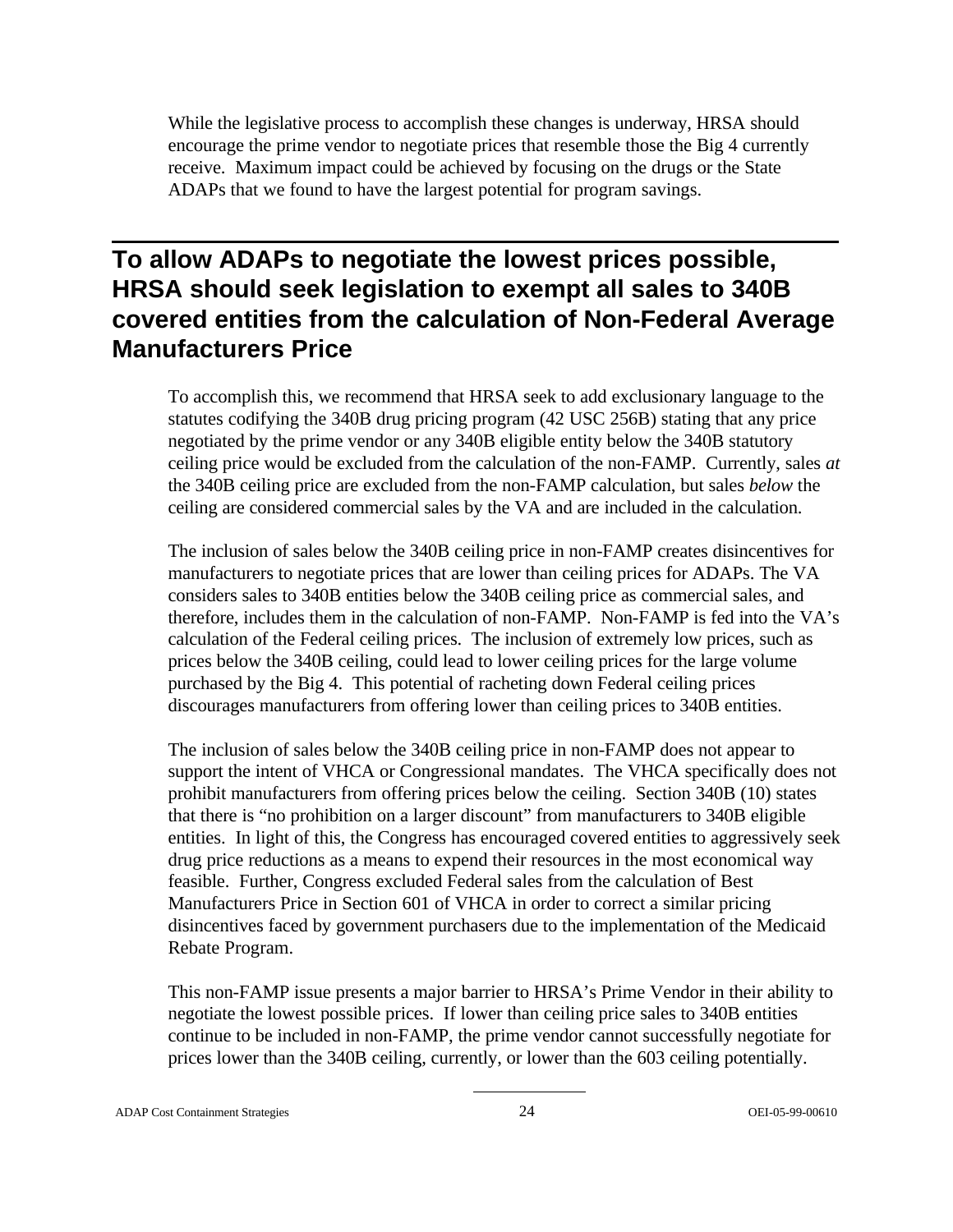Several manufacturers have made it clear to HRSA that they will not offer deeper discounts to 340B eligible entities until the non-FAMP issue is resolved. The ability to offer considerable discounts is pivotal to the success of the Prime Vendor Program since it is a voluntary program. The more entities it can persuade to join the program by offering lower than ceiling prices, the larger its bargaining power, and the more price concessions it can negotiate on behalf of the ADAPs.

Excluding below ceiling prices from non-FAMP will also provide consistency in the interpretation of ceiling calculations across the Federal Government. The HCFA excludes all 340B sales, ceiling and below, from their calculation of AMP for the Medicaid Rebate Program. The VA, on the other hand, includes any 340B sale below the statutory ceiling in its calculation of non-FAMP. The AMP, as used by HCFA, and non-FAMP should be equivalent since each is calculated to represent the average, non-Federal price paid to manufacturers by wholesalers.

Over the years, HRSA has requested that the VA change their reporting procedure so that it does not interfere with the 340B Drug Pricing Program. Specifically, they have asked the VA to permit drug manufacturers to exclude all sales to 340B covered entities when they report to the VA on their non-FAMP. This repeated administrative request from HRSA has proved ineffective, therefore, we recommend a statutory change excluding *all*  340B sales from the calculation of non-FAMP.

## **HRSA should continue to work with rebate and nonparticipating ADAPs to devise ways to grant them access to up-front drug discounts**

Rebate and non-participating ADAPs utilize a reimbursement model for the purchase and distribution of pharmaceuticals that prevents them from being eligible for up-front drug discounting. They are ineligible for the direct purchase option of the 340B program and they will not be able to take advantage of any savings negotiated by the prime vendor. Further, their current structure would prevent them from accessing the Federal ceiling prices if that legislative change was enacted.

There are several ways HRSA could work with rebate States to allow them to access direct purchase discounts:

#### **1)** *HRSA should continue to provide incentives and technical assistance for States to join the direct pricing/Prime Vendor option.*

We recognize that HRSA has in the past and continues to strongly encourage all ADAPs to participate in the 340B direct purchase option. On October 22, 1998, HRSA released a Federal register notice stating that participation in the 340B program would be a

ADAP Cost Containment Strategies 25 OEI-05-99-00610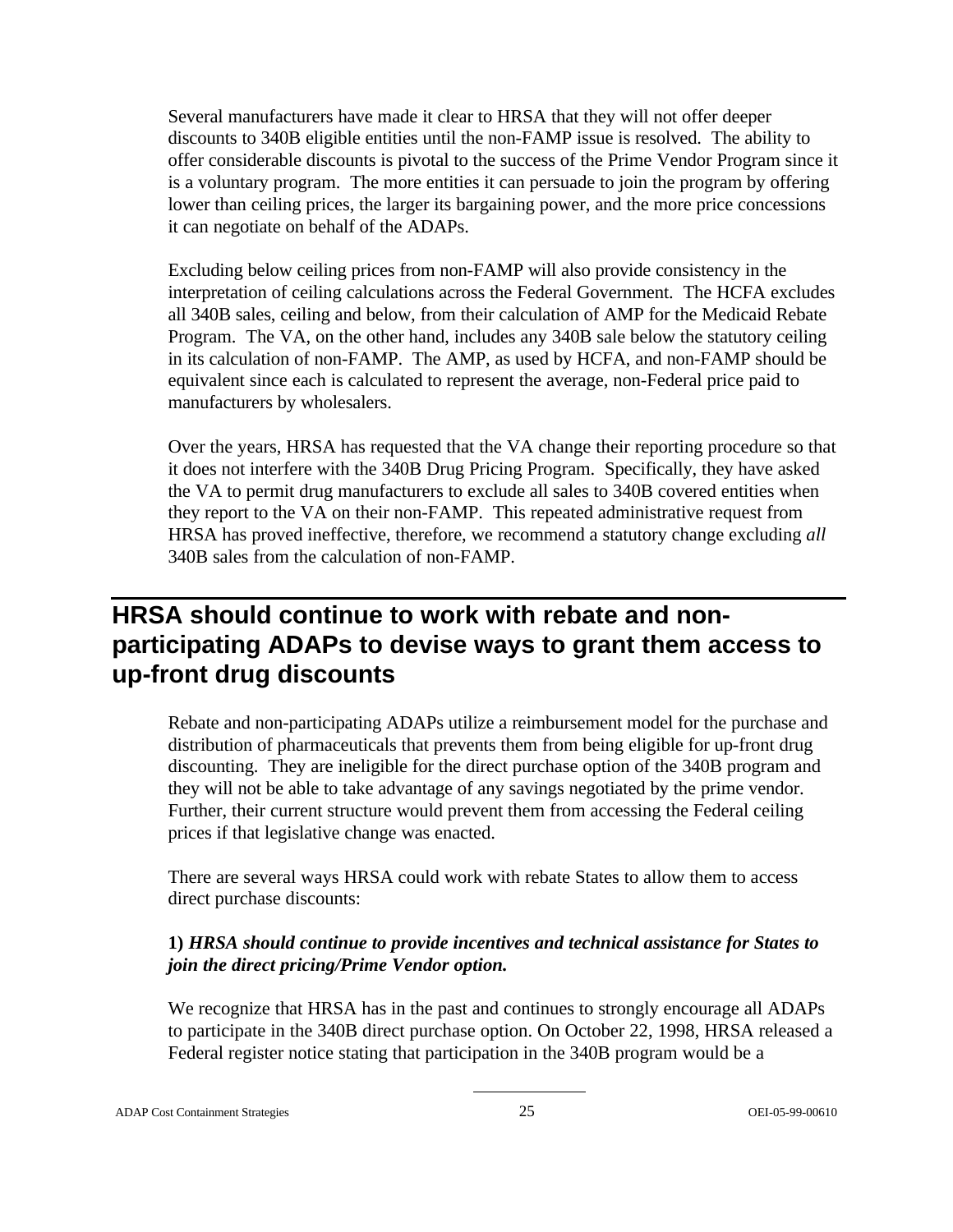condition of the grant. While HRSA decided this approach would be too administratively burdensome, they did make participation in the 340B program 'expected.' The Notice of Grant Awards now indicates that if participating in the direct purchase or Prime Vendor option is determined to be the most economical means to purchase drugs, "Failure to participate may result in a negative audit finding, cost disallowance or grant funding offset."

The HRSA should work with the remaining rebate and non-participating ADAPs to educate them to the significant program savings available through the current up-front drug pricing program and the even more dramatic savings potentially available through accessing Federal ceiling prices. A 1999 evaluation found that "both non-participating and participating entities could benefit from education efforts to help them to better understand the program." Where feasible, HRSA could help ADAPs develop costeffective, creative solutions to restructuring their program. Best practices models could be disseminated and used as a starting point to create a system geared to meet the needs of each ADAP as well as the eligibility requirements for participation in up-front pricing discounts.

While not suitable for all State ADAPs, one possible way to transform a reimbursement system into a system with a single central purchaser, without sacrificing wide distribution, would be to engage a mail-order pharmacy. Mail-order pharmacies typically have a 2 day turn-around and can ship to any address in the State. Further, mail-order pharmacies are high-volume operations and can locate where costs are low, keeping administrative expenses low. Illinois recently moved to a mail-order system in order to access 340B ceiling prices. They pay the pharmacy a \$15.93 per transaction charge. This includes all labor and administrative cost as well as dispensing fees.

#### **2)** *HRSA should revisit the potential of allowing multiple contract pharmacies.*

Despite HRSA's efforts to encourage participation in the direct purchase option, there remain serious administrative, fiscal, technical and political barriers to altering some State's structures to comply with program eligibility rules. The largest obstacle for most rebate and non-participating ADAPs is the program guidance requiring a single State or contract pharmacy. The ADAPs with a reimbursement model make use of vast retail pharmacy networks that purchase and distribute pharmaceuticals on their behalf. Restructuring this system could mean having to develop internal means to purchase, warehouse and distribute drugs. It could also mean less convenient access for their clients.

In order to achieve maximum participation in drug price savings, HRSA should support the submission of proposals for multiple contract pharmacies and review them for potential receipt of up-front pricing discounts. On August 23, 1996, HRSA set forth program guidance allowing ADAPs to use contract pharmacy services. It is this program

#### ADAP Cost Containment Strategies 26 OEI-05-99-00610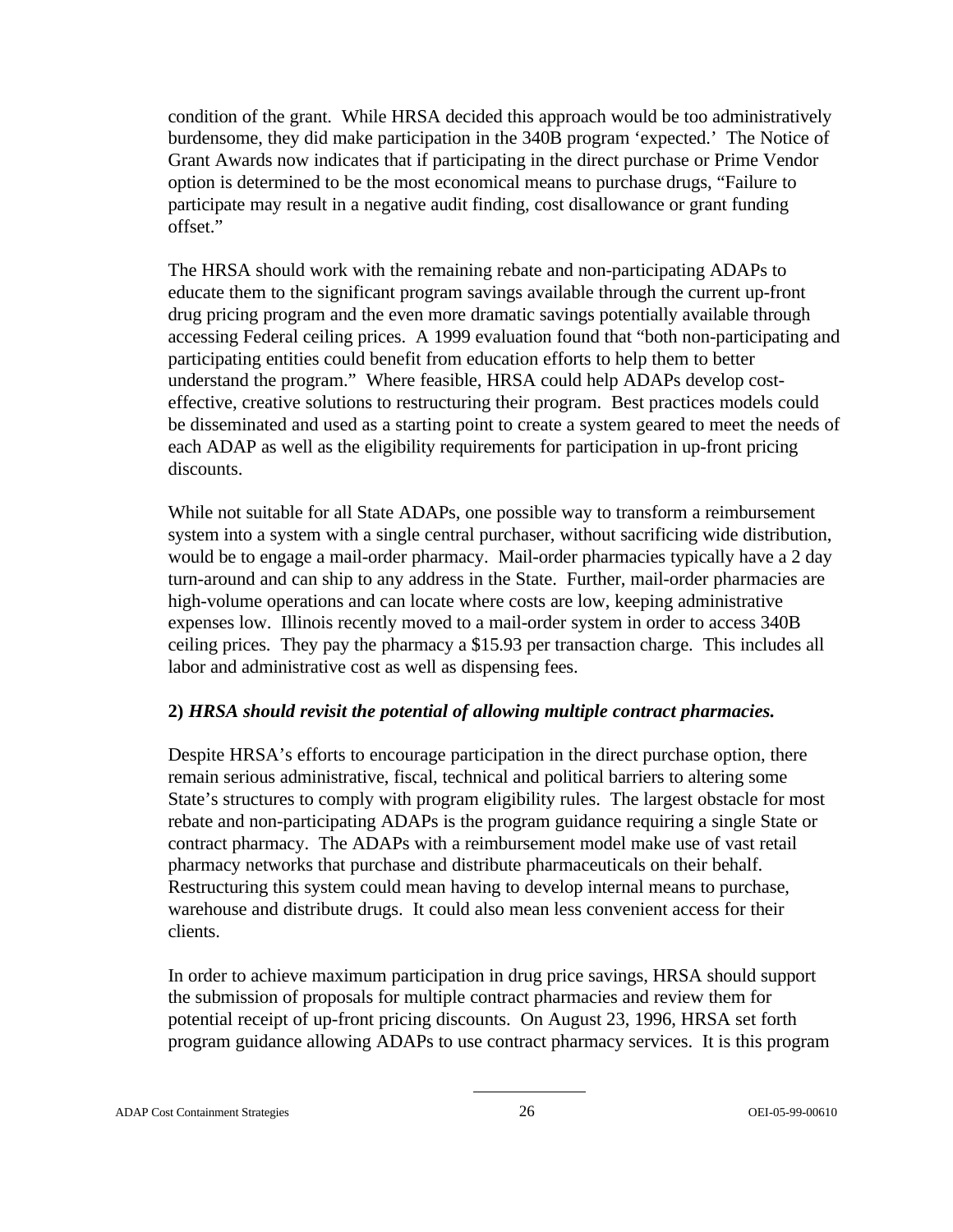guidance, not the law, that holds ADAPs to a single contract pharmacy in order to be eligible for 340B direct pricing. However, the guidance also states that HRSA will evaluate " the feasibility of permitting covered entities to contract with more than one site and contractor."

In order to support the submission of multiple contract pharmacy proposals, HRSA should create a system of review for such proposals. They should also provide guidance regarding the level of drug diversion and client eligibility safeguards needed to reasonably consider allowing a multiple contract pharmacy model. Some of these considerations are already outlined in Appendix A, Suggested Contract Provisions, of the Contract Pharmacy Services guidance. This document could be expanded to include more specific monitoring and reporting standards for rebate and non-participating ADAPs to adhere to if they were seeking up-front pricing discounts.

The potential for drug diversion in a multiple pharmacy model is a concern. Despite the fact that the 340B statue contains explicit prohibitions against drug diversion and duplicate discounting, the Pharmaceutical Research and Manufacturers of America filed a lawsuit in 1996 to prevent 340B covered entities from contracting with pharmacies. They claimed that "companies cannot adequately protect themselves from diversion of low-price drugs to non-covered patients." In response, HRSA indicated that the Department was unaware of any documented instances of intentional drug diversion. They also pointed out that the law stipulates that the drug manufacturers and the government have the right to audit records of the organizations using the program and that entities are responsible for reimbursing manufacturers for any losses due to drug diversion.

To respond to drug diversion concerns, HRSA could offer specific technical assistance to States concentrating on effective ways to safeguard against drug diversion. This could entail providing technical assistance regarding effective drug tracking and reporting systems and techniques to strengthen eligibility screening. The HRSA has already established an initiative to improve ADAP infrastructure by focusing on the development of centrally administered, integrated data systems. A 1998 OIG study of ADAP monitoring systems, The Ryan White Evaluation Systems: ADAP (OEI-05-98-00390), found that drug assistance programs in the eight States visited have centralized computer systems that sufficiently track client enrollment and eligibility as well as monitor pharmacy claims information. Activity reports from these databases are typically reviewed on a monthly, sometimes weekly, basis.

The rebate option was instituted to allow States with a reimbursement structure to access standardized savings greater than those they were able to negotiate on their own. While this cost saving measure along with others such as the subsidy of private insurance has resulted in program savings, our analysis indicates even greater savings would be achieved if the rebate ADAPs could access up-front price discounts similar to those granted the Big 4. Even when estimated distribution fees are subtracted from rebate and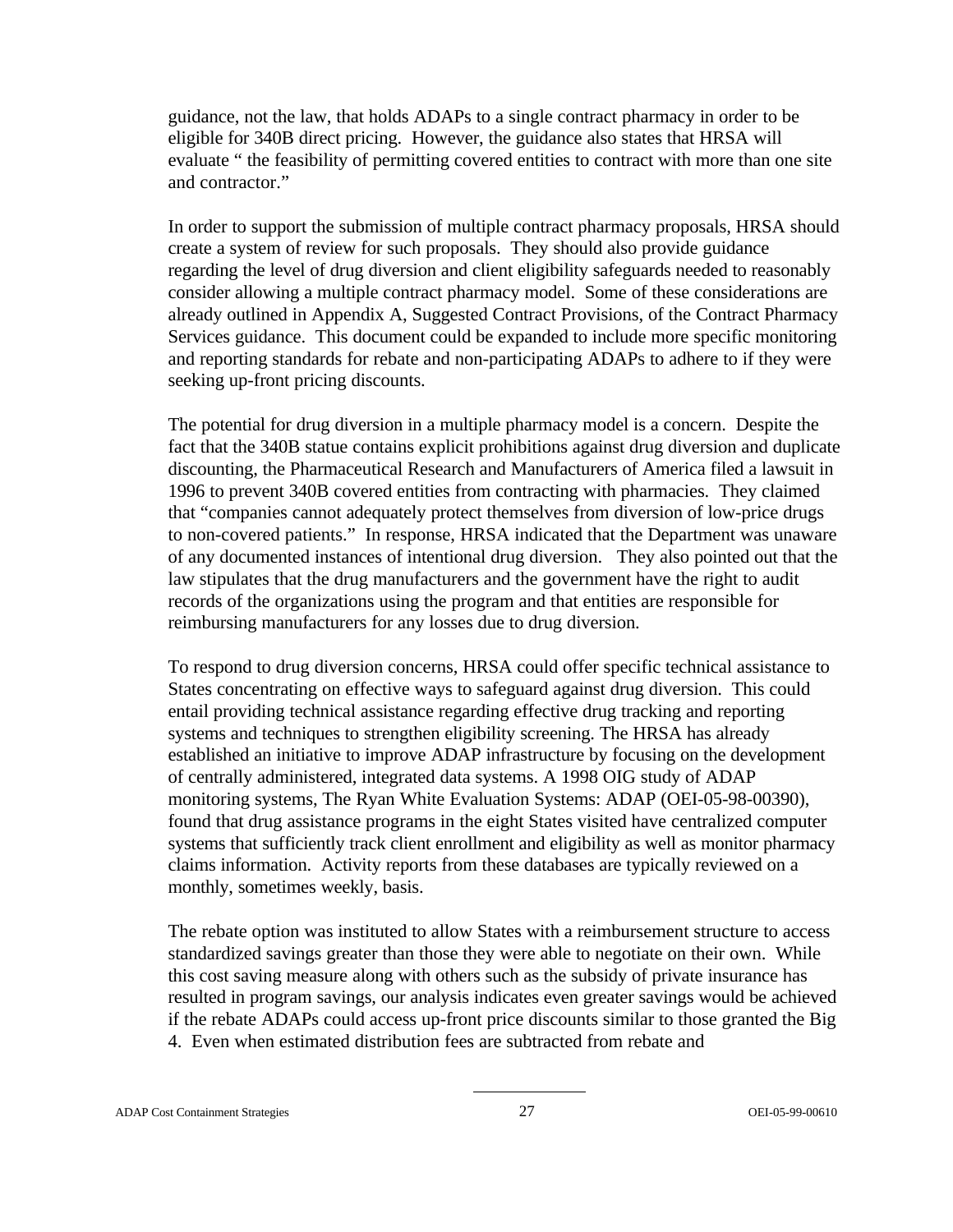non-participating States' drug expenditures, they would still save \$38.4 million at Federal ceiling prices. It is necessary to achieve the aim of the 340B program and adhere to Congressional mandates that Federal funds are used in the most cost effective way possible that rebate and non-participating States be given every opportunity to access low cost drugs.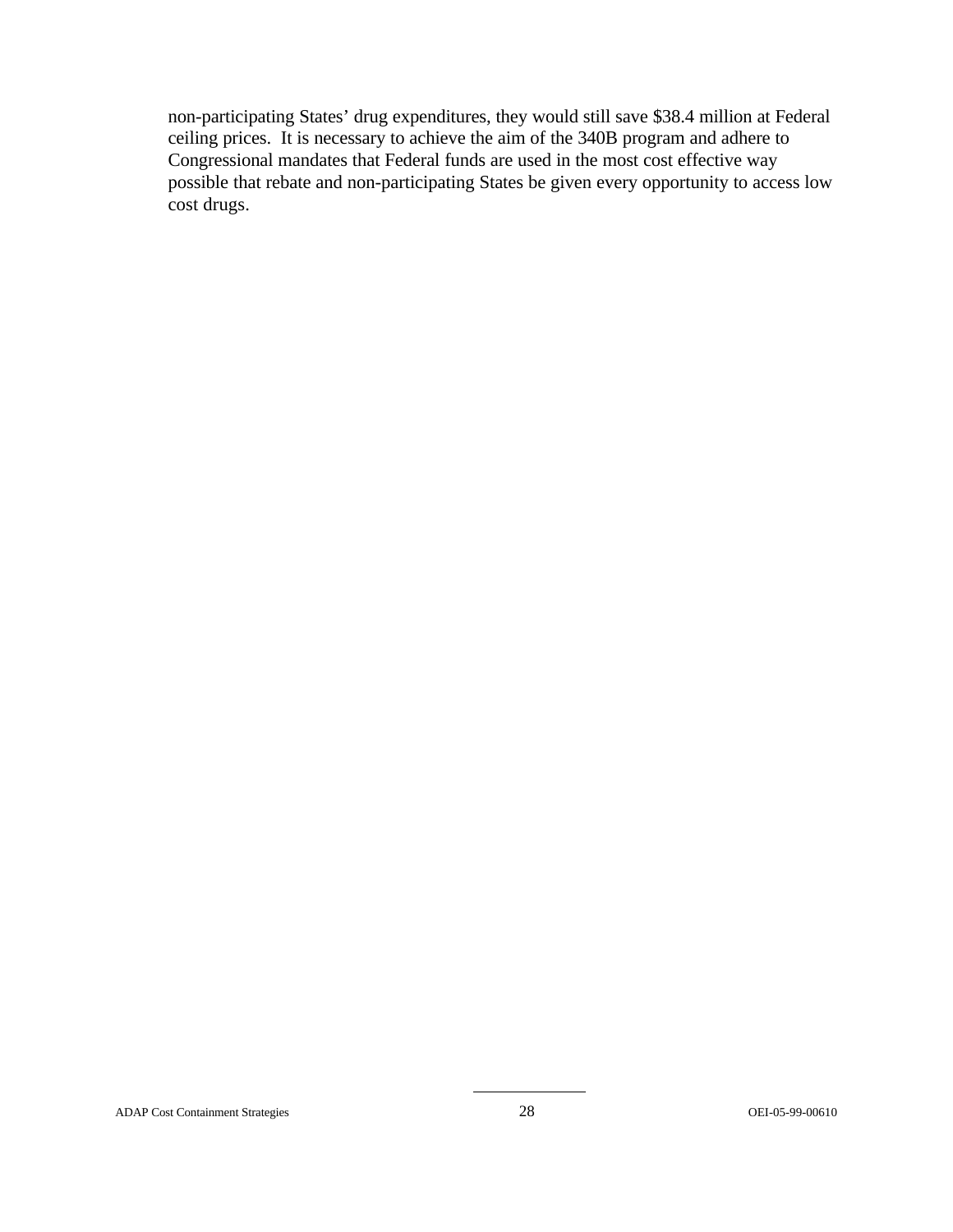## **AGENCY COMMENTS**

The HRSA concurred with the report's findings and recommendations. They also offered suggestions for clarifying the report and making other technical changes. We appreciate their suggestions and, where appropriate, we changed the report to reflect their comments. The complete text of HRSA comments can be found in Appendix C. Further staff from the office of the Assistant Secretary of Planning and Evaluation (ASPE) expressed concerns regarding our first recommendation. We will address their concerns in this section.

In response to our first recommendation, HRSA indicated that they will actively review the need for such a legislative change and make an appropriate recommendation to the Department. They agreed that changing the calculation of the 340B ceiling pricing to the Section 603 pricing formula could further stretch Federal dollars to serve additional patients whose current needs remain unmet. Further, they indicated that linking the 340B pricing calculation to Section 603, a pricing mechanism intended for up-front discounted purchasing, would result in more accurate and timely data for the pricing calculations.

The HRSA agreed with our second recommendation reiterating the fact that the inclusion of sales to 340B covered entities below the current 340B statutory ceiling price into the non-Federal Average Manufacturer Price may cause manufacturers to avoid negotiations that would provide further discounts to the 340B covered entities.

Regarding the third recommendation, HRSA pointed out several ongoing activities to promote ADAP participation in the 340B direct purchase option, including the implementation of the Prime Vendor Program. We commend their efforts in this area. The HRSA cautioned, however, that one potential solution offered, that of transforming reimbursement systems into direct purchase systems via mail order pharmacies was not necessarily the perfect solution for every State ADAP. They pointed out that States often face unique concerns and constraints that would make a mail order system unworkable. We agree with HRSA's assessment.

One technical concern HRSA expressed was with our calculation of the percentage of Federal funding for ADAPs. We report that Federal funding comprised 80 percent of total ADAP funding. This figure is based on data HRSA supplied to us from the ADAP portion of the FY 1999 Title II Grant Applications. The HRSA used data from the same source to arrive at a 74 percent Federal share. The HRSA percentage is calculated using a denominator they have titled 'Total ADAP Resources' which not only includes Federal, State and other funding, but a category of cost-savings strategies. Our denominator excludes the category 'cost-savings strategies' since it is our understanding that these are ADAP resources, but they do not constitute an ADAP funding source.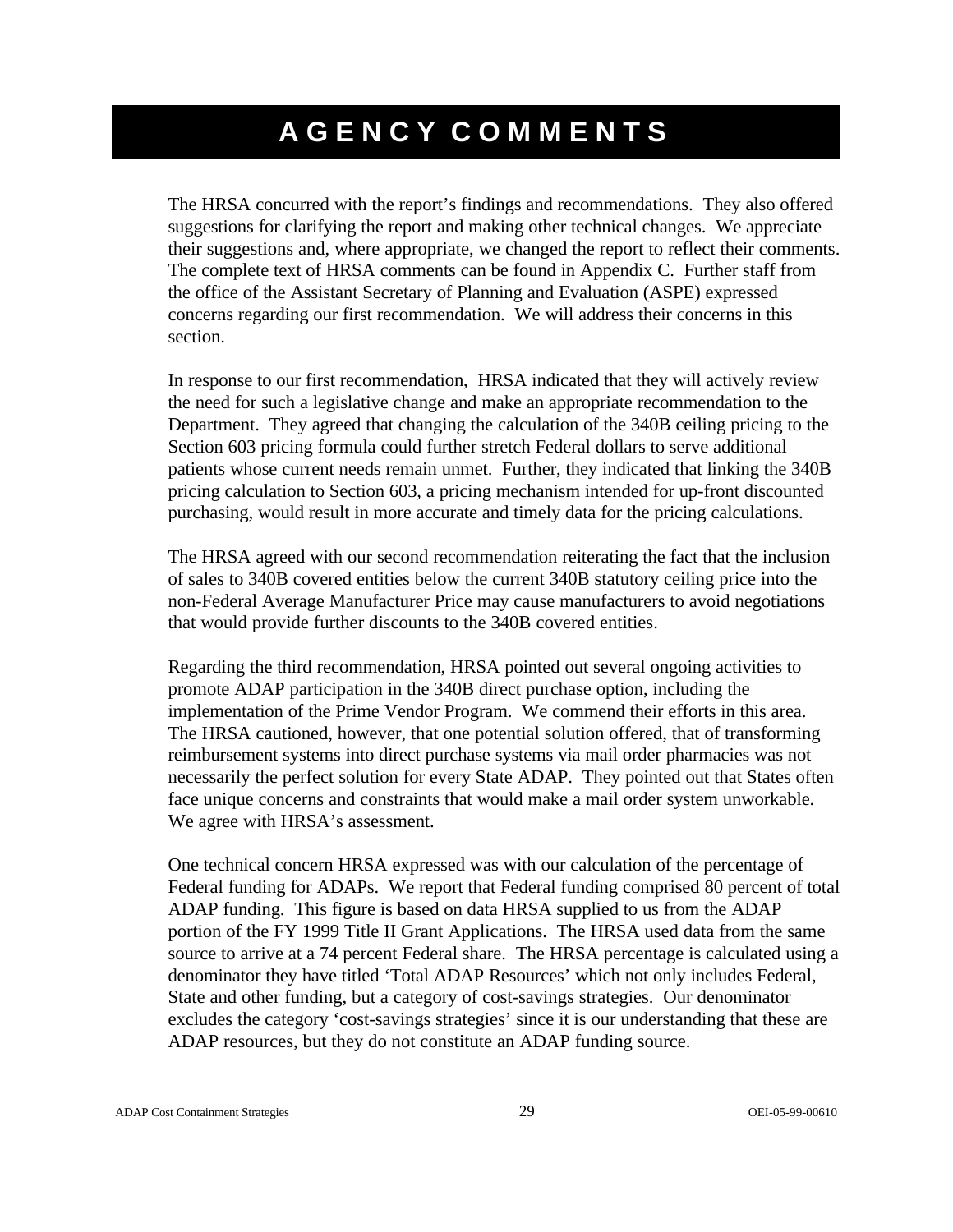The concern raised by ASPE staff has to do with the larger policy implications of our first recommendation. In particular, they are concerned that allowing 340B entities to utilize the Section 603 Federal ceiling price might affect the ability of the VA and the Big 4 to maintain the low prices they currently obtain. We understand their concern about the negotiations. In fact, it was our concern with this very issue that lead us to recommend that 340B pricing be linked to the statutorily defined Federal ceiling price as opposed to the negotiated Federal Supply Schedule (FSS) contract prices the VA and the Big 4 actually pay for drugs. The Federal ceiling price acts only as an upper ceiling to the FSS prices. In reality, the VA uses its considerable volume to negotiate prices below the Federal ceiling. Allowing 340B entities to utilize the same ceiling calculation as the VA and the Big 4 merely provides them with an equitable starting point. Discussions with the VA confirmed that this is a realistic recommendation in consideration of larger policy implications.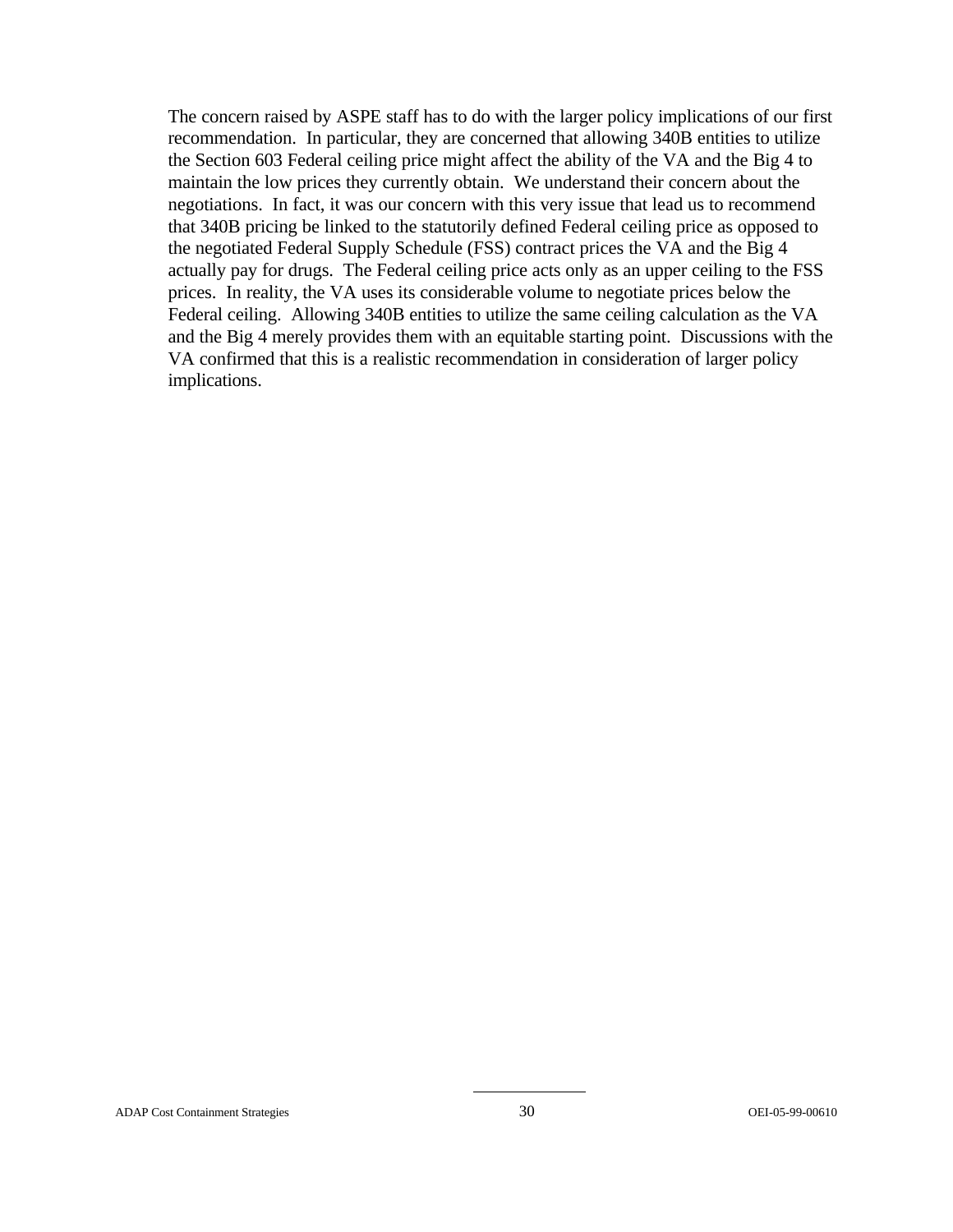## **Projected Savings if ADAPs Purchased Drugs at Federal Ceiling Prices By State for CY 1999**

| <b>States</b>                 | <b>Federal Savings</b> | State/Other Savings Total Savings |                          |
|-------------------------------|------------------------|-----------------------------------|--------------------------|
|                               |                        |                                   |                          |
| <b>Direct Purchase States</b> |                        |                                   |                          |
| <b>TEXAS</b>                  | \$3,188,827.19         | \$227,411.05                      | \$3,416,238.24           |
| <b>LOUISIANA</b>              | \$2,121,753.07         | \$0.00                            | \$2,121,753.07           |
| PUERTO RICO                   | \$2,110,284.76         | \$445,620.56                      | \$2,555,905.32           |
| COLORADO                      | \$1,153,847.63         | \$298,881.17                      | \$1,452,728.81           |
| <b>ILLINOIS</b>               | \$837,363.66           | \$410,718.12                      | \$1,248,081.79           |
| VIRGINIA                      | \$833,214.59           | \$78,838.64                       | \$912,053.23             |
| <b>GEORGIA</b>                | \$825,576.97           | \$151,860.11                      | \$977,437.08             |
| <b>SOUTH CAROLINA</b>         | \$692,909.46           | \$63,876.75                       | \$756,786.21             |
| <b>ALABAMA</b>                | \$514,536.07           | \$13,944.96                       | \$528,481.03             |
| <b>KENTUCKY</b>               | \$488,075.56           | $\overline{$}19,486.20$           | \$507,561.76             |
| <b>NEVADA</b>                 | \$487,965.83           | \$190,141.56                      | \$678,107.38             |
| <b>ARIZONA</b>                | \$384,879.54           | \$94,855.93                       | \$479,735.47             |
| <b>MISSISSIPPI</b>            | \$234,993.81           | \$41,703.30                       | \$276,697.11             |
| <b>NEW MEXICO</b>             | \$130,204.14           | \$141,954.05                      | \$272,158.19             |
| <b>TENNESSEE</b>              | \$124,160.02           | \$0.00                            | $\overline{$124,160.02}$ |
| <b>HAWAII</b>                 | \$109,362.24           | \$25,360.28                       | \$134,722.51             |
| <b>IOWA</b>                   | \$99,532.64            | \$0.00                            | \$99,532.64              |
| <b>NEBRASKA</b>               | \$68,254.93            | \$0.00                            | \$68,254.93              |
| <b>FLORIDA</b>                | \$40,509.68            | \$6,055.50                        | \$46,565.18              |
| <b>MONTANA</b>                | \$38,113.22            | \$0.00                            | \$38,113.22              |
| DELAWARE*                     | \$23,018.90            | \$0.00                            | \$23,018.90              |
| $DC^{**}$                     | $-$ \$41,153.55        | $-$ \$3,711.95                    | $-$ \$44,865.50          |
| <b>Subtotal</b>               | \$14,466,230.36        | \$2,206,996.22                    | \$16,673,226.58          |
| <b>340B Rebate States</b>     |                        |                                   |                          |
| <b>NEW YORK</b>               | \$13,694,595.49        | \$1,009,649.49                    | \$14,704,244.98          |
| CALIFORNIA                    | \$9,544,078.82         | \$5,797,408.79                    | \$15,341,487.62          |
| <b>NEW JERSEY</b>             | \$6,121,303.64         | \$896,065.96                      | \$7,017,369.60           |
| <b>MARYLAND</b>               | \$1.552.366.18         | \$64.337.19                       | \$1.616.703.37           |
| <b>WASHINGTON</b>             | \$1,301,611.64         | \$530,284.75                      | \$1,831,896.38           |
| <b>MASSACHUSETTS</b>          | \$1,084,651.14         | \$257,847.26                      | \$1,342,498.40           |
| CONNECTICUT                   | \$962,850.38           | \$72,194.68                       | \$1,035,045.06           |
| <b>MISSOURI</b>               | \$877,743.98           | \$376,592.56                      | \$1,254,336.54           |
| <b>OHIO</b>                   | \$869,197.74           | $\overline{$}514,594.06$          | \$1,383,791.80           |
| <b>INDIANA</b>                | \$620.301.59           | \$0.00                            | \$620.301.59             |

ADAP Cost Containment Strategies 31 OEI-05-99-00610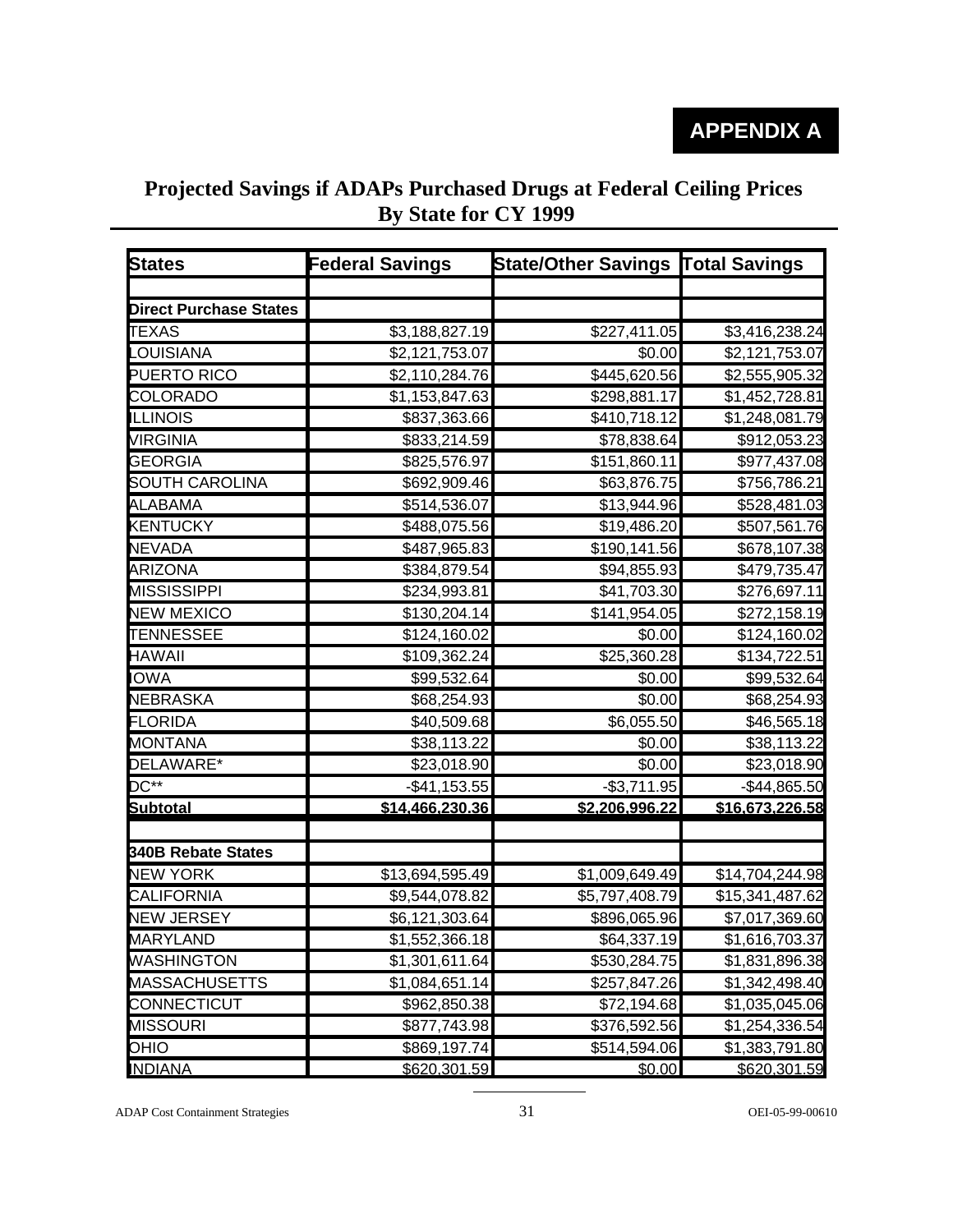| <b>Total Savings****</b>        | \$57.554.654.23 | \$14.180.397.65 | \$71.735.051.88 |
|---------------------------------|-----------------|-----------------|-----------------|
|                                 |                 |                 |                 |
| <b>Subtotal</b>                 | \$3.751.480.63  | \$1.320.532.76  | \$5.072.013.39  |
| <b>SOUTH DAKOTA</b>             | \$47,138.80     | \$0.00          | \$47,138.80     |
| <b>ARKANSAS</b>                 | \$515,510.43    | \$0.00          | \$515,510.43    |
| <b>MINNESOTA</b>                | \$586,286.47    | \$29,309.66     | \$615,596.14    |
| <b>MICHIGAN</b>                 | \$657,021.25    | \$0.00          | \$657,021.25    |
| PENNSYLVANIA                    | \$1,945,523.68  | \$1,291,223.10  | \$3,236,746.78  |
| Non-Participating<br>States *** |                 |                 |                 |
| <b>Subtotal</b>                 | \$39,336,943.24 | \$10,652,868.67 | \$49,989,811.91 |
| <b>ALASKA</b>                   | \$21,886.31     | \$1,622.06      | \$23,508.38     |
| <b>NORTH DAKOTA</b>             | \$34,450.13     | \$0.00          | \$34,450.13     |
| <b>VERMONT</b>                  | \$40,994.05     | \$33,059.72     | \$74,053.77     |
| <b>IDAHO</b>                    | \$75,164.09     | \$34,023.68     | \$109,187.77    |
| <b>WEST VIRGINIA</b>            | \$163,381.51    | \$12,491.40     | \$175,872.91    |
| <b>OREGON</b>                   | \$210,505.73    | \$0.00          | \$210,505.73    |
| <b>RHODE ISLAND</b>             | \$228,868.96    | \$0.00          | \$228,868.96    |
| <b>UTAH</b>                     | \$243,022.91    | \$24,545.63     | \$267,568.54    |
| <b>KANSAS</b>                   | \$252,476.92    | \$0.00          | \$252,476.92    |
| <b>OKLAHOMA</b>                 | \$286,704.96    | \$110,595.67    | \$397,300.63    |
| <b>NORTH CAROLINA</b>           | \$559,687.70    | \$770,377.28    | \$1,330,064.98  |
| <b>WISCONSIN</b>                | \$591,099.36    | \$147,178.48    | \$738,277.85    |

Notes: \*Delaware is registered as a rebate State with HRSA, but the bulk of its purchases are made through a Disproportionate Share Hospital which purchases the drugs directly at the 340B ceiling price. For the purposes of this analysis, it was counted as a direct purchase State.

\*\*The District of Columbia's negative savings reflects the fact that they procure their drugs through the Department of Defense at Big 4 contract prices. Big 4 contract prices are often lower than Federal ceiling prices given the tremendous bargaining power of the Big 4. Washington DC was included in the direct purchase category because this category most closely resembles how DC obtains drugs and the prices they pay.

\*\*\*Non-participating ADAPs often negotiate their own rebates from pharmaceutical manufacturers. Michigan and Minnesota receive voluntary rebates from pharmaceutical manufacturers. Pennsylvania receives State mandated rebates from pharmaceutical manufacturers. These rebates have been calculated into our savings estimates. Arkansas became a direct purchase State in September 1999, at the end of our sampled time.

\*\*\*\* New Hampshire, Wyoming and Maine were unable to provide us with the information we requested. The Virgin Islands only became eligible for the 340B Drug Pricing Program in October 1999. We believe that the total savings would be even greater had pricing information from these ADAPs been included.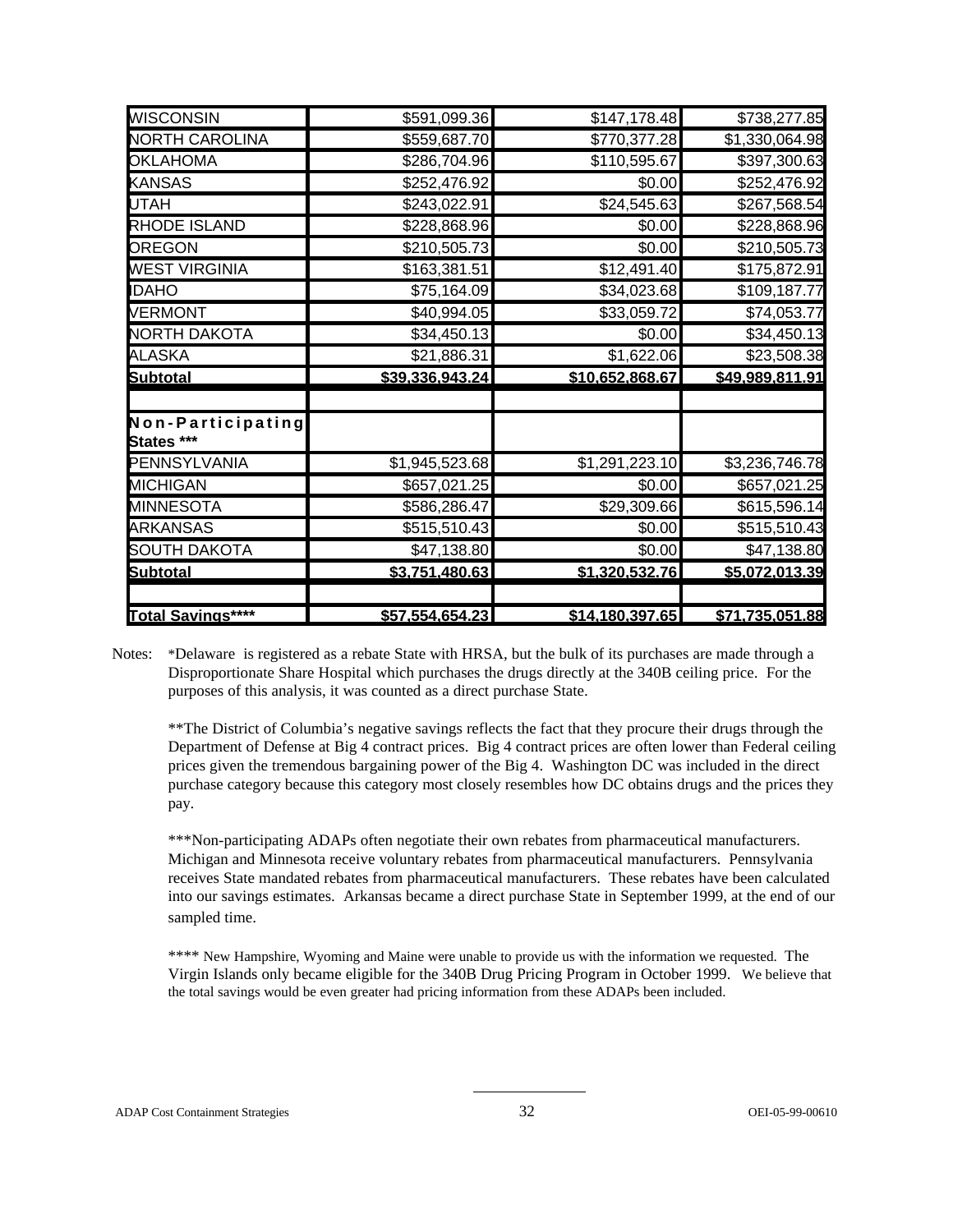## Names and National Drug Codes of the 10 Drugs Reviewed

| <b>Pharmaceutical</b><br>Brand Name (Generic Name) | <b>National Drug Code</b> |
|----------------------------------------------------|---------------------------|
| Crixivan (Indinavir)<br>400 mg, 180 units          | 00006057362               |
| <b>Invirase (Saquinavir)</b><br>200mg, 270 units   | 00004024515               |
| Sustiva(Efavirenz)<br>200mg, 90 units              | 00056047492               |
| Viracept (Nelfinavir)<br>250mg, 270 units          | 63010001027               |
| Zidovudine (AZT)<br>100mg, 100 unit                | 00173010855               |
| Epivir (3TC)<br>150mg, 60 units                    | 00173047001               |
| Videx (ddl)<br>100mg, 60 units                     | 00087665201               |
| D4T (Zerit)<br>40mg, 60 units                      | 00003196701               |
| Combivir (AZT/3TC)<br>150mg/300mg, 60 units        | 00173059500               |
| <b>Fortovase (Saquinavir)</b><br>200mg, 180 units  | 00004024648               |

Note: The original survey requested information on 11 drugs. The 10 drugs listed here and Norvir (NDC#00074663322). The National Drug Code for Norvir used on our survey was not issued until June 1999. It was often not clear in the data received which NDC of Norvir the information corresponded to, therefore we did not use any of the data related to this pharmaceutical.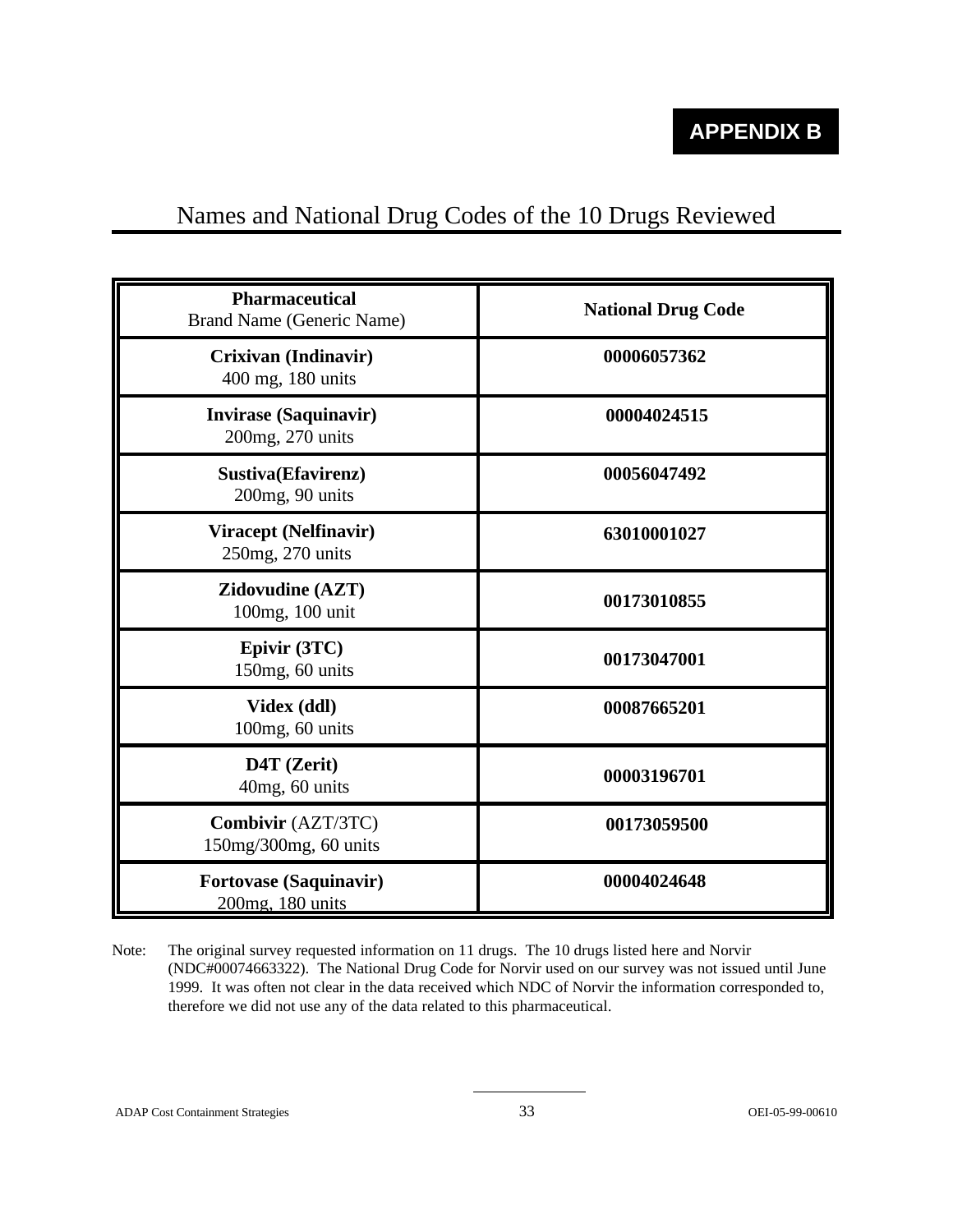

| والمتعقدين<br>مي<br>و |          | DEPARTMENT OF HEALTH & HUMAN SERVICES                                                                                             | Public Health Service                                                        |  |
|-----------------------|----------|-----------------------------------------------------------------------------------------------------------------------------------|------------------------------------------------------------------------------|--|
|                       |          |                                                                                                                                   | Health Resources and<br><b>Sarvices Administration</b><br>Rockville MD 20857 |  |
|                       | TO:      | Inspector General, OS                                                                                                             |                                                                              |  |
|                       | FROM:    | Deputy Administrator                                                                                                              |                                                                              |  |
|                       | SURJECT: | Office of the Inspector General (OIG) Draft Report "AIDS Drug Assistance<br>Program Cost Containment Strategies," OEI-05-99-00610 |                                                                              |  |

In response to the Inspector General's July 11 memorandum, are the Health Resources and Services Administration's comments to the subject draft report.

Staff questions may be referred to Jeanellen Kallevang on (301) 443-6507.

 $RALA$ 

Thomas G. Morford

Attachment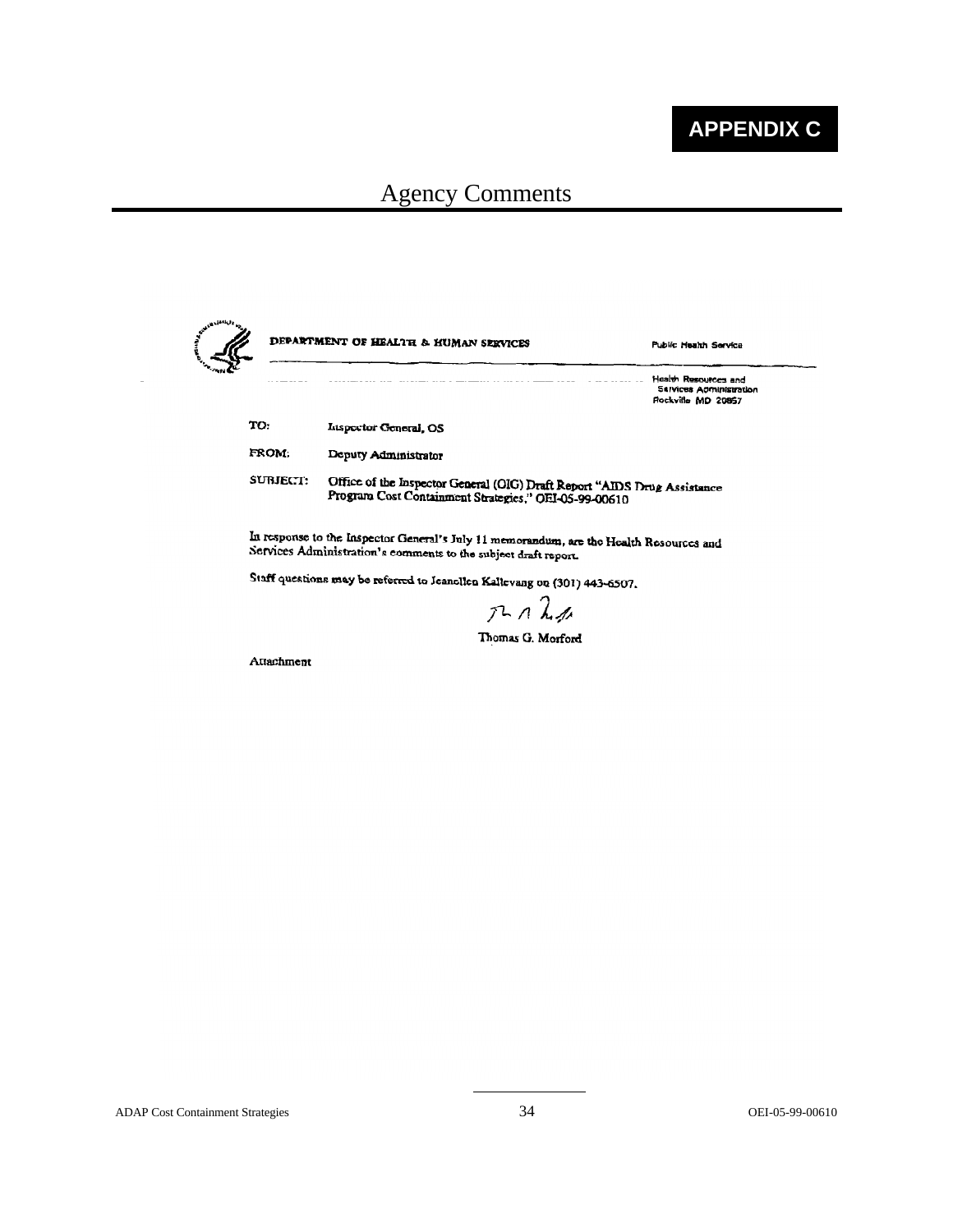Health Resources and Services Administration (HRSA) Comments to the Office of Inspector General (OIG) Draft Report "AIDS Drug Assistance Program Cost Containment Strategies" OEI-O5-99-00610

#### GENERAL COMMENTS

The draft report is informative and supportive of AIDS Drug Assistance Programs (ADAPs). However, to be accurate the Health Resources and Services Administration (HRSA) recommends that the report include the information that State ADAPs operate in dynamic environments and that the description of each program is a snapshot taken at a fixed point in time. For example, the study period for this report included only the first three quarters of 1999. Therefore, to describe ADAPs as they existed during the study period, we recommend that 010 change the word "currently" to "at the time this study was conducted," everywhere the word "currently" appears in the report.

#### OIG RECOMMENDATION

The Health Resources Services Administration should seek legislation to change the 340B ceiling price calculation to the Big 4 ceiling price calculation.

#### HRSA COMMENT

We concur. We will actively review the need for such a legislative change and make an appropriate recommendation to the Department. Implementation of the 340B Drug Pricing Program has been tied to the Medicaid program for calculation of the ceiling price. Medicaid is a reimbursement program and changes to the data utilized to calculate the Medicaid Unit Reimbursement (URA) are allowed to occur retroactively. The 340B price is an immediate, upfront, at the time of purchase selling price and these changes are often not captured or included in the calculation. Adjustments are difficult to identify and implement. The "Big 4" Section 603 price schedule administered by the Veterans Administration (V.A.) is similar to the 340B drug pricing program in being an up-front, at the time of purchase discount program. Changes as they occur are tracked by the V.A. and this can be easily communicated to HRSA for the 340B program. The Federal dollars, provided to the 340B covered entities through grant funding, may be further stretched to serve additional patients and provide additional services with this change in the legislation. The impact of this legislative change is not limited to the ADAPs, but would extend to all 340B covered entities. The impact is potentially larger and may have a significant impact on providing access to both health care services and pharmaceuticals to individuals with current unmet needs.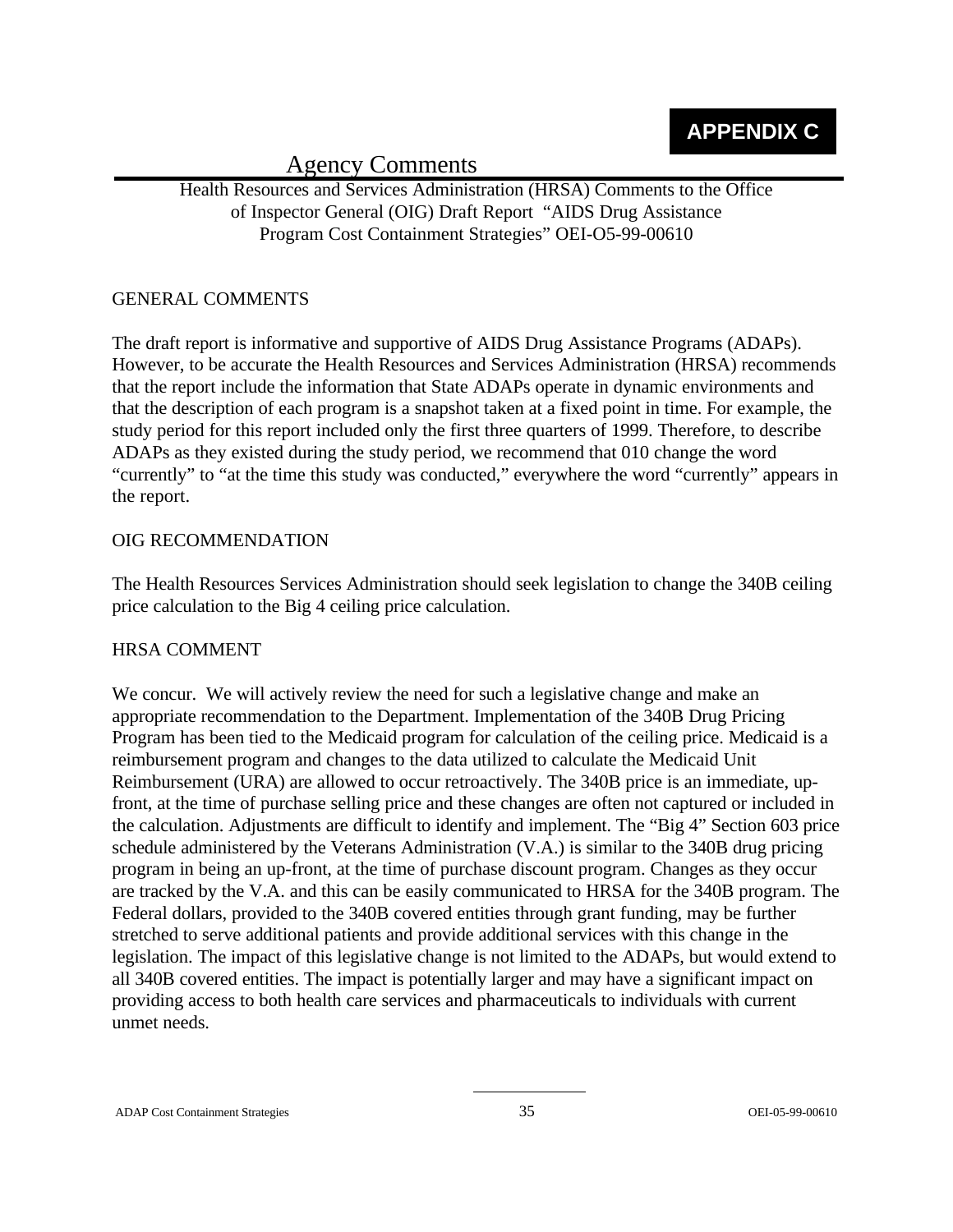#### OIG RECOMMENDATION

To allow ADAPs to negotiate the lowest prices possible, HRSA should seek to statutorily exempt all sales to 340B covered entities from the calculation of Non-Federal Average Manufacturers Price (nonFAMP).

#### HRSA COMMENT

We concur. The inclusion of sales to 340B covered entities below the current 340B statutory ceiling price into the nonFAMP may cause manufacturers to avoid negotiations that would provide further discounts to the 340B covered entities.

#### OIG RECOMMENDATION

HRSA should continue to work with rebate and non-participating ADAPs to devise ways to grant them access to up-front drug discounts. 1) HRSA should continue to provide incentives and technical assistance for States to join the direct pricing/Prime Vendor option, and 2) HRSA should revisit the potential of allowing multiple contract pharmacies.

#### HRSA COMMENT

#### We concur.

1. HRSA has in the past and continues in the present to encourage the ADAPs to participate in the 340B direct purchase option. The implementation of the HRSA Prime Vendor is anticipated to provide additional savings to those ADAPs participating in both the direct discount option and the Prime Vendor as compared to the rebate and non-participating ADAPs. The potential additional savings possible if the ceiling price is changed to the "Big 4" Section 603 ceiling price would be an additional inducement for the ADAP rebate option States to implement a direct discount option system.

HRSA has provided and will continue to provide incentives and technical assistance for State ADAPs to participate in the Section 340B direct purchase discount program. However, when advising State ADAPs about the Section 340B point of purchase discount, HRSA advises State ADAPs to consider the cost-effectiveness of the entire drug purchasing, dispensing, and administrative system used by the ADAP.

#### ADAP Cost Containment Strategies 36 OEI-05-99-00610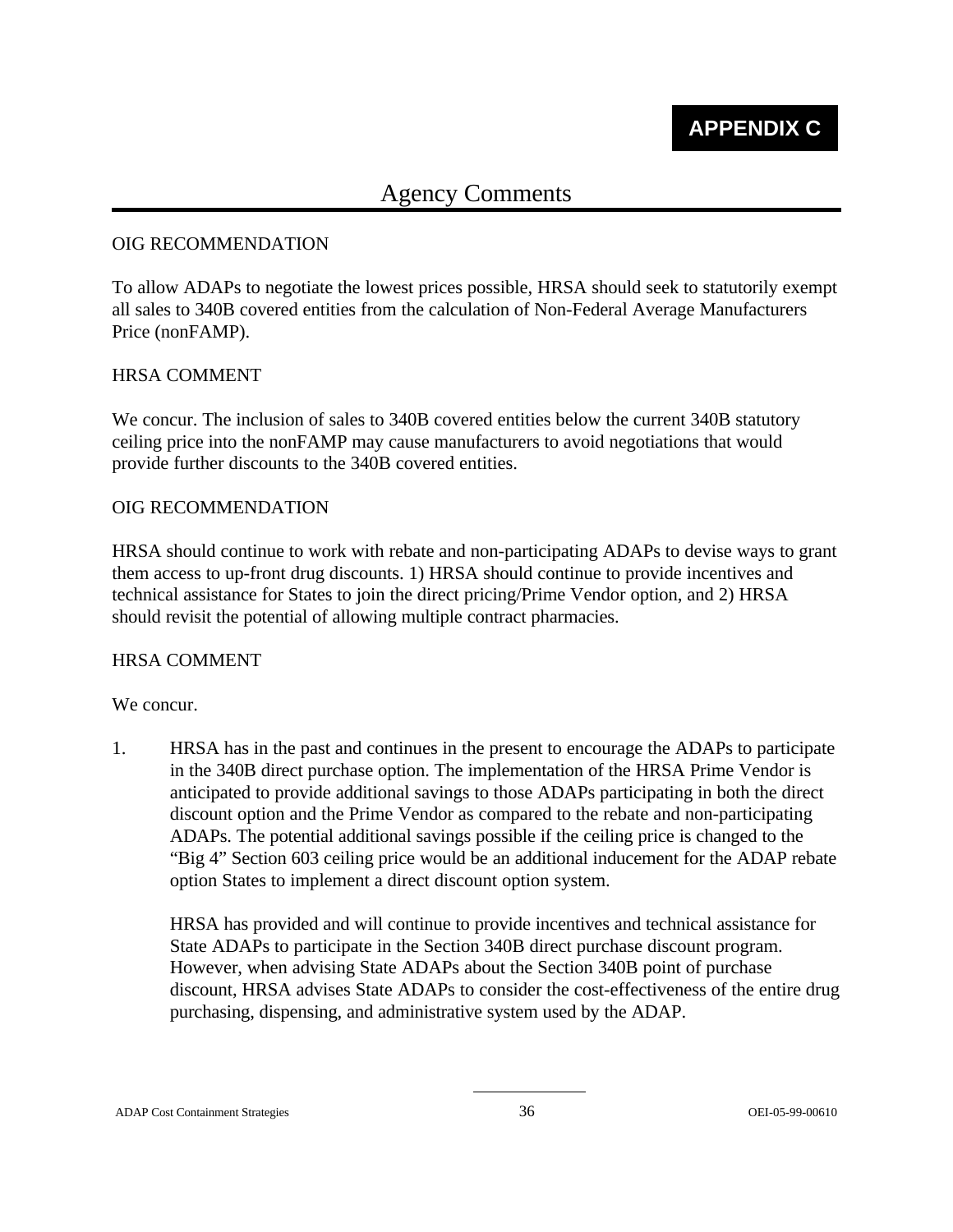2. A "Mail Order" Pharmacy has been an option for the ADAPs since the establishment of the 340B Contract Pharmacy Service Provider guidelines. HRSA will continue to explore options that may facilitate ADAPs in utilizing either a Mail Order Pharmacy or multiple contract pharmacy service providers.

The report suggests that one way to easily transform a reimbursement system into a system with a single central purchase, without sacrificing wide distribution, would be to engage mail-order pharmacy service. It is important to note that a system that works well for one State ADAP may not be suitable for another State to incorporate.

A mail-order pharmacy may not necessarily be a perfect solution for every State ADAP for the following reasons:

1) A number of ADAPs provide treatments for acute opportunistic infections and pain medication that require immediate and convenient client access.

2) Many of the reimbursement State ADAPs utilize the same structure as other governmental programs providing access to medications within the State (i.e., Medicaid) and often both Medicaid and ADAP utilize the same local pharmacy network.

3) Clients often move back and forth between Medicaid and ADAP. It is essential that these two programs coordinate and function well together.

4) ADAP clients living in public housing projects and high crime inner-city neighborhoods, as well as homeless or those living in temporary housing, would also prove difficult to serve through a mail-order system due to potential shipping loss and theft.

These potential problems would also impact client adherence, another major concern that could impact a client's overall health, as well as result in additional health care costs (e.g., viral resistance, risk from opportunistic infections, increased emergency room utilization, increased hospitalization, and increased mortality).

#### TECHNICAL COMMENTS

Page 8: Under "ADAPs Participation in the 340B Drug Pricing Program," please insert a new second sentence that says: "State ADAPs operate in dynamic environments, so the description of each program that follows is a snapshot taken at a fixed point in time."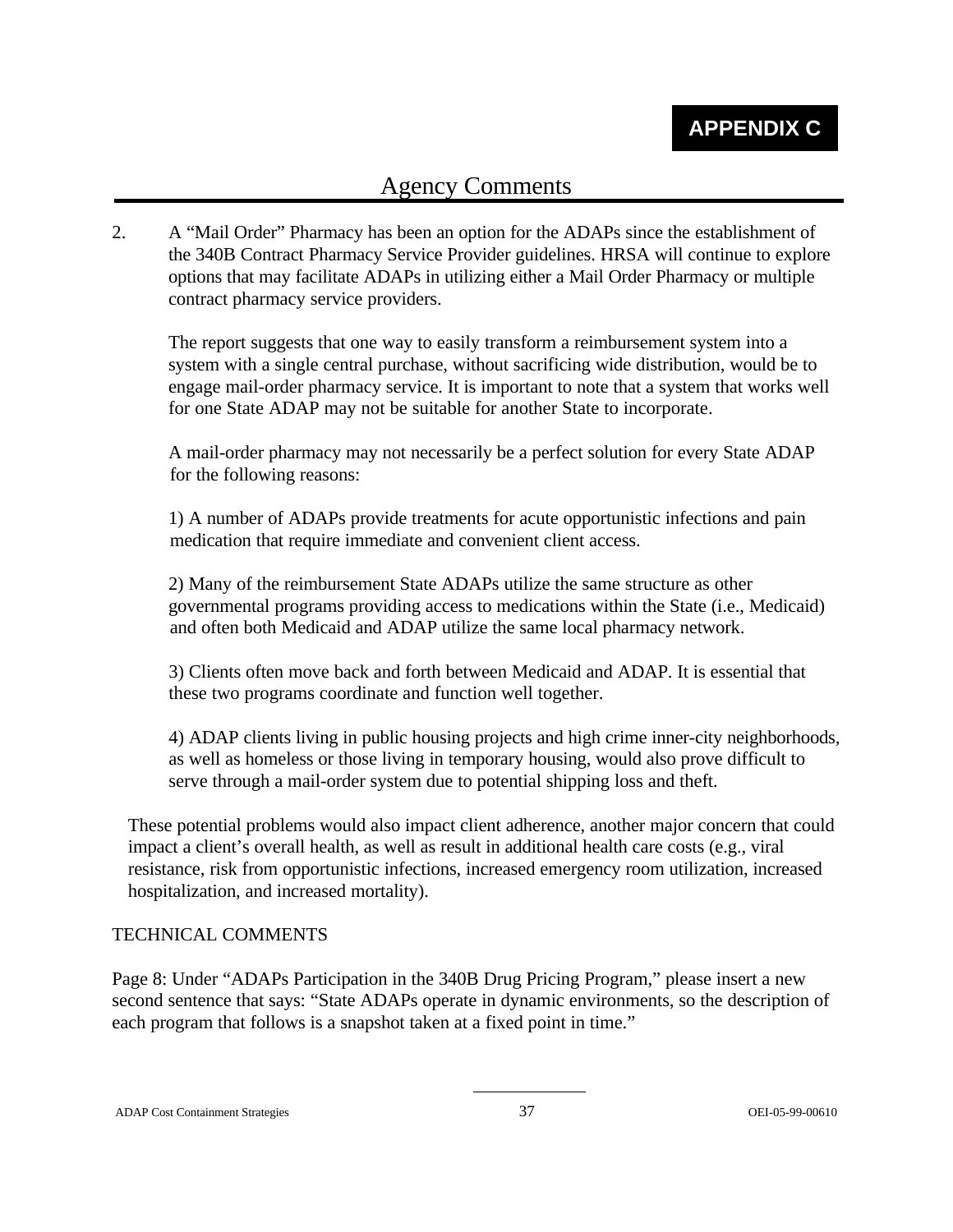Under the heading, "ADAPs Participation in the 340B Drug Pricing Program," line 5, that reads "Currently, twenty-three ADAPs participate in the 340B," add "under the direct discount program" and change twenty-three to twenty-two.

Line 7 states "Twenty-two ADAPs receive standardized rebates," add "under the 340B rebate option" and change twenty-two to twenty-four.

Page 12: In the second paragraph under "Scope and Methodology", the report describes funding sources to ADAPs and states that Federal funding typically comprises 80 percent of total ADAP funding. While that may be correct for the States responding to the survey, please add a new sentence at the end of the paragraph: "Overall, though, as reported in the FY 1999 Title II grant applications, State ADAPs estimated 74 percent of funds was from Federal sources, (specifically 64 percent was received from the Federal ADAP earmark, 7 percent from Title II base contribution, 3 percent from Title I contributions, 18 percent from State contributions, 1 percent from other contributions, and 7 percent from other cost-saving strategies)."

Page 17: Under the heading, "ADAPs could have served thousands more people living with HIV/AIDS," paragraph 4. change the 3rd sentence to read, "The National Institutes of Health/PHS Guidelines for the Use of Antiretroviral Agents in HIV Infected Adults and Adolescents calls for the use of combination Antiretroviral therapy comprised of at least three drugs." Delete sentence 4 because the guidelines no longer encourage starting persons infected with HIV on aggressive drug therapy earlier in the development of the disease.

Page 25: Delete paragraph 4 that starts with the sentence, "The ADAPs concerned about the drawbacks of a mail-order system could create a mixed system." This recommendation would require States to develop parallel systems that would be administratively burdensome and not necessarily cost effective.

Appendix A: Include Arkansas and the Virgin Islands in the first chart that lists States that participate in the 340B direct purchase option. Delete Delaware and D.C. as using this option. Delaware participates in the rebate option and D.C. purchases medications under the Federal Supply Schedule.

Include Delaware and Wyoming in the second chart that lists the States that participate in the 340B rebate option.

Include the following information in the 3rd chart that lists the States that do not participate in the 340B purchasing option: Michigan and Minnesota receive voluntary rebates from pharmaceutical manufacturers and Pennsylvania receives State mandated rebates from pharmaceutical manufacturers.